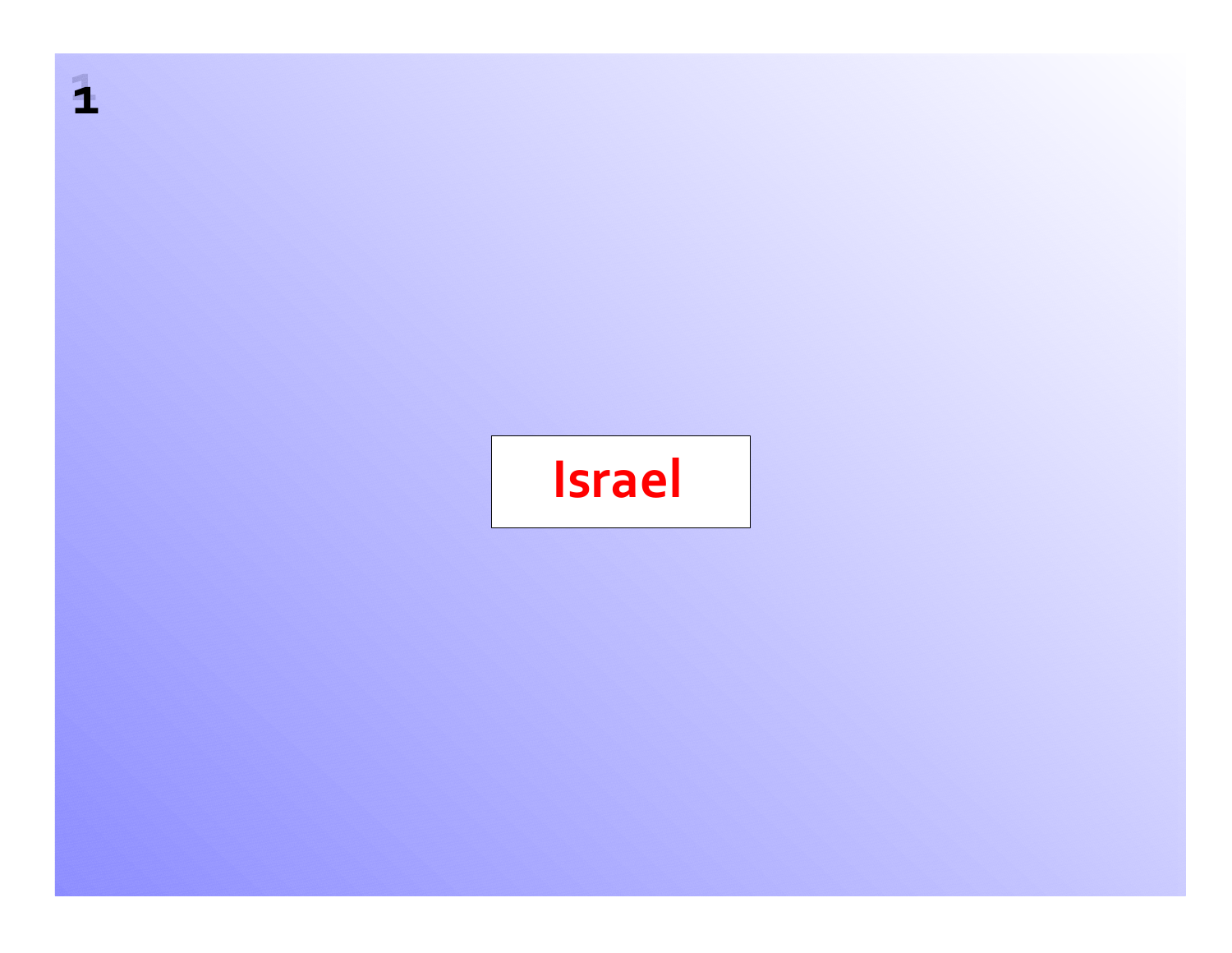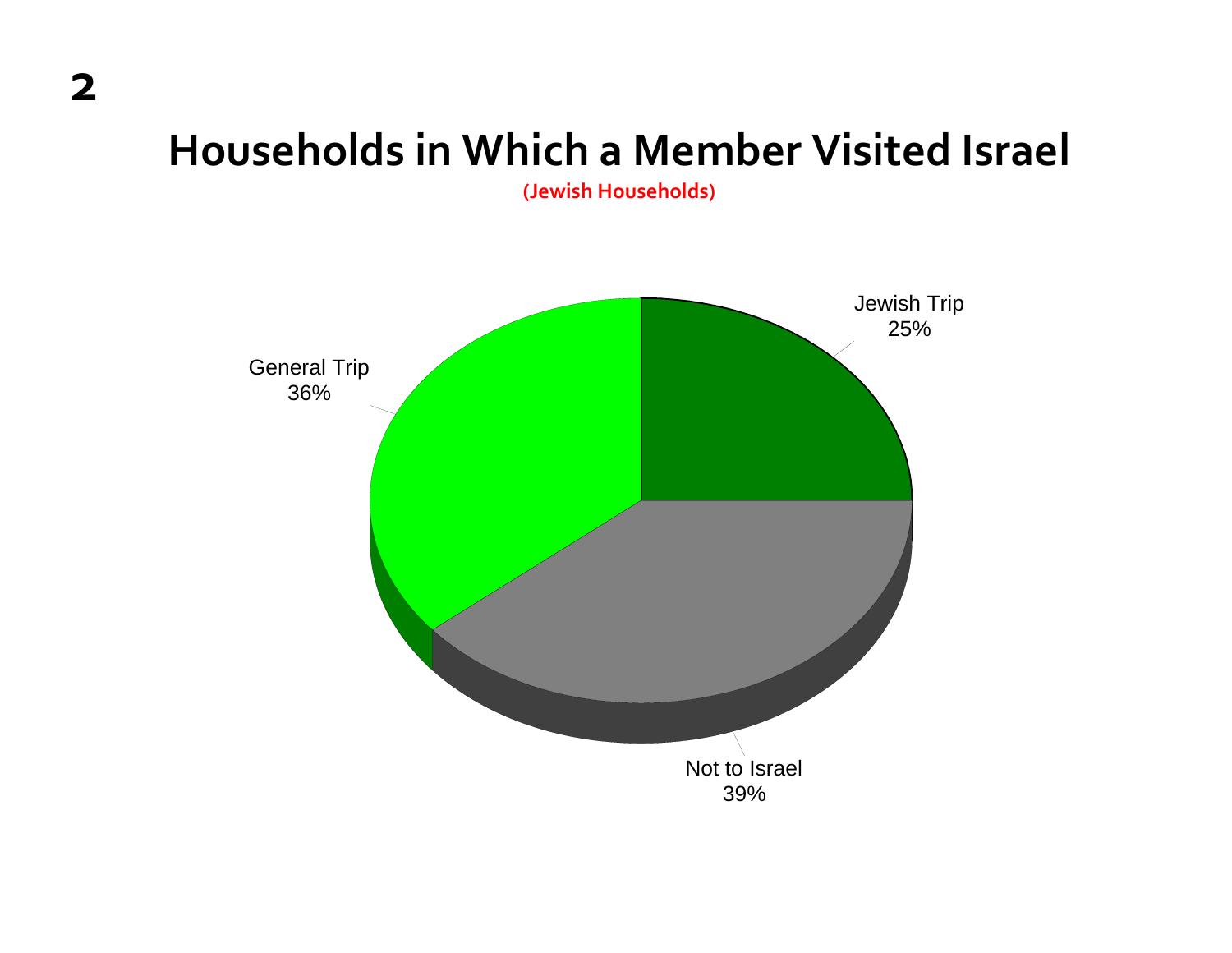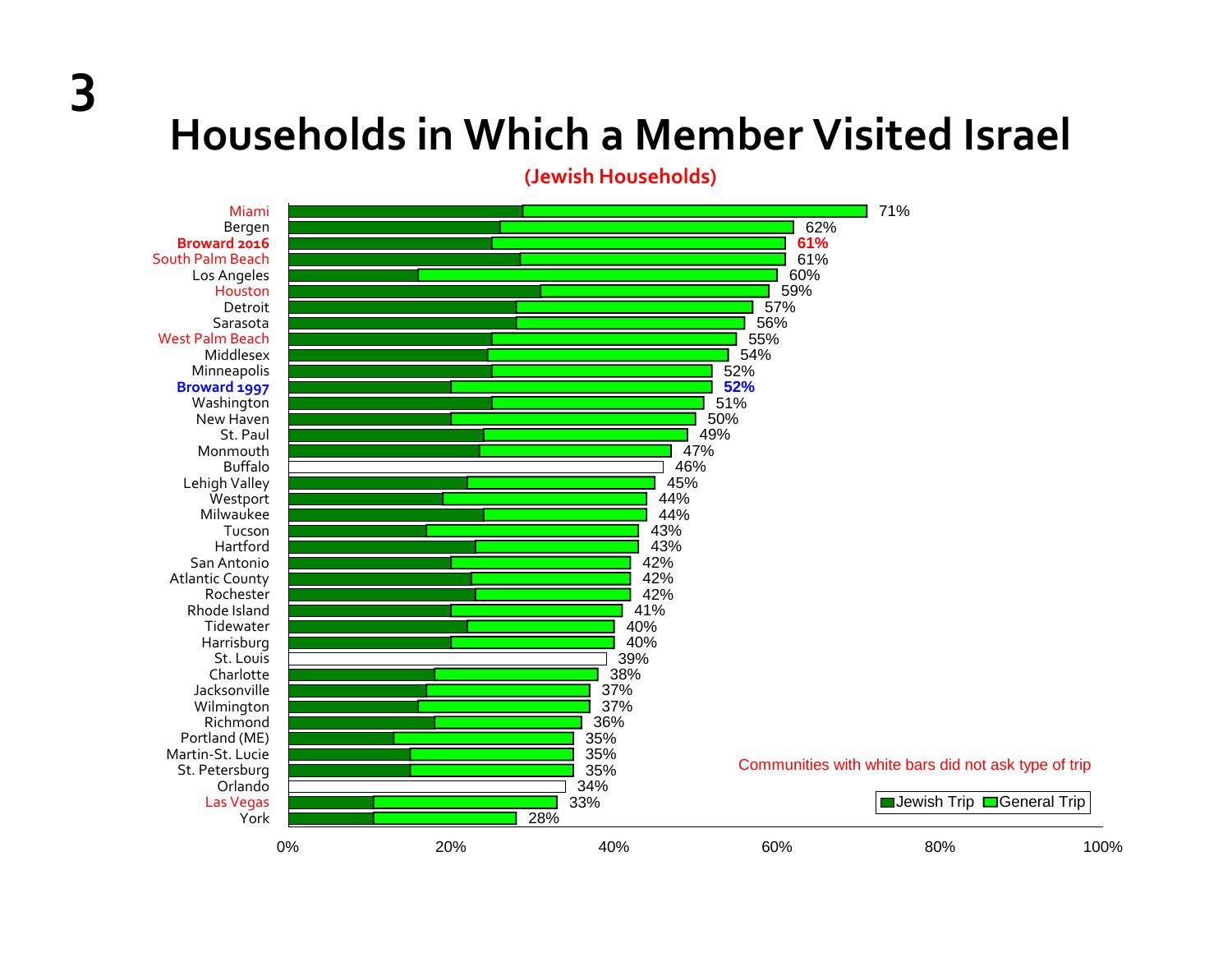#### **4 Households in Whicha Member Visited Israel on a Jewish Trip**

| Houston<br>South Palm Beach<br>Detroit<br>Sarasota<br>Miami<br>Bergen<br>Broward 2016<br><b>West Palm Beach</b><br>Minneapolis<br>Washington<br>Middlesex<br>St. Paul<br>Monmouth<br>Milwaukee<br>Hartford<br>Rochester<br>Lehigh Valley<br><b>Atlantic County</b><br>Tidewater<br>Broward 1997<br>New Haven<br>San Antonio<br>Rhode Island<br>Harrisburg<br>Westport<br>Charlotte<br>Richmond<br>Tucson<br>Jacksonville<br>Los Angeles<br>Wilmington<br>Martin-St. Lucie<br>St. Petersburg<br>Portland (ME)<br>York<br>Las Vegas |    | 26%<br>26%<br>25%<br>25%<br>25%<br>25%<br>24%<br>24%<br>24%<br>24%<br>23%<br>23%<br>22%<br>22%<br>22%<br>20%<br>20%<br>20%<br>20%<br>20%<br>19%<br>18%<br>18%<br>17%<br>17%<br>16%<br>16%<br>15%<br>15%<br>13%<br>11%<br>10% | 31%<br>28%<br>28%<br>28% |     |     |      |
|-----------------------------------------------------------------------------------------------------------------------------------------------------------------------------------------------------------------------------------------------------------------------------------------------------------------------------------------------------------------------------------------------------------------------------------------------------------------------------------------------------------------------------------|----|------------------------------------------------------------------------------------------------------------------------------------------------------------------------------------------------------------------------------|--------------------------|-----|-----|------|
|                                                                                                                                                                                                                                                                                                                                                                                                                                                                                                                                   | 0% | 20%                                                                                                                                                                                                                          | 40%                      | 60% | 80% | 100% |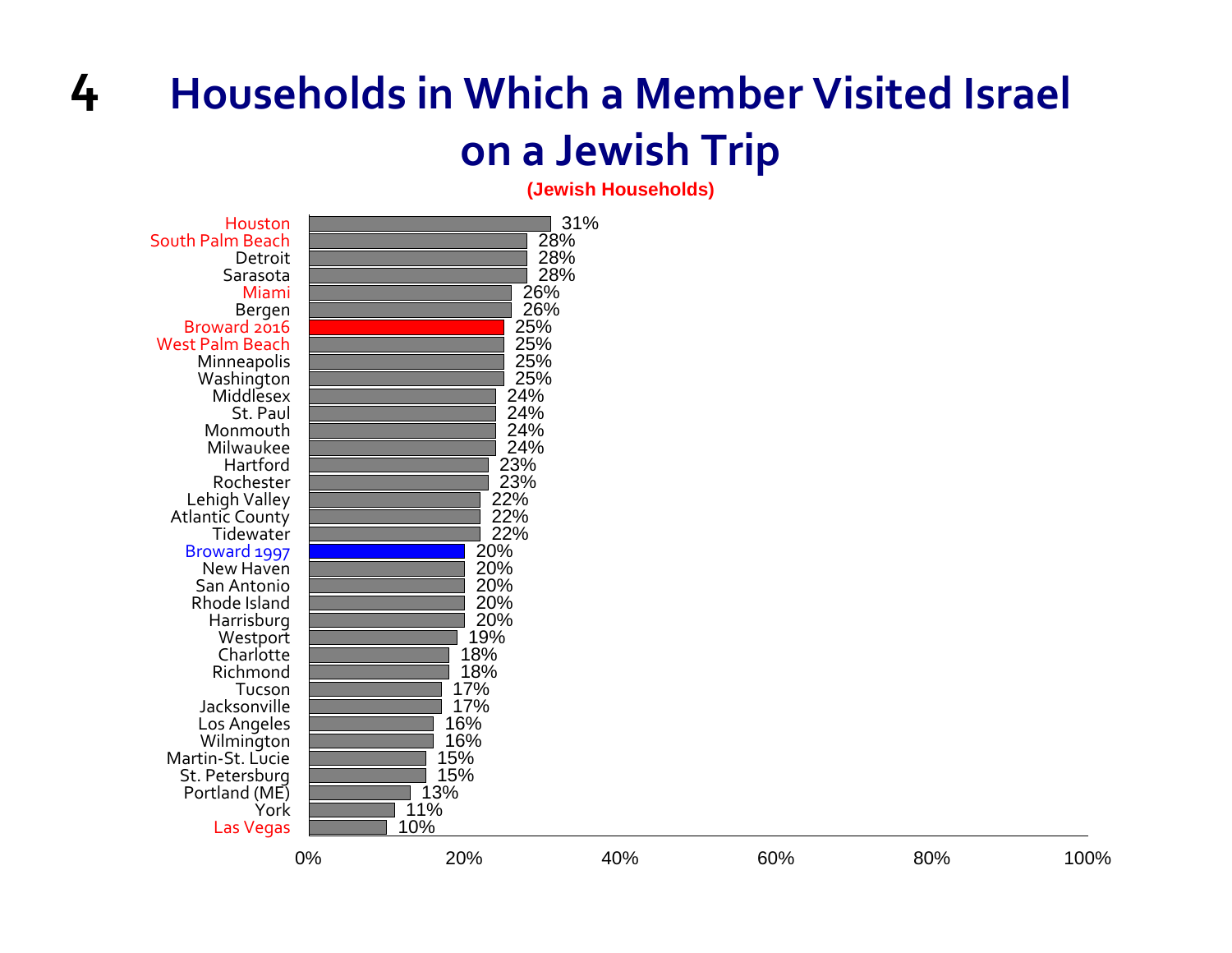#### **5 Households in Whicha Member Visited Israel on a General Trip**

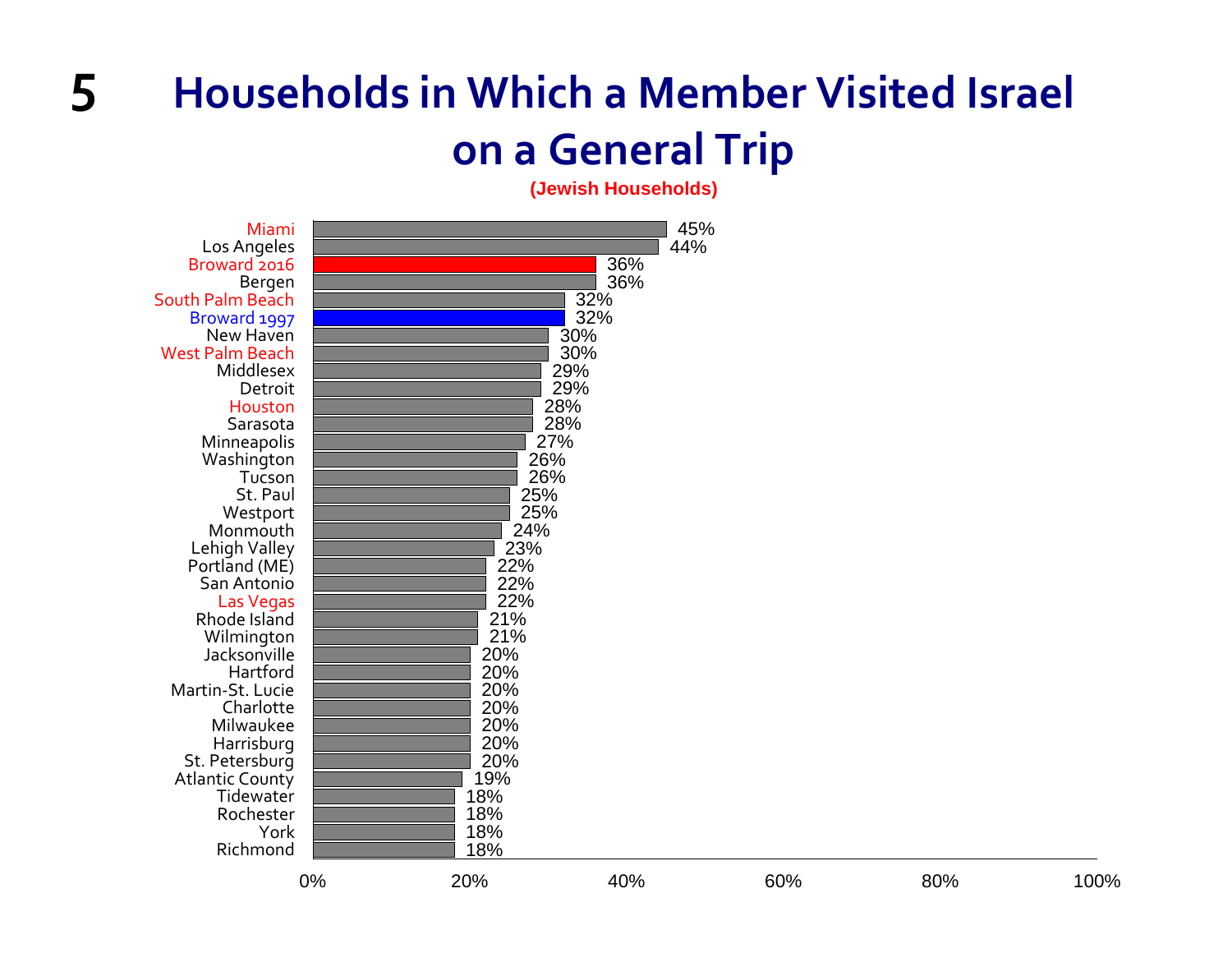### **Jewish Trip Market Share for Households Who Visited Israel**

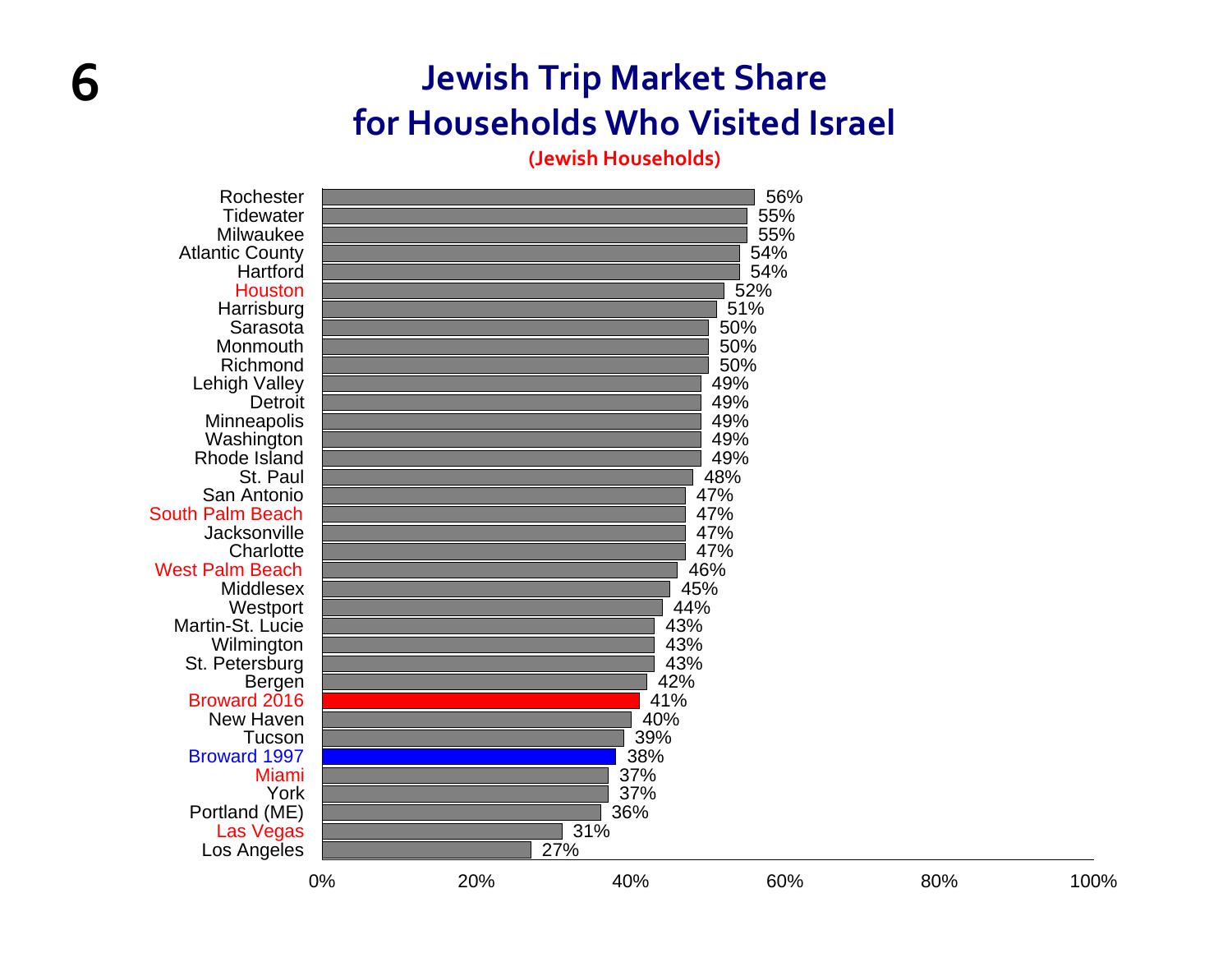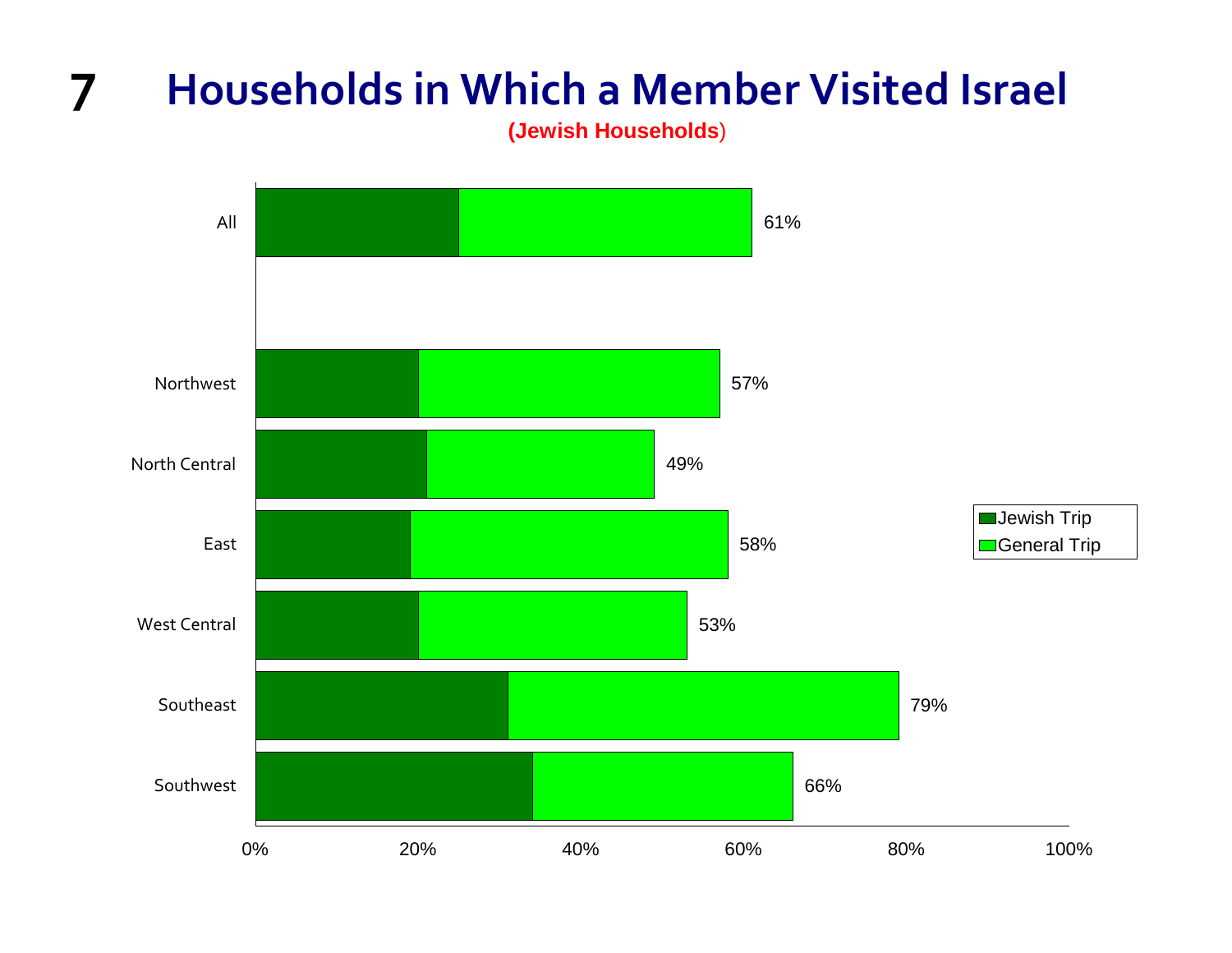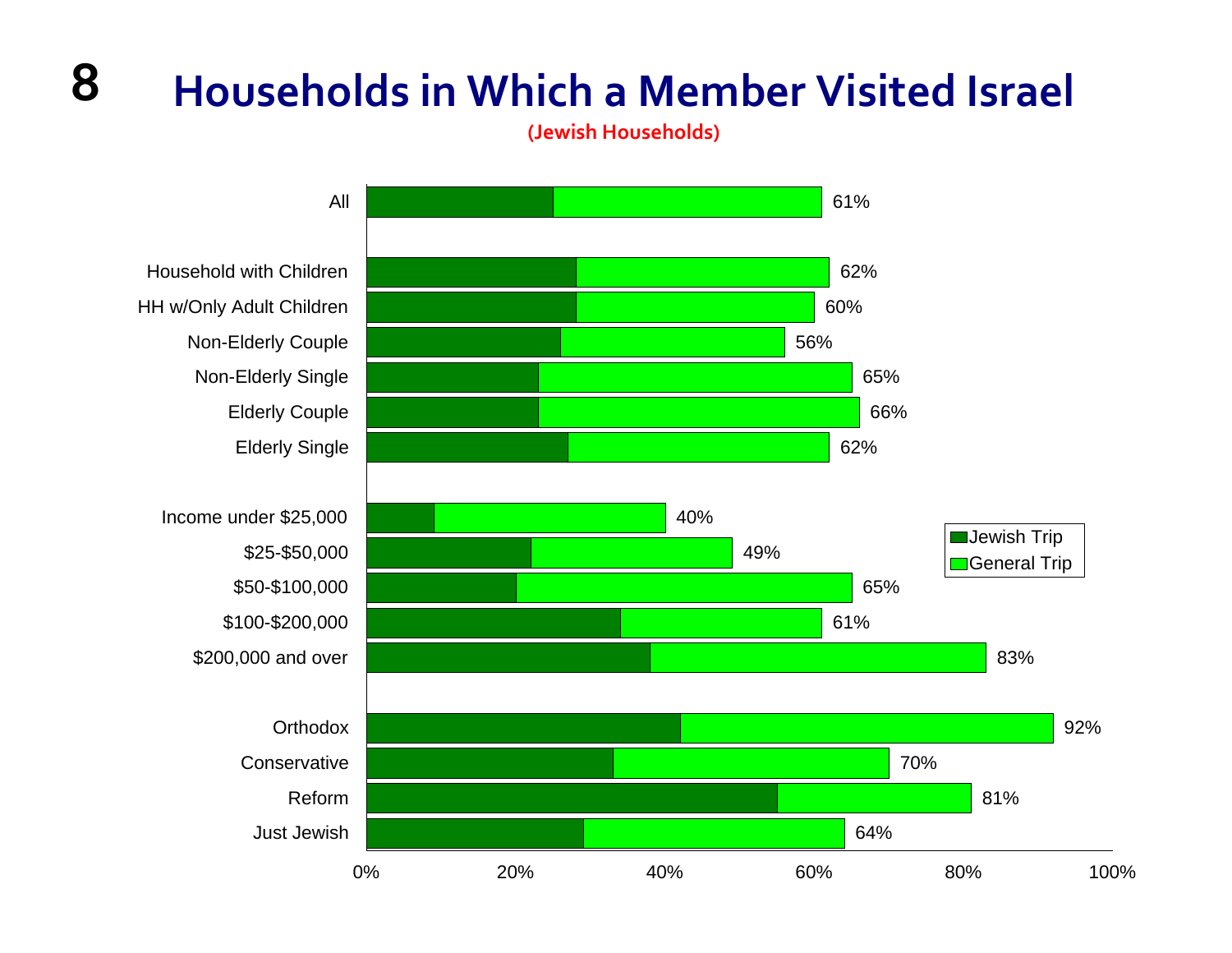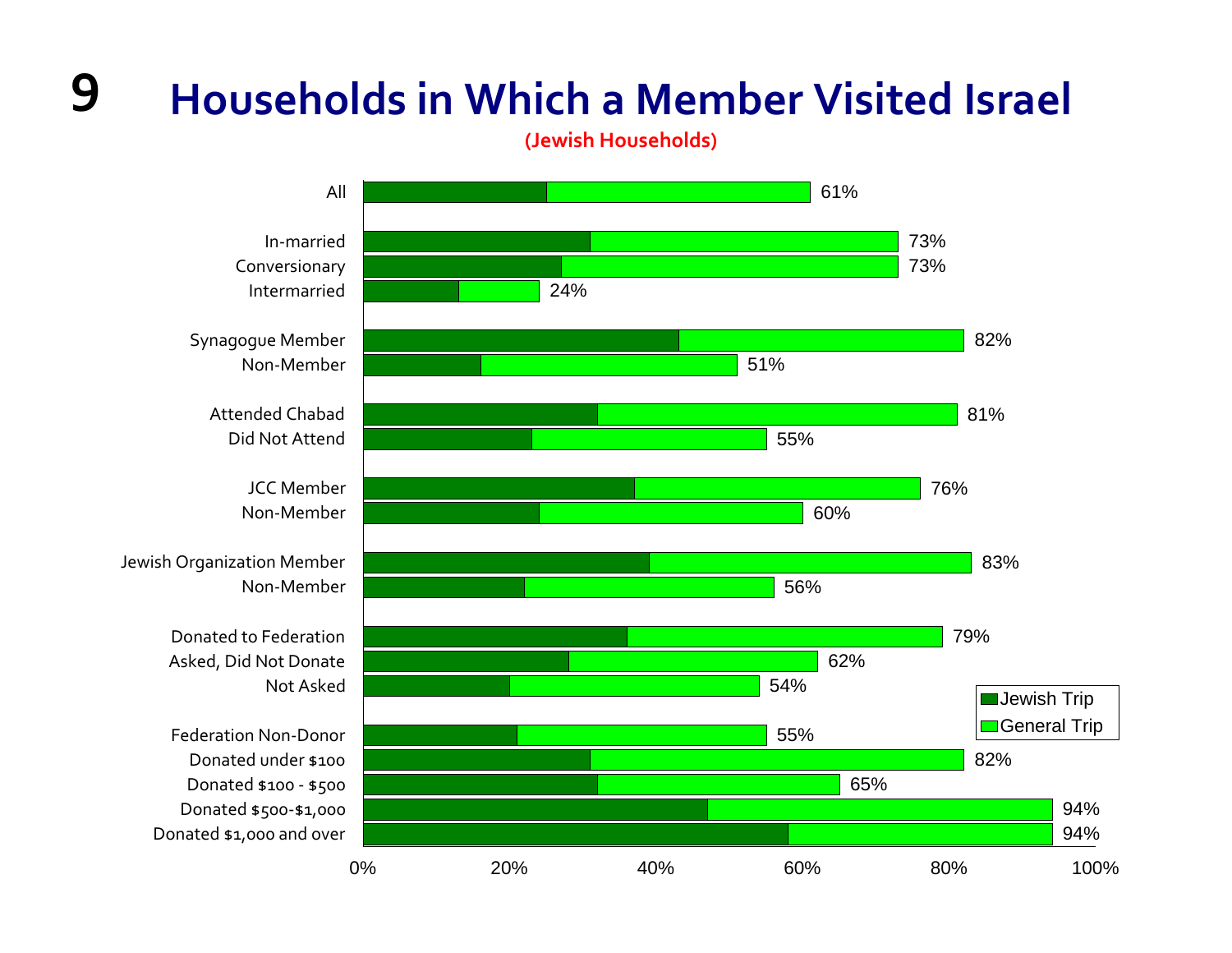## **Correlations with Trips to Israel ‐ <sup>I</sup>**

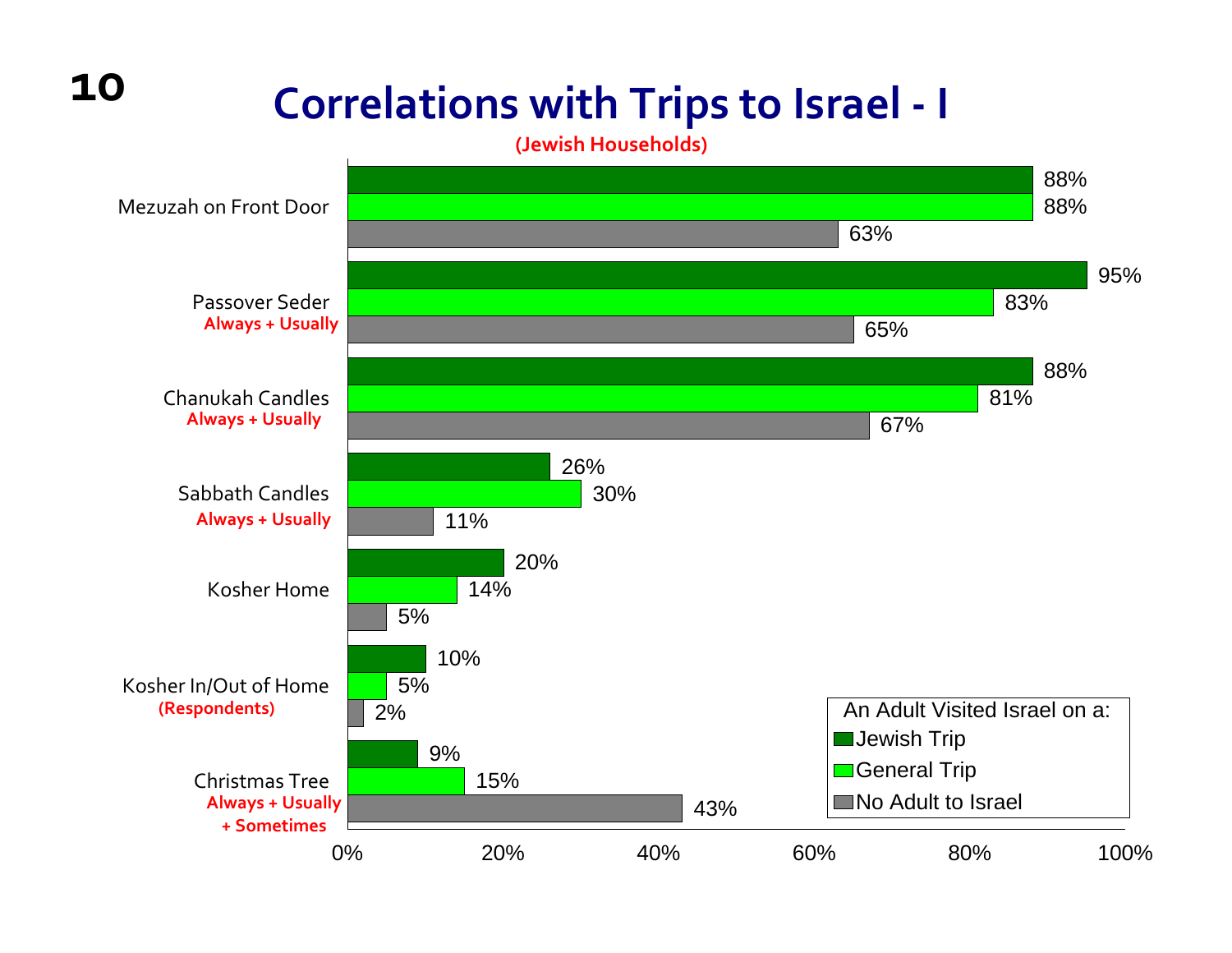### **11**

## **Correlation with Trips to Israel ‐ II**

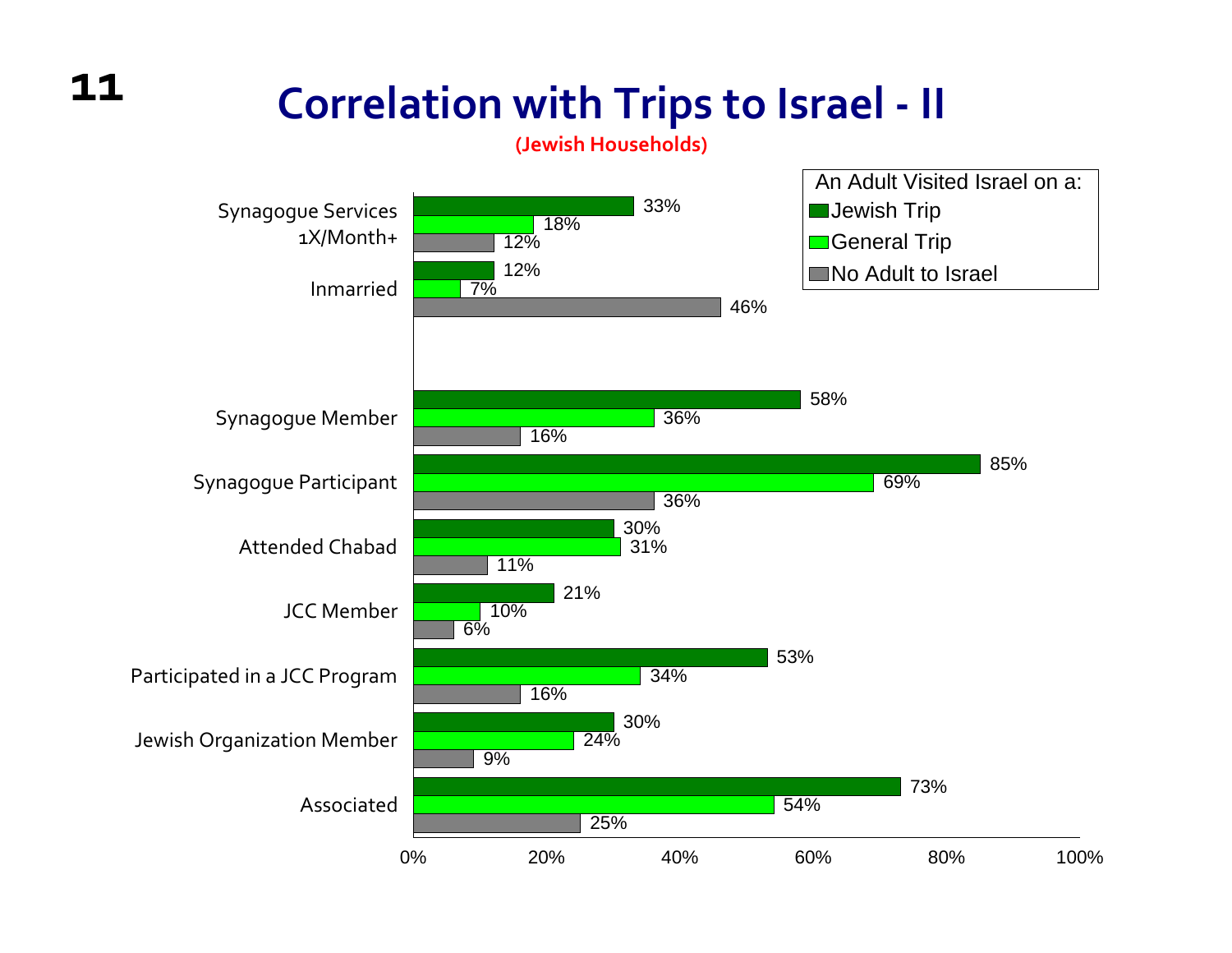## **Correlation with Trips to Israel ‐ III**

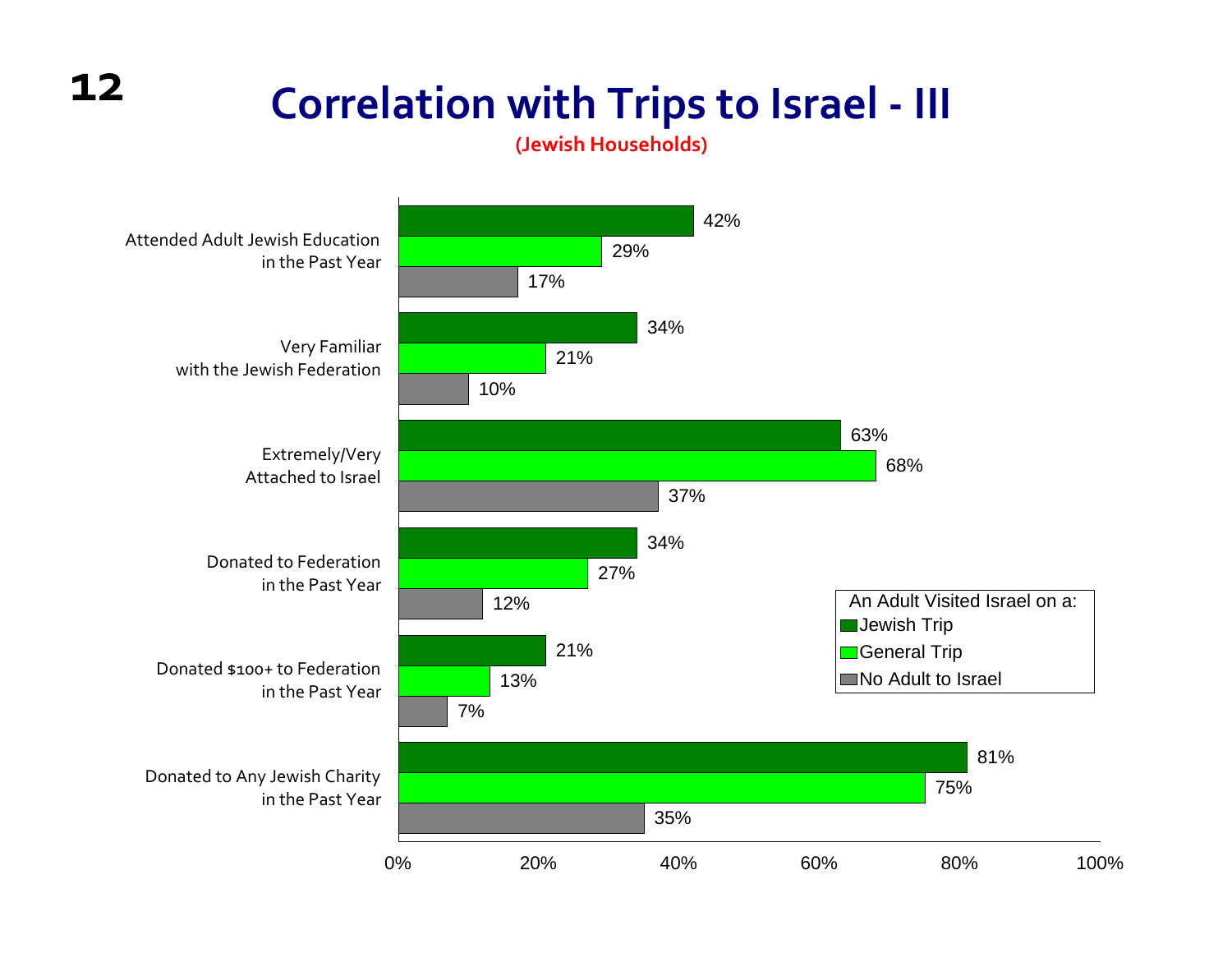### **13 Trips to Israel by Jewish Children**

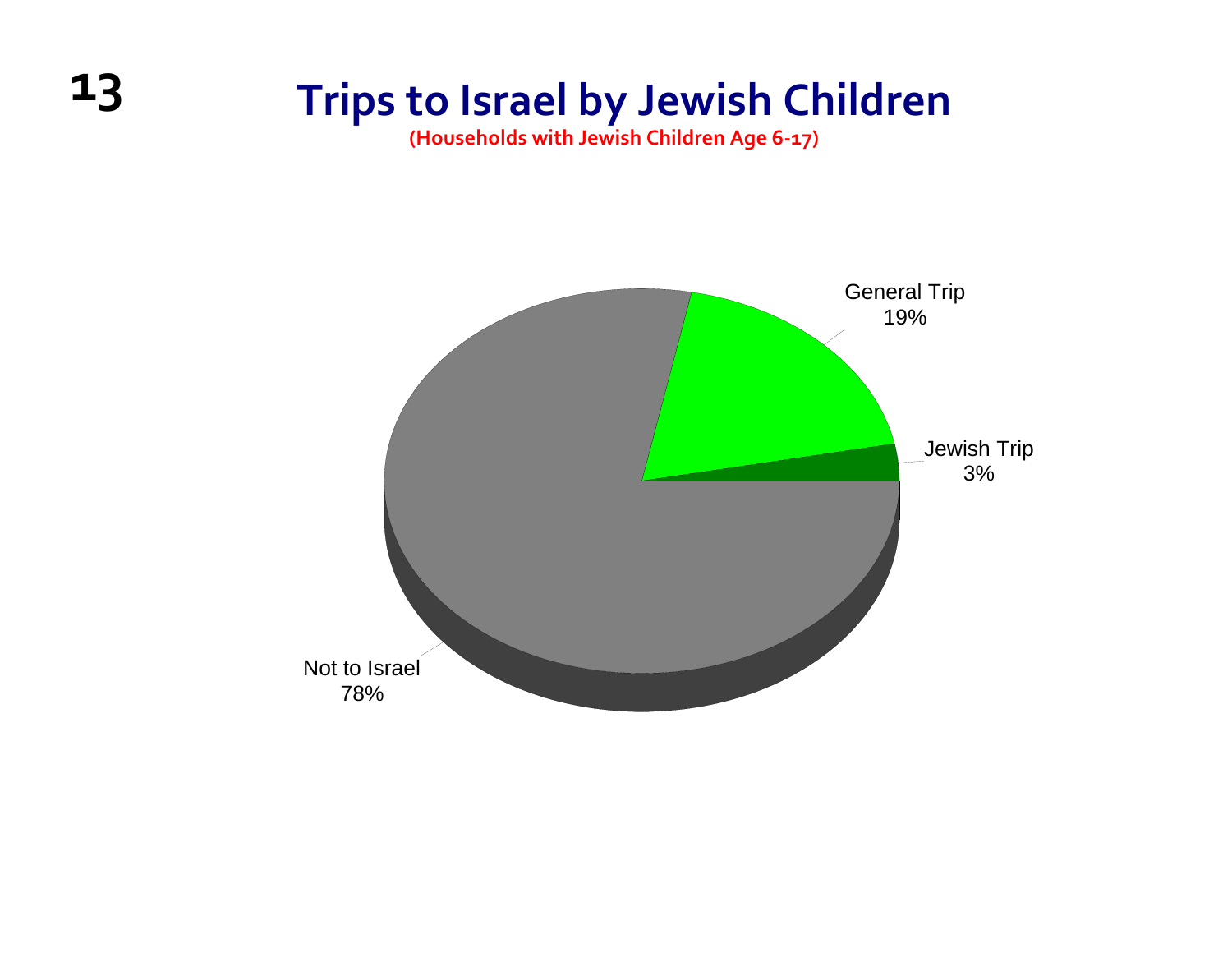### **14 Trips to Israel by Jewish Teenagers**

**(Households with Jewish Teenagers Age 13‐17)**

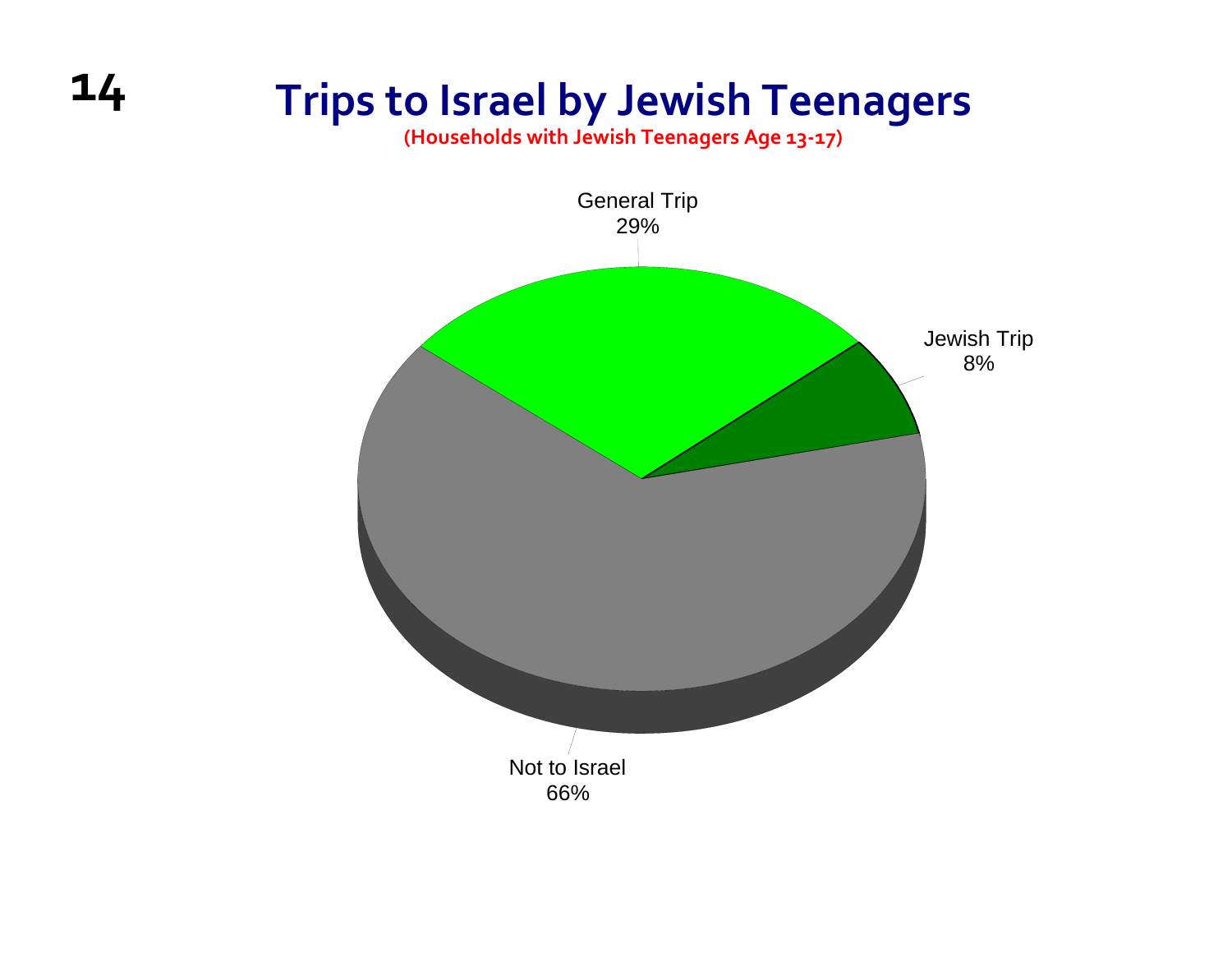## **15 Households in Whicha Jewish Child Visited Israel**

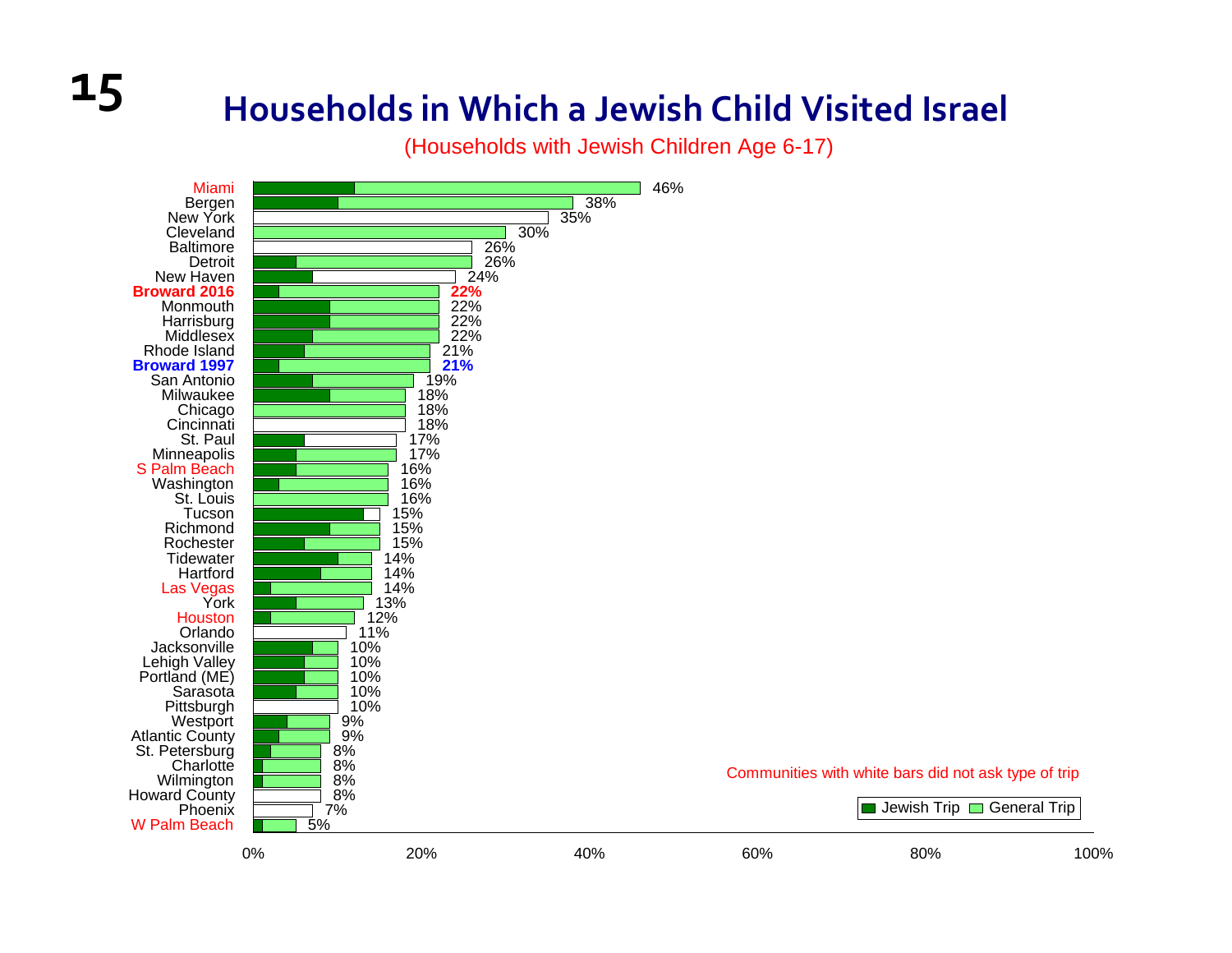### **Households in Which <sup>a</sup> Jewish Child Visited Israel On <sup>a</sup> Jewish Trip**

| Tucson<br>Miami<br>Bergen<br>Tidewater<br>Harrisburg<br>Milwaukee<br>Monmouth<br>Richmond<br>Hartford<br>Jacksonville<br>Middlesex<br>New Haven<br>San Antonio<br>Lehigh Valley<br>Portland (ME)<br><b>Rhode Island</b><br>Rochester<br>St. Paul<br>Detroit<br>Minneapolis<br>S Palm Beach | 13%<br>12%<br>10%<br>10%<br>9%<br>9%<br>9%<br>9%<br>8%<br>7%<br>7%<br>7%<br>7%<br>6%<br>6%<br>6%<br>6%<br>6%<br>5%<br>5%<br>5% |
|--------------------------------------------------------------------------------------------------------------------------------------------------------------------------------------------------------------------------------------------------------------------------------------------|--------------------------------------------------------------------------------------------------------------------------------|
| Sarasota                                                                                                                                                                                                                                                                                   | 5%                                                                                                                             |
| York<br>Westport                                                                                                                                                                                                                                                                           | 5%<br>4%                                                                                                                       |
| <b>Broward 2016</b>                                                                                                                                                                                                                                                                        | 3%                                                                                                                             |
| <b>Atlantic County</b><br><b>Broward 1997</b>                                                                                                                                                                                                                                              | 3%<br>3%                                                                                                                       |
| Washington                                                                                                                                                                                                                                                                                 | 3%                                                                                                                             |
| Las Vegas                                                                                                                                                                                                                                                                                  | 2%                                                                                                                             |
| St. Petersburg                                                                                                                                                                                                                                                                             | 2%                                                                                                                             |
| <b>Houston</b><br>Charlotte                                                                                                                                                                                                                                                                | 1%<br>1%                                                                                                                       |
| W Palm Beach                                                                                                                                                                                                                                                                               | 1%                                                                                                                             |
| Wilmington                                                                                                                                                                                                                                                                                 | 1%                                                                                                                             |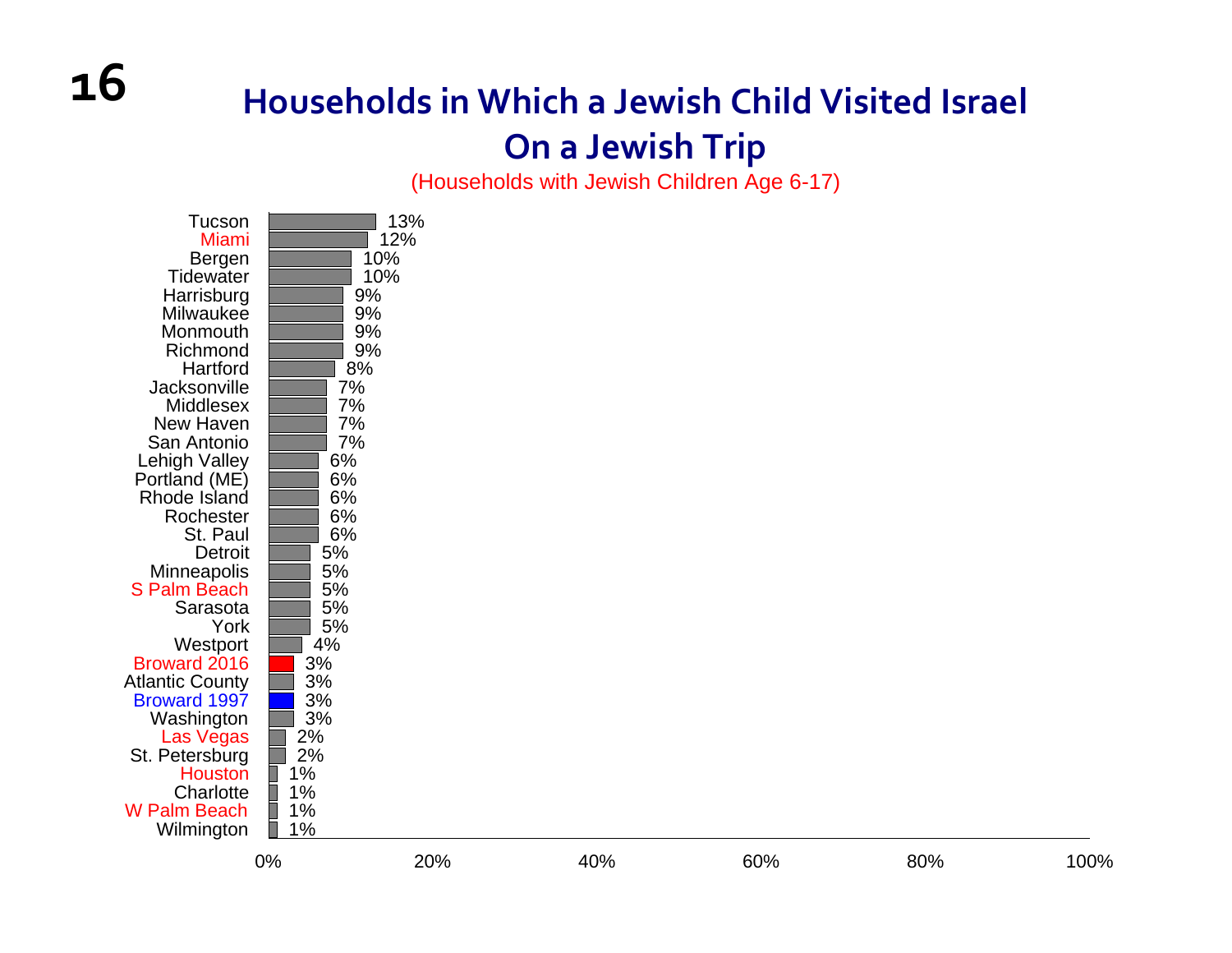# **17Households in Which <sup>a</sup> Jewish Child Visited Israel on <sup>a</sup> General Trip**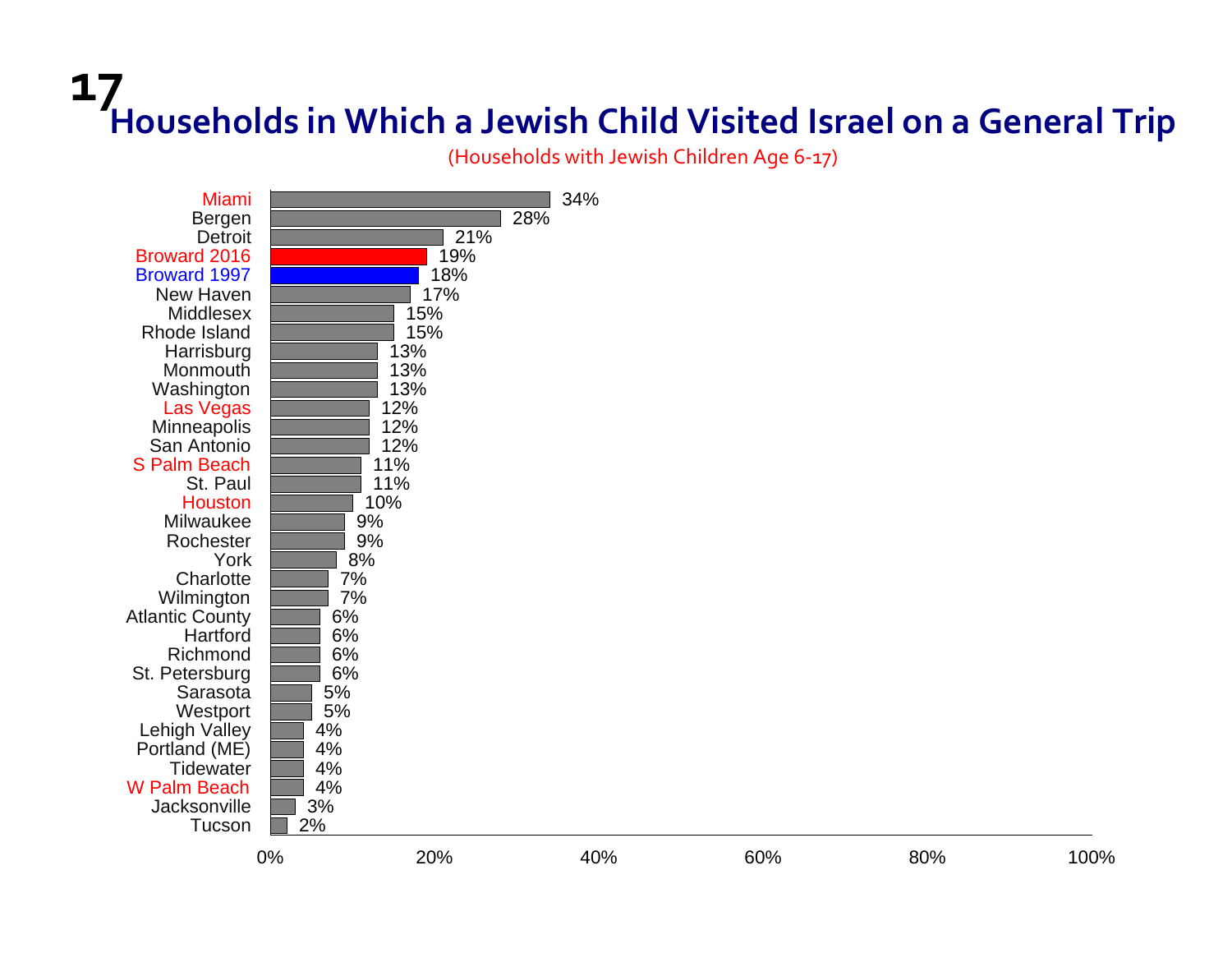### **Trip to Israel Prevented by Cost**

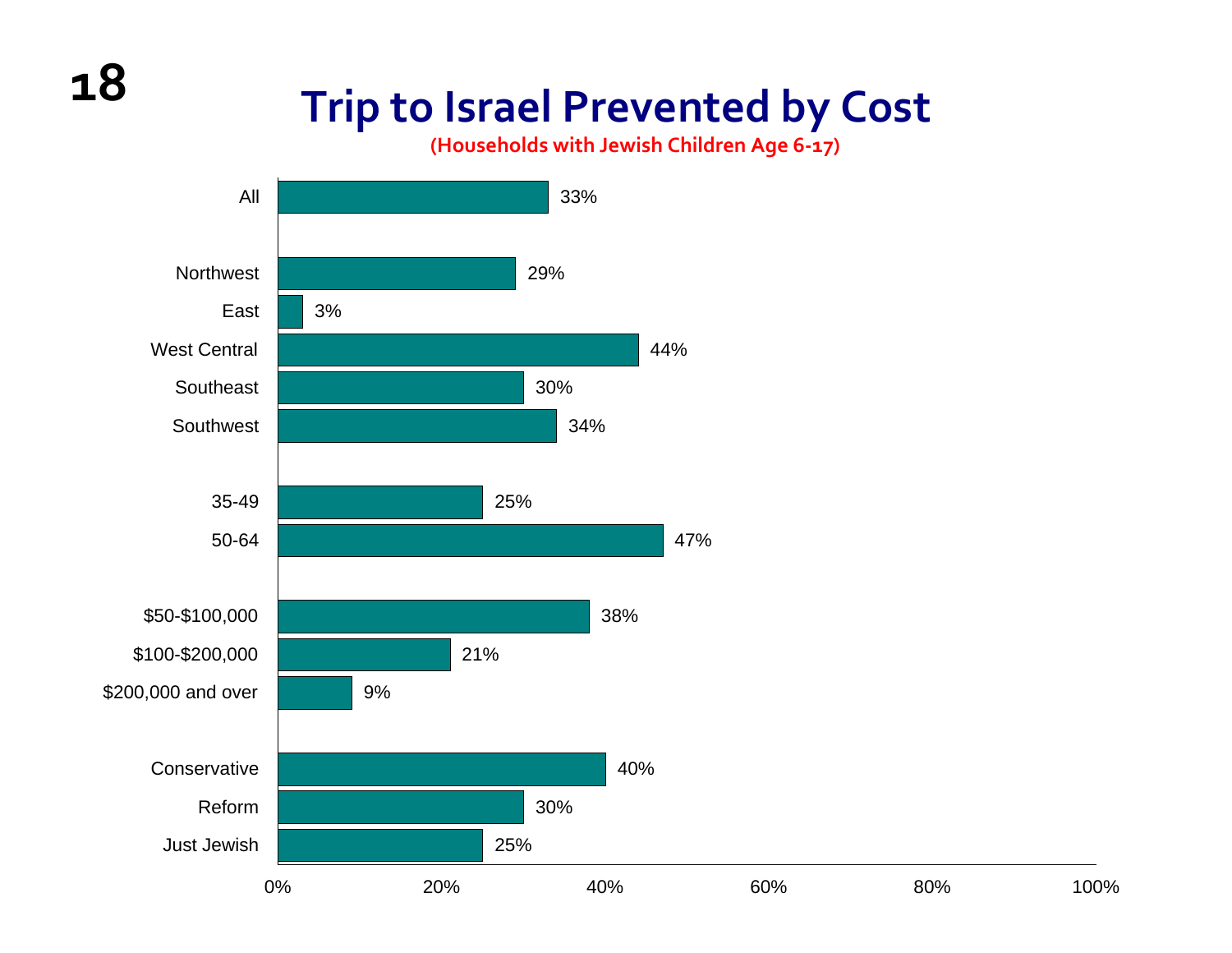### **19 Trip to Israel Prevented by Cost**

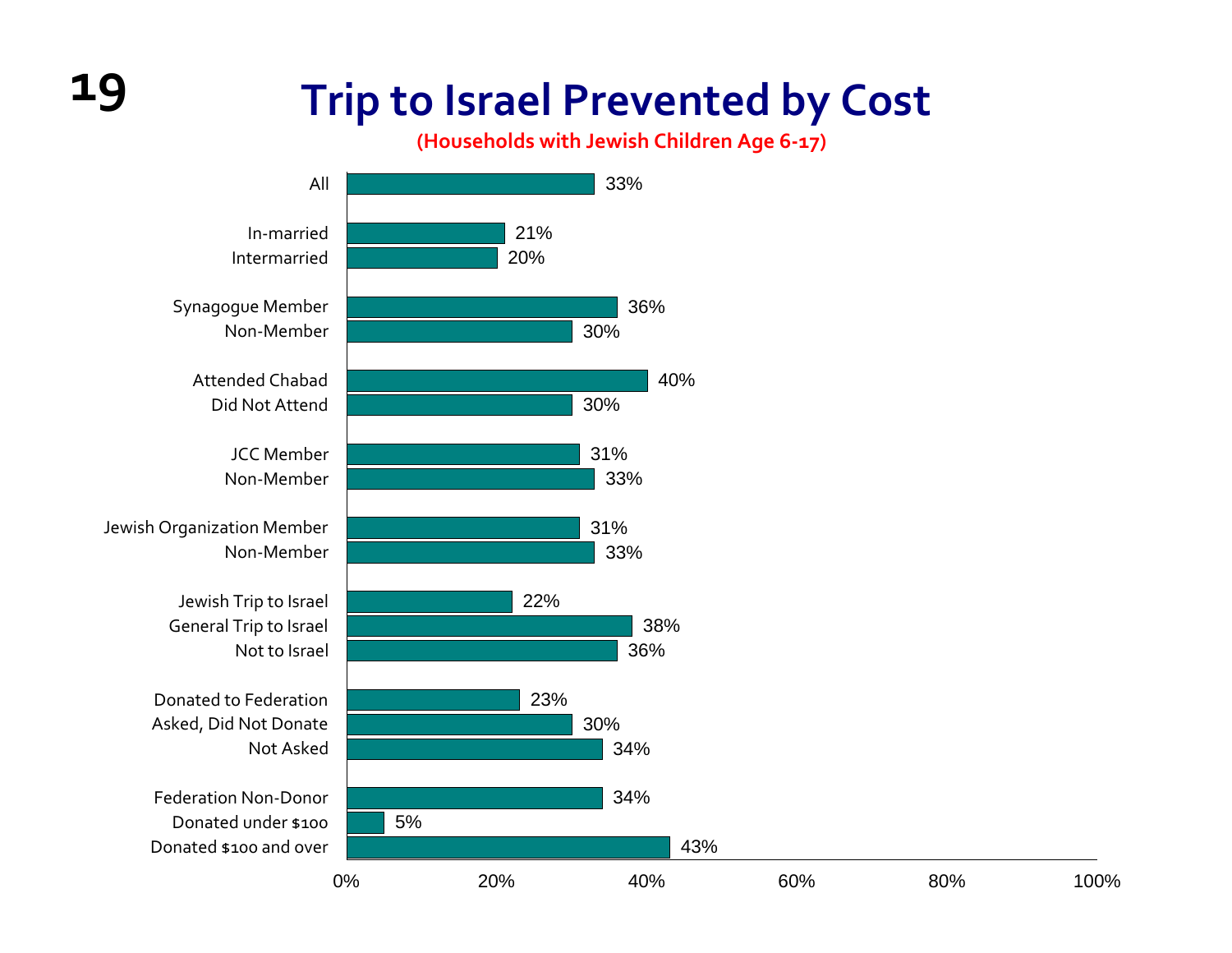### **Emotional Attachment to Israel**

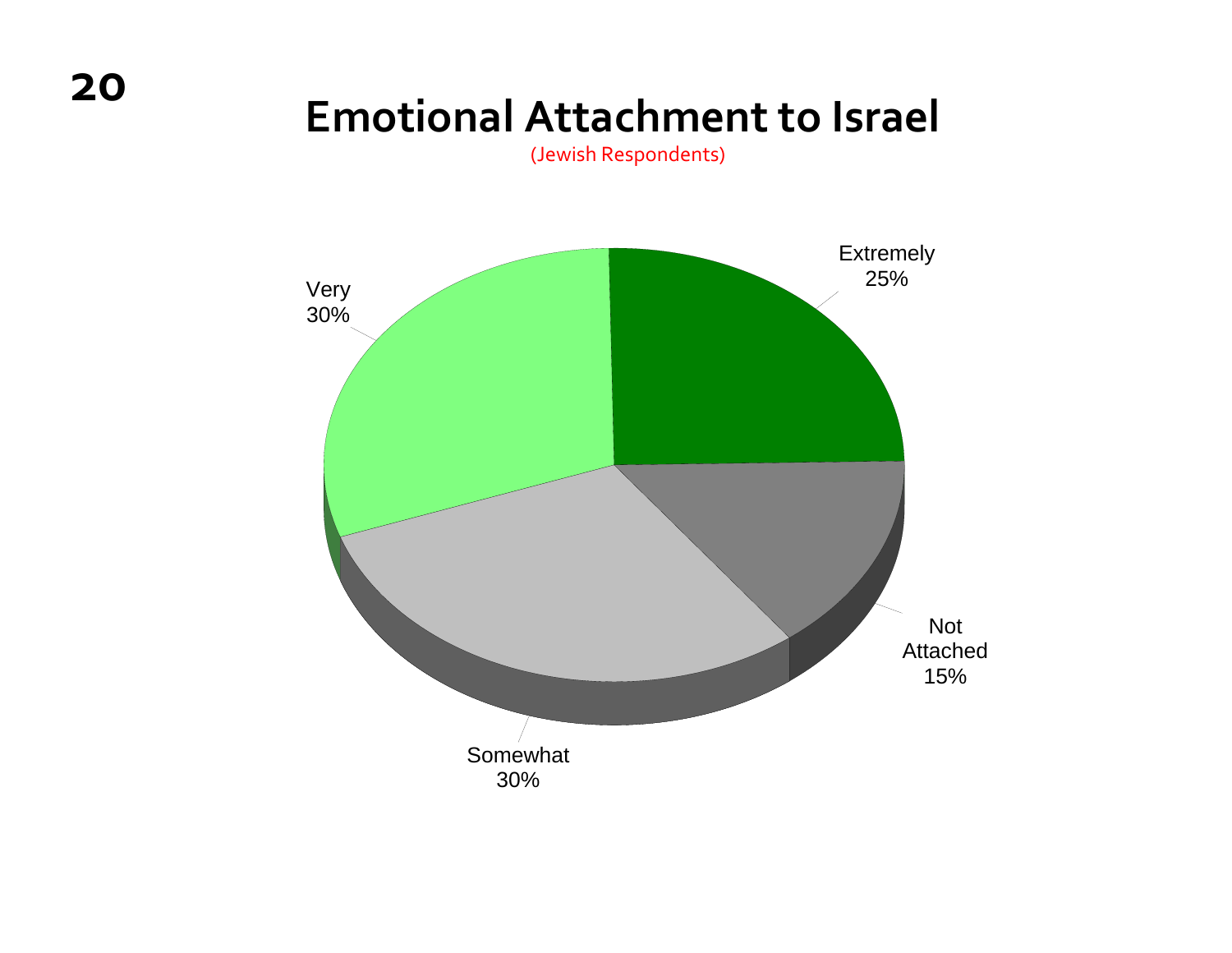### **Emotional Attachment to Israel**

**(Jewish Respondents Age 65 and Over)**

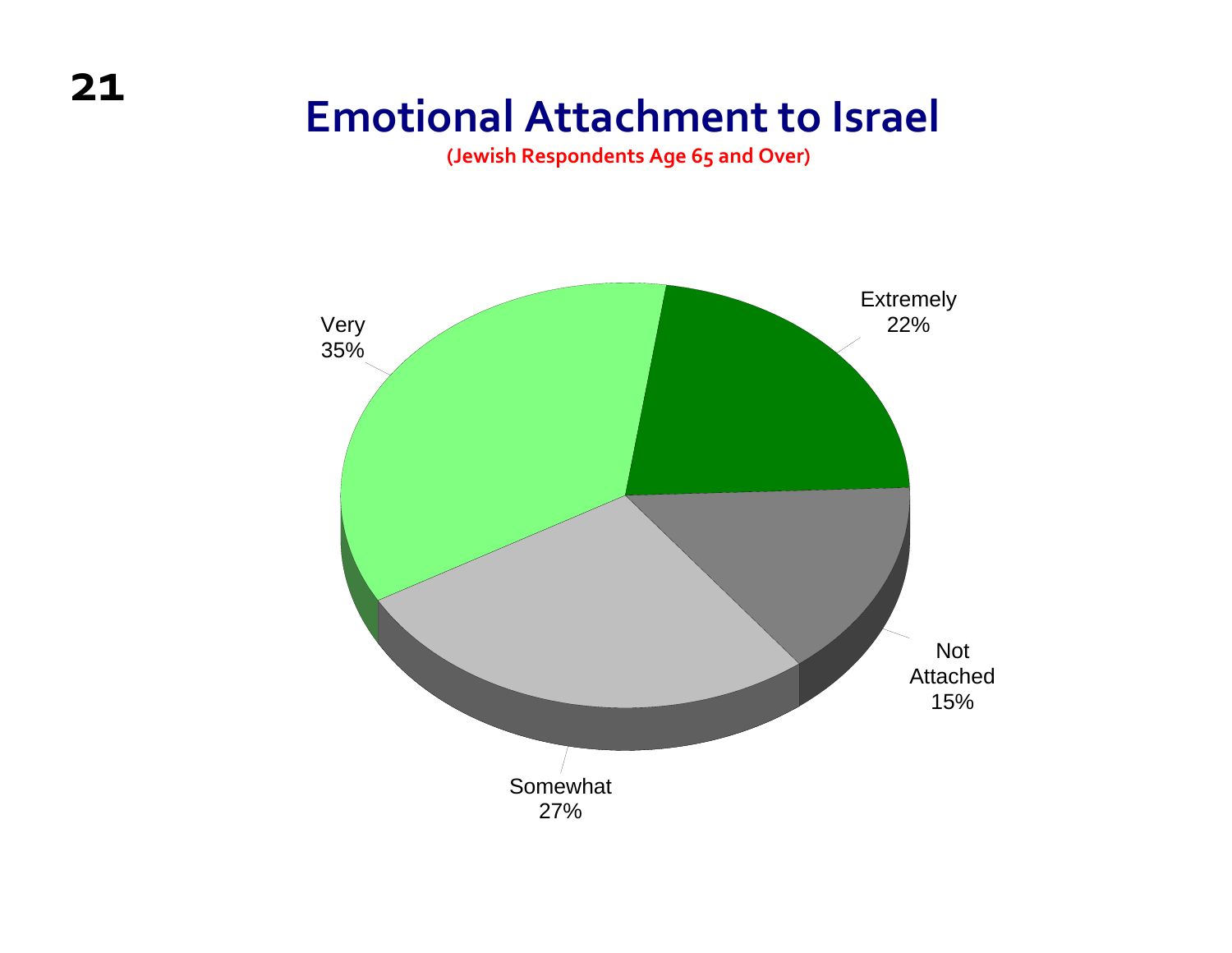(Jewish Respondents)

 $\blacksquare$ Extremely  $\blacksquare$ Very

62% 61%58%.<br>56% 56% 55% **55%** 55% 54% 54% 53% 52% 51%50%49%49%49%47%47%45% 44% **42%** 42% 42%42%41% 41% 40% 40% 38% 37% 37%36% 35% 33% 32%MiamiSouth Palm Beach MiddlesexDetroitJacksonvilleBergen **Broward 2016** San AntonioLehigh Valley West Palm Beach Rhode IslandMinneapolis Atlantic County St. Paul SarasotaHoustonWashington TucsonNew Haven Los Angeles Milwaukee**Broward 1997 Monmouth** San FranciscoHarrisburg **Westport Richmond Tidewater** Hartford Wilmington RochesterSt. Petersburg Las Vegas CharlottePortland (ME) York0% 20% 40% 60% 80% 100%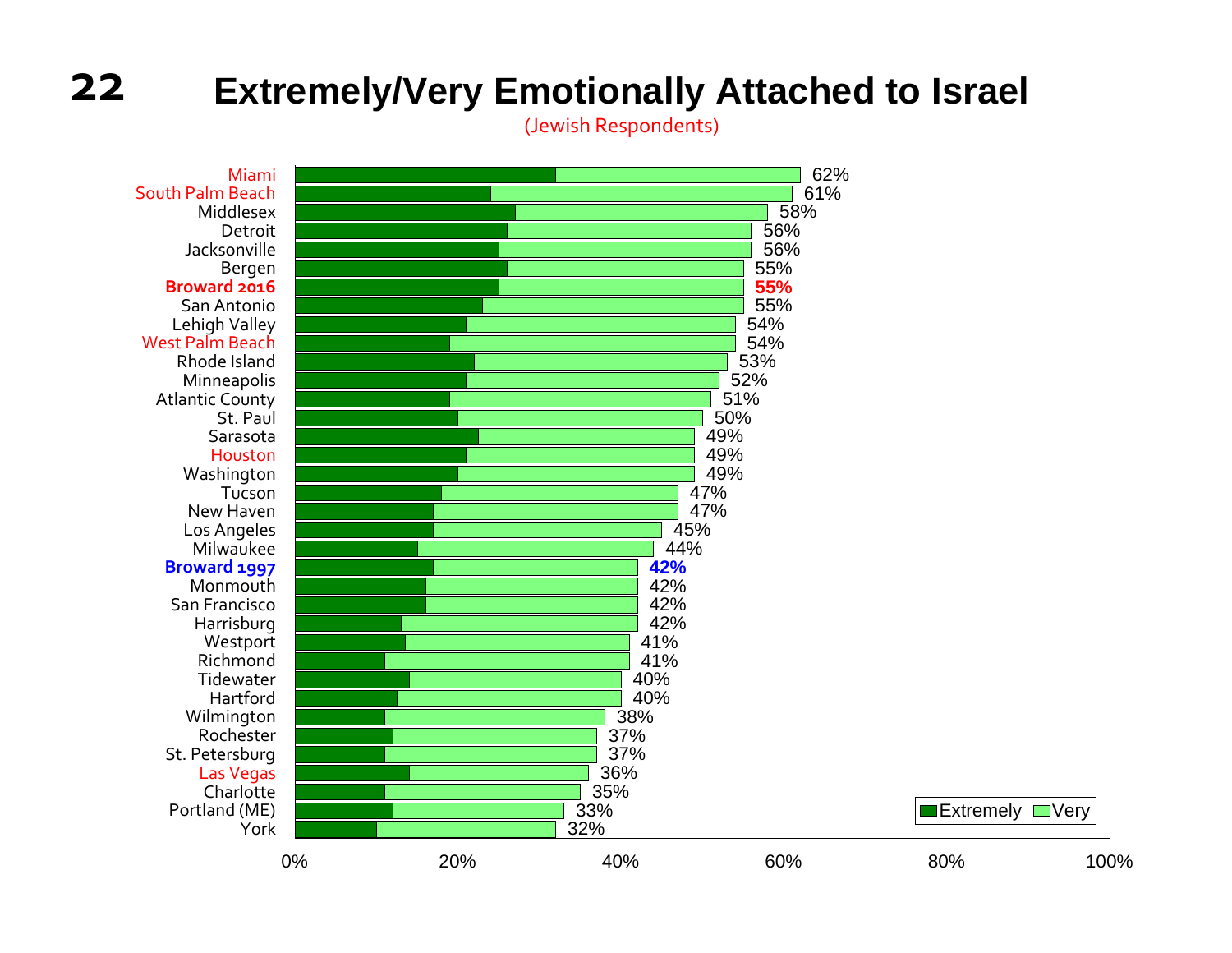### **23 Not Emotionally Attached to Israel**

**(Jewish Respondents)**

| San Francisco<br>Las Vegas<br>Portland (ME)<br>York<br>Tidewater<br>St. Petersburg<br>Wilmington<br>Essex-Morris<br>Charlotte<br>Richmond<br>New Haven<br>Rochester<br>Broward 1997<br>St. Paul<br>Tucson<br>Harrisburg<br>Broward 2016<br>Washington<br>Hartford<br>Westport<br>Los Angeles<br>Monmouth<br>Milwaukee<br>Houston | 26%<br>24%<br>21%<br>21%<br>20%<br>20%<br>19%<br>18%<br>18%<br>18%<br>17%<br>17%<br>17%<br>16%<br>16%<br>16%<br>15%<br>15%<br>15%<br>15%<br>15%<br>15%<br>15%<br>13% |
|----------------------------------------------------------------------------------------------------------------------------------------------------------------------------------------------------------------------------------------------------------------------------------------------------------------------------------|----------------------------------------------------------------------------------------------------------------------------------------------------------------------|
|                                                                                                                                                                                                                                                                                                                                  |                                                                                                                                                                      |
|                                                                                                                                                                                                                                                                                                                                  |                                                                                                                                                                      |
|                                                                                                                                                                                                                                                                                                                                  |                                                                                                                                                                      |
|                                                                                                                                                                                                                                                                                                                                  |                                                                                                                                                                      |
|                                                                                                                                                                                                                                                                                                                                  |                                                                                                                                                                      |
|                                                                                                                                                                                                                                                                                                                                  |                                                                                                                                                                      |
|                                                                                                                                                                                                                                                                                                                                  |                                                                                                                                                                      |
|                                                                                                                                                                                                                                                                                                                                  |                                                                                                                                                                      |
|                                                                                                                                                                                                                                                                                                                                  |                                                                                                                                                                      |
|                                                                                                                                                                                                                                                                                                                                  |                                                                                                                                                                      |
|                                                                                                                                                                                                                                                                                                                                  |                                                                                                                                                                      |
|                                                                                                                                                                                                                                                                                                                                  |                                                                                                                                                                      |
| San Antonio                                                                                                                                                                                                                                                                                                                      | 12%                                                                                                                                                                  |
| Detroit                                                                                                                                                                                                                                                                                                                          | 12%                                                                                                                                                                  |
| Bergen                                                                                                                                                                                                                                                                                                                           | 12%                                                                                                                                                                  |
| Miami                                                                                                                                                                                                                                                                                                                            | 11%                                                                                                                                                                  |
| Minneapolis                                                                                                                                                                                                                                                                                                                      | 11%                                                                                                                                                                  |
| Jacksonville                                                                                                                                                                                                                                                                                                                     | 11%                                                                                                                                                                  |
| Sarasota                                                                                                                                                                                                                                                                                                                         | 11%                                                                                                                                                                  |
| Middlesex                                                                                                                                                                                                                                                                                                                        | 10%                                                                                                                                                                  |
| Lehigh Valley                                                                                                                                                                                                                                                                                                                    | 10%                                                                                                                                                                  |
| <b>Atlantic County</b>                                                                                                                                                                                                                                                                                                           | 10%                                                                                                                                                                  |
| Rhode Island                                                                                                                                                                                                                                                                                                                     | 10%                                                                                                                                                                  |
| <b>West Palm Beach</b>                                                                                                                                                                                                                                                                                                           | 9%                                                                                                                                                                   |
| South Palm Beach                                                                                                                                                                                                                                                                                                                 | 7%                                                                                                                                                                   |
|                                                                                                                                                                                                                                                                                                                                  |                                                                                                                                                                      |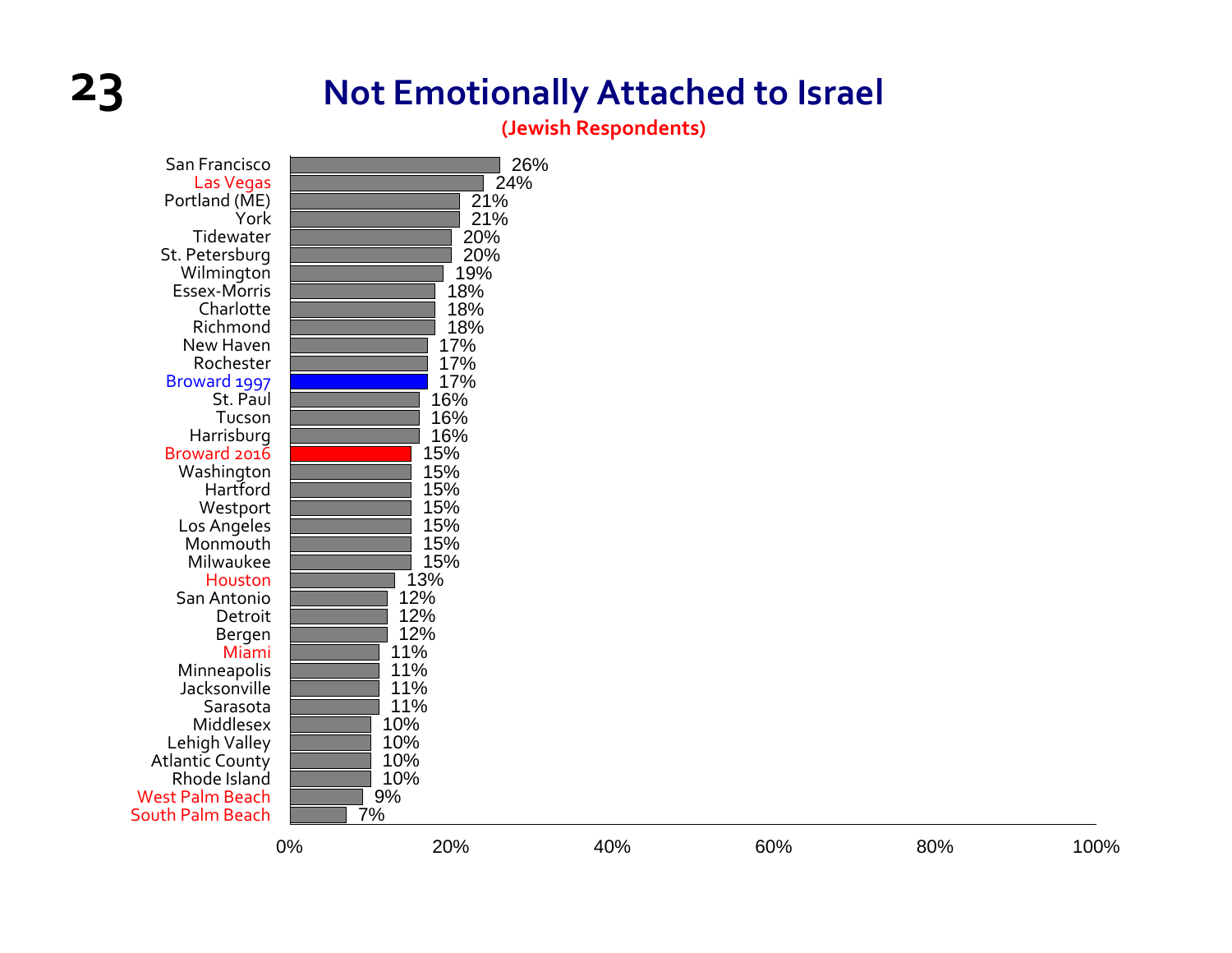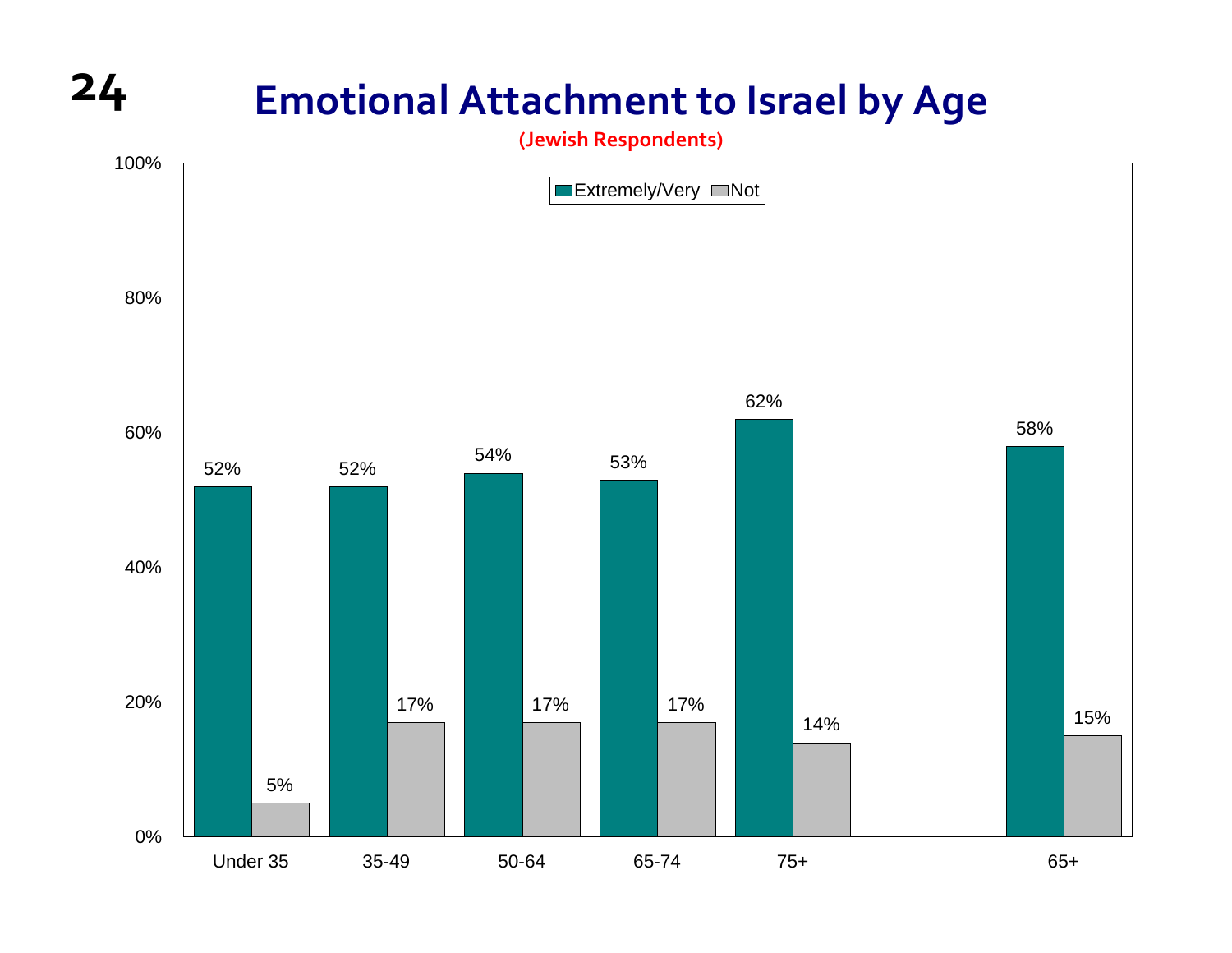#### **Respondent Under Age 35**

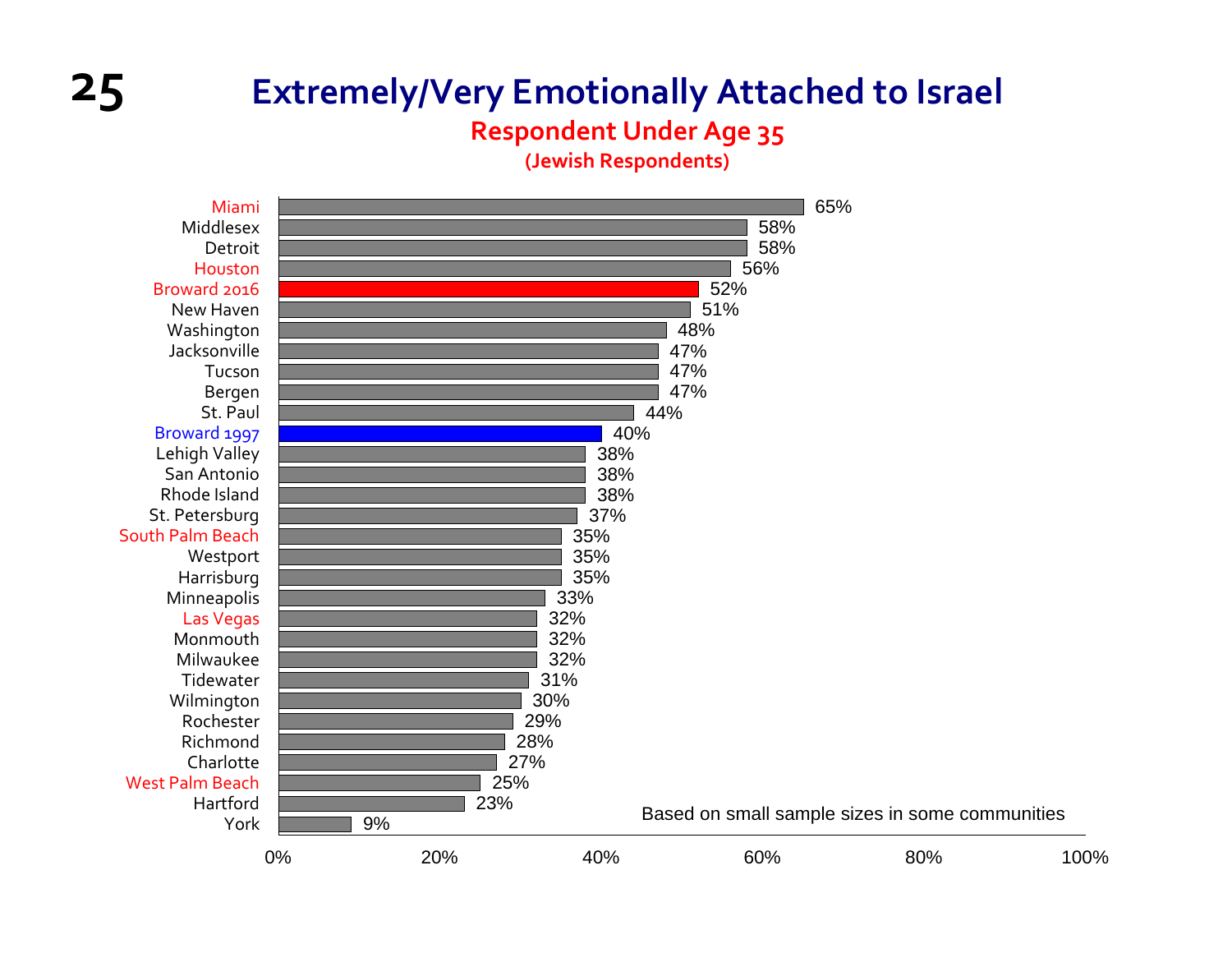**Age 35‐49 (Jewish Respondents)**

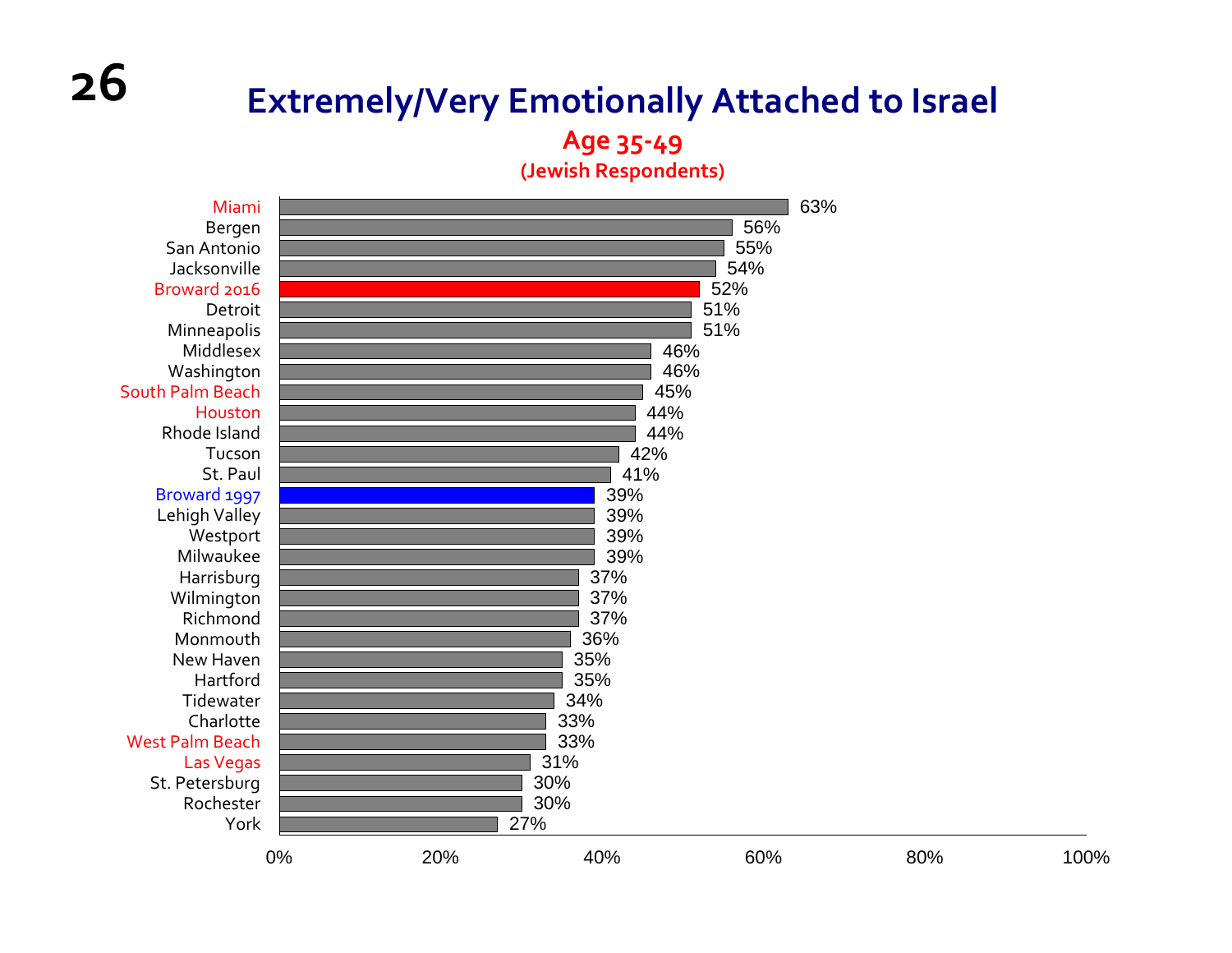**Age 50‐64**

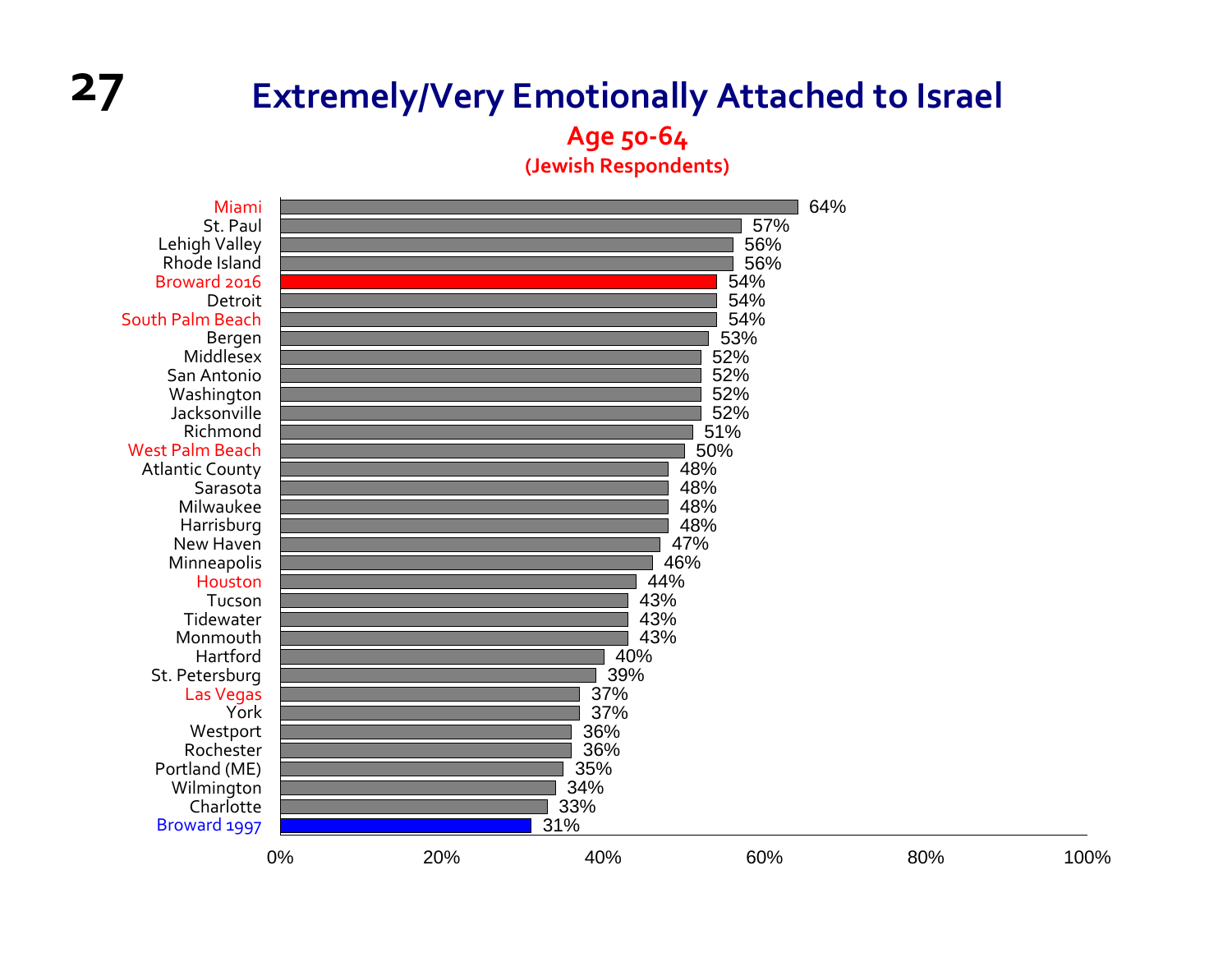## **28**

#### **Extremely/Very Emotionally Attached to Israel Age 65‐74**

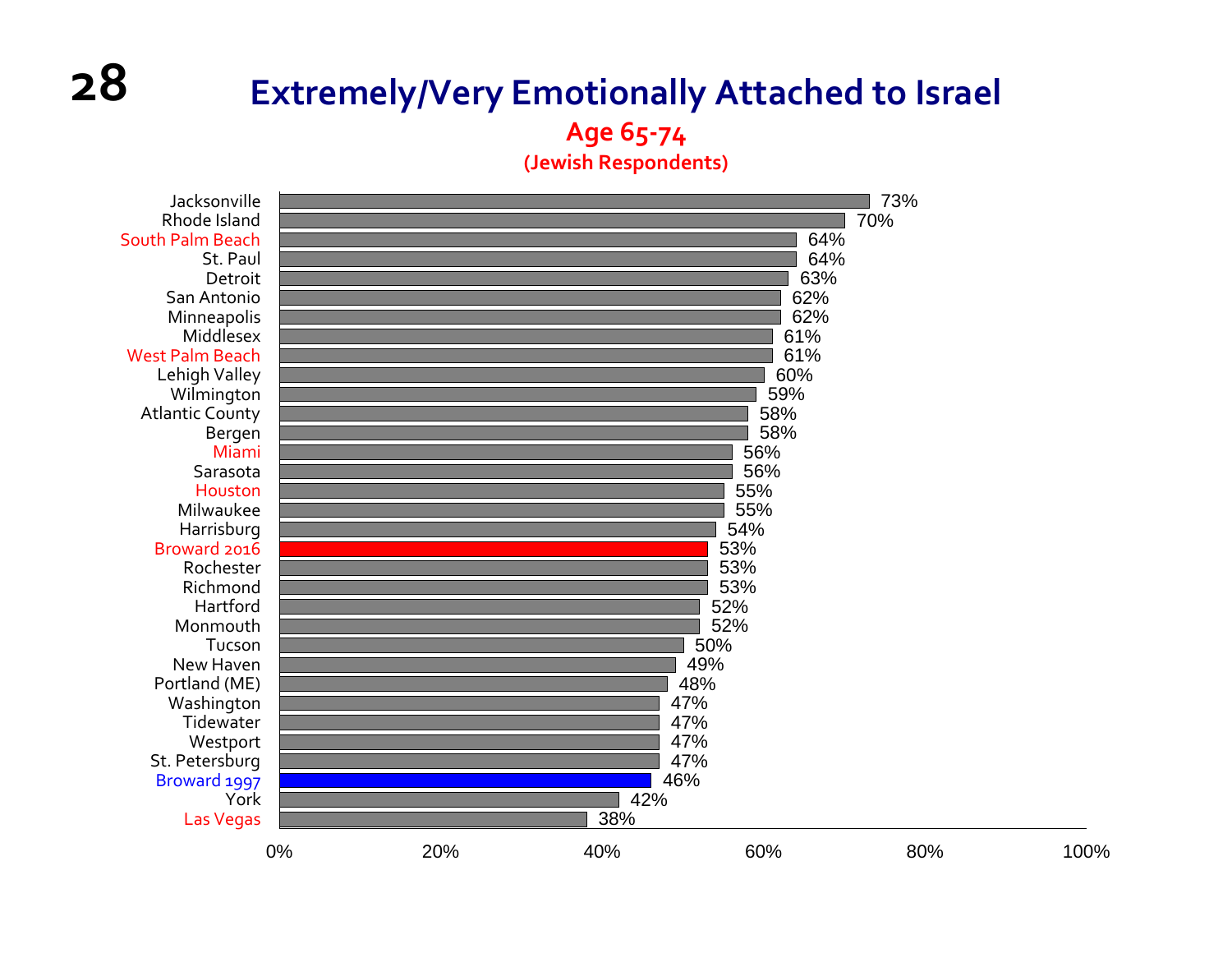

#### **Age 75 and Over**

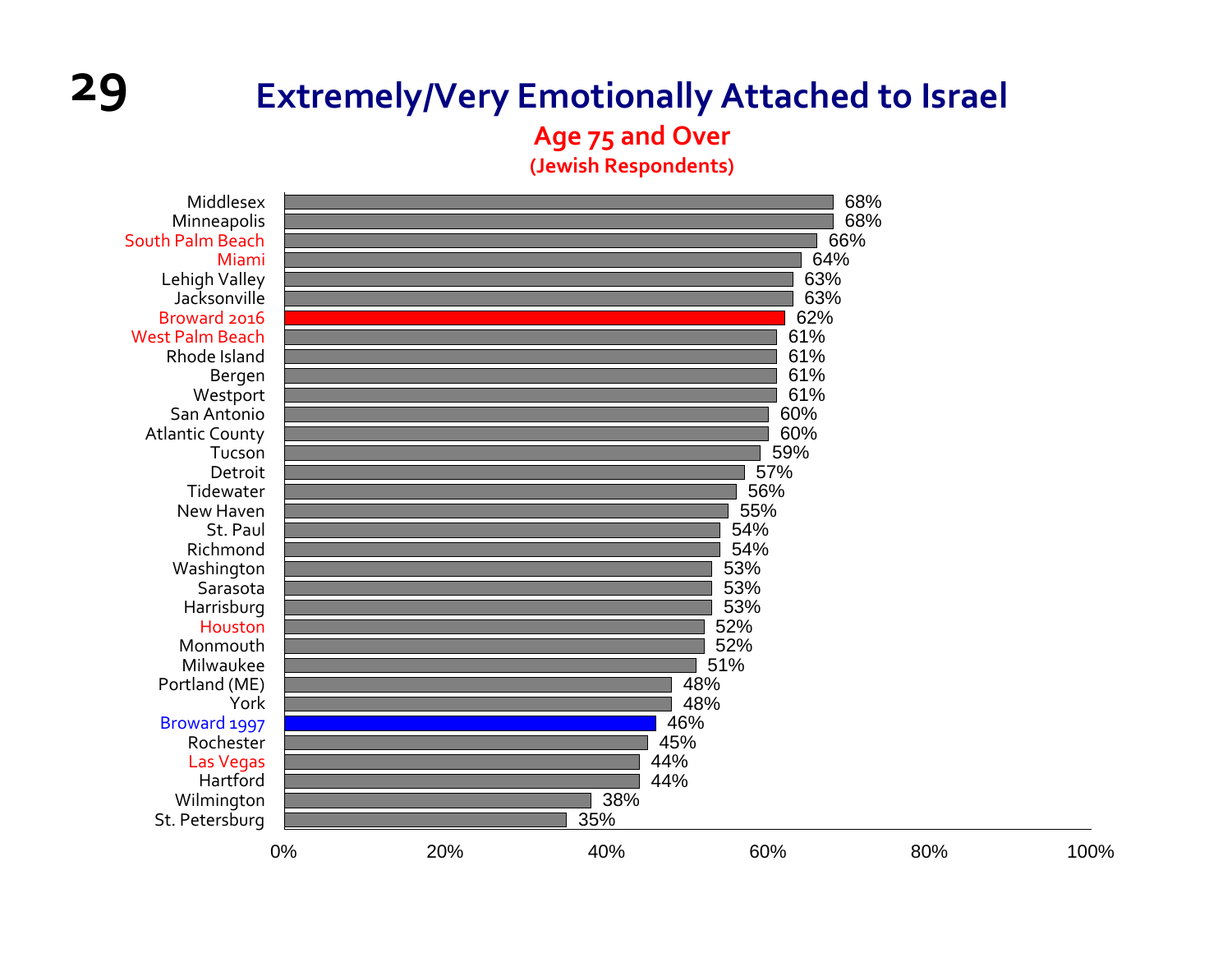#### **Age 65 and Over**

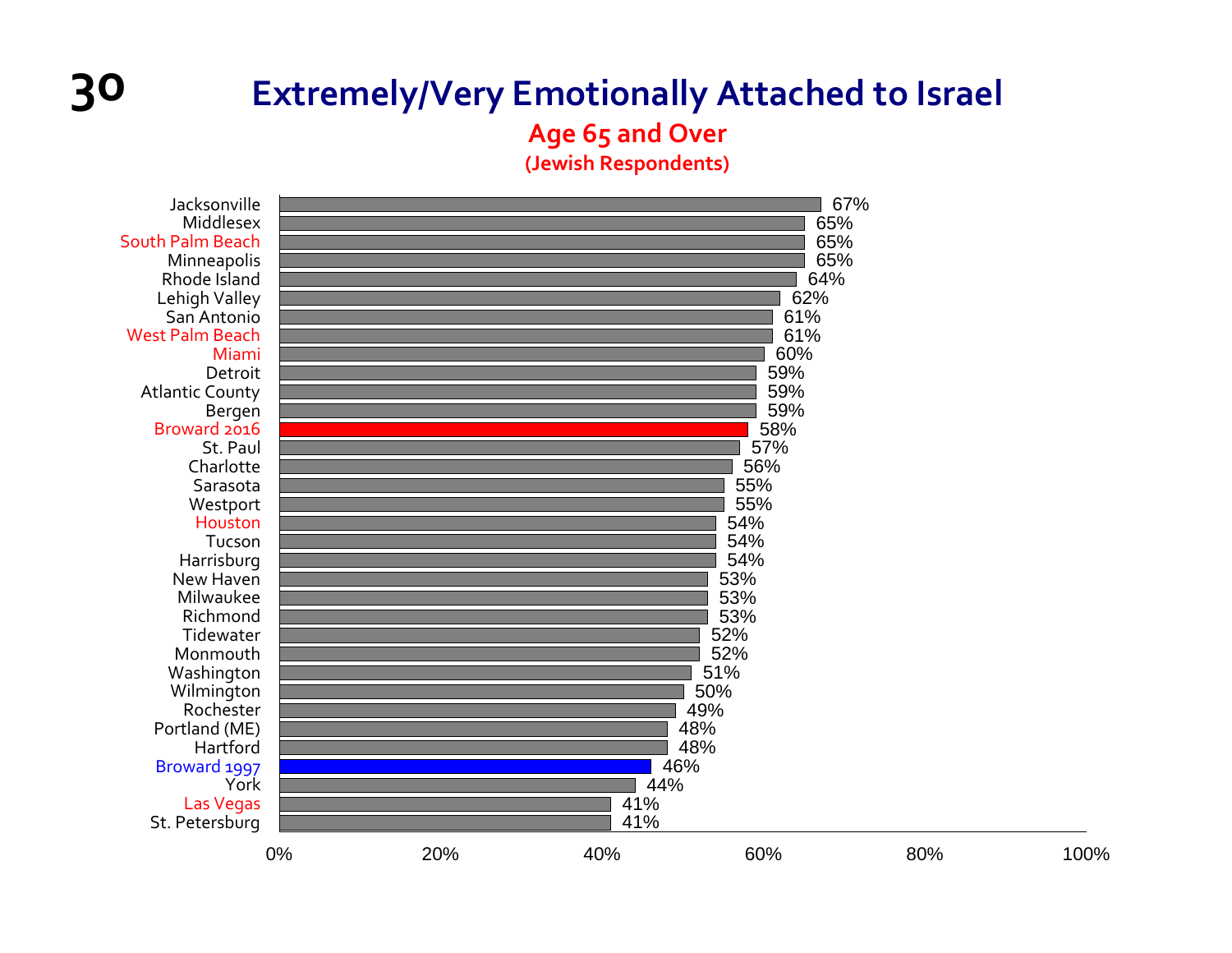### **31 Emotional Attachment to Israel by Jewish Identification**

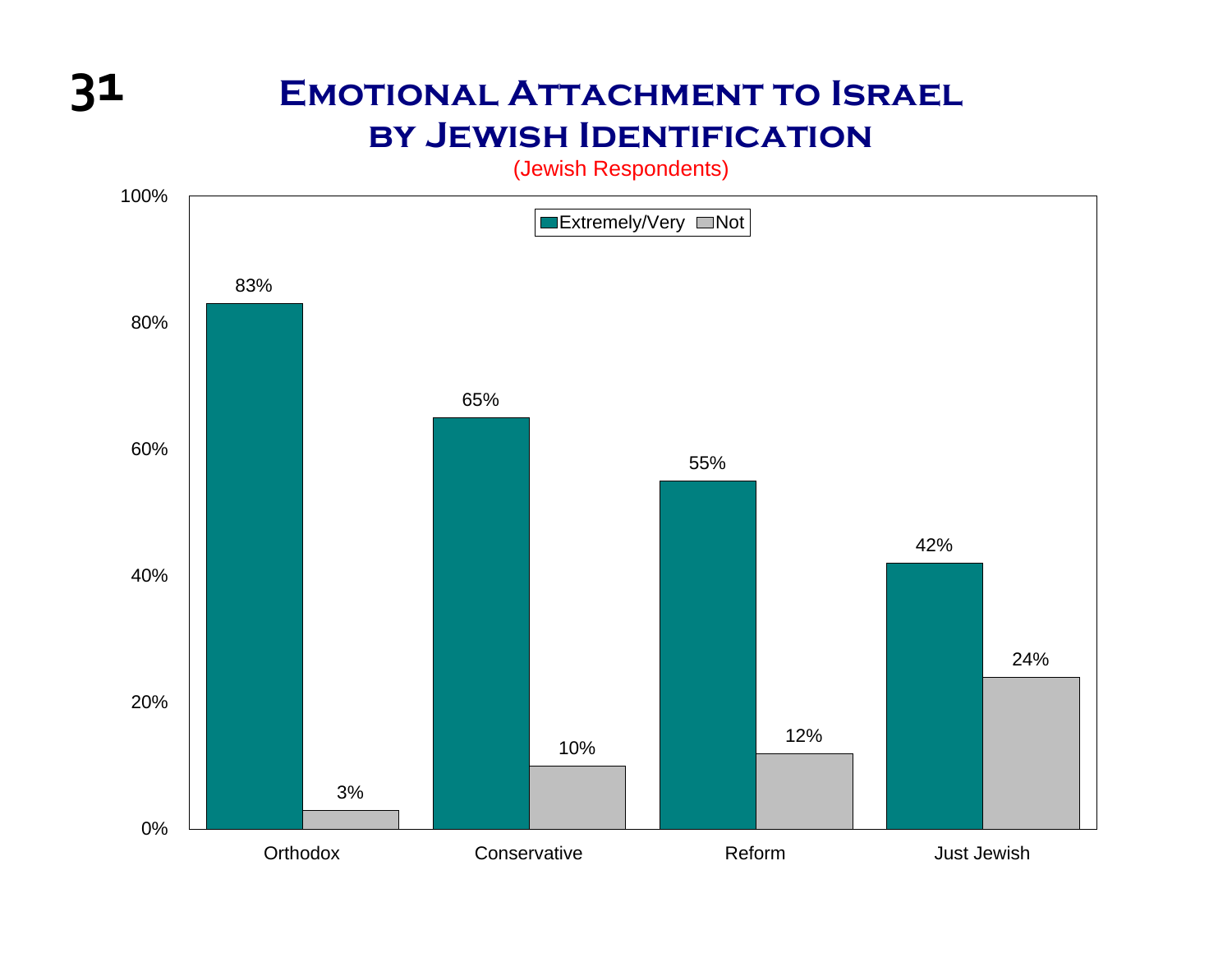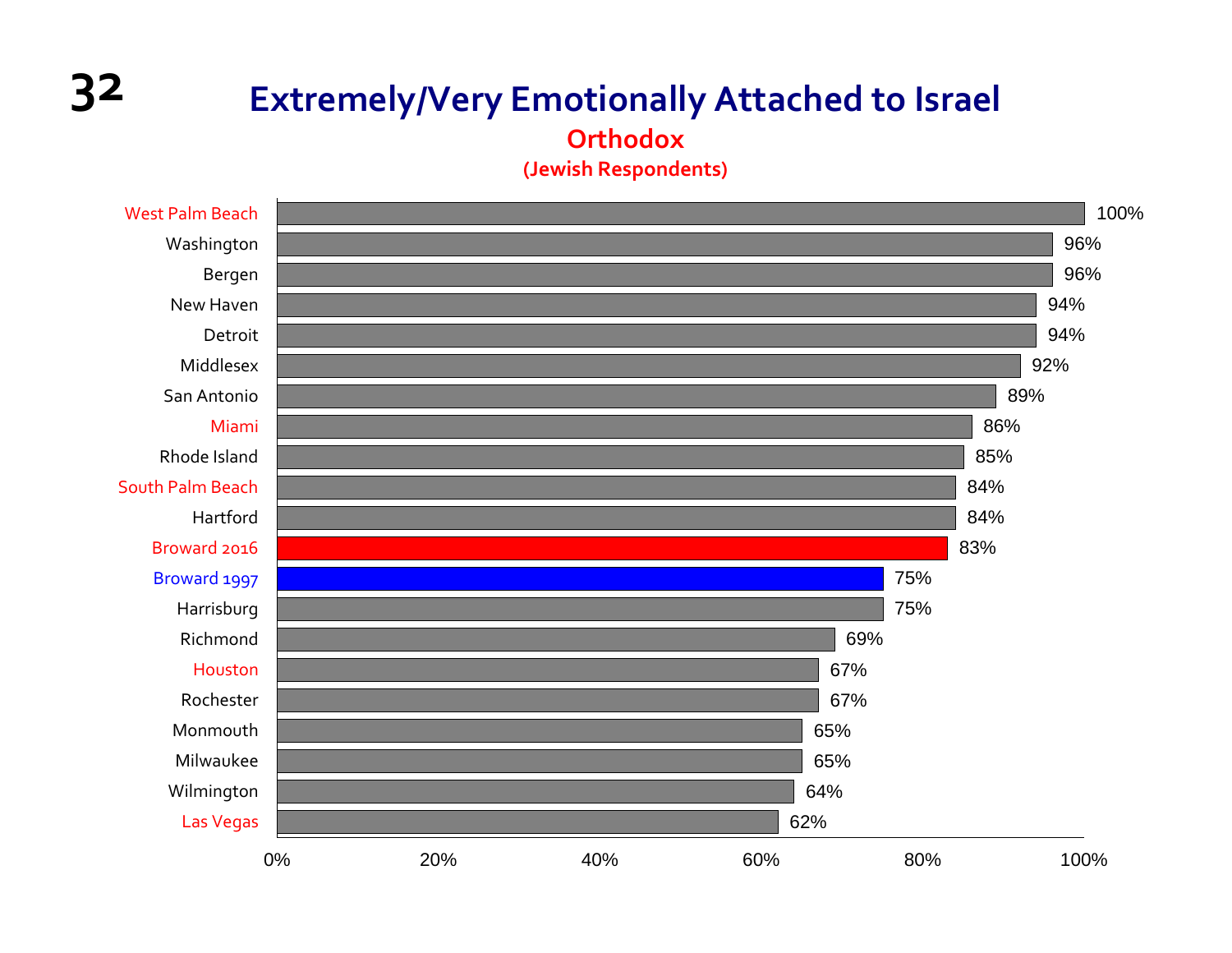**Conservative**

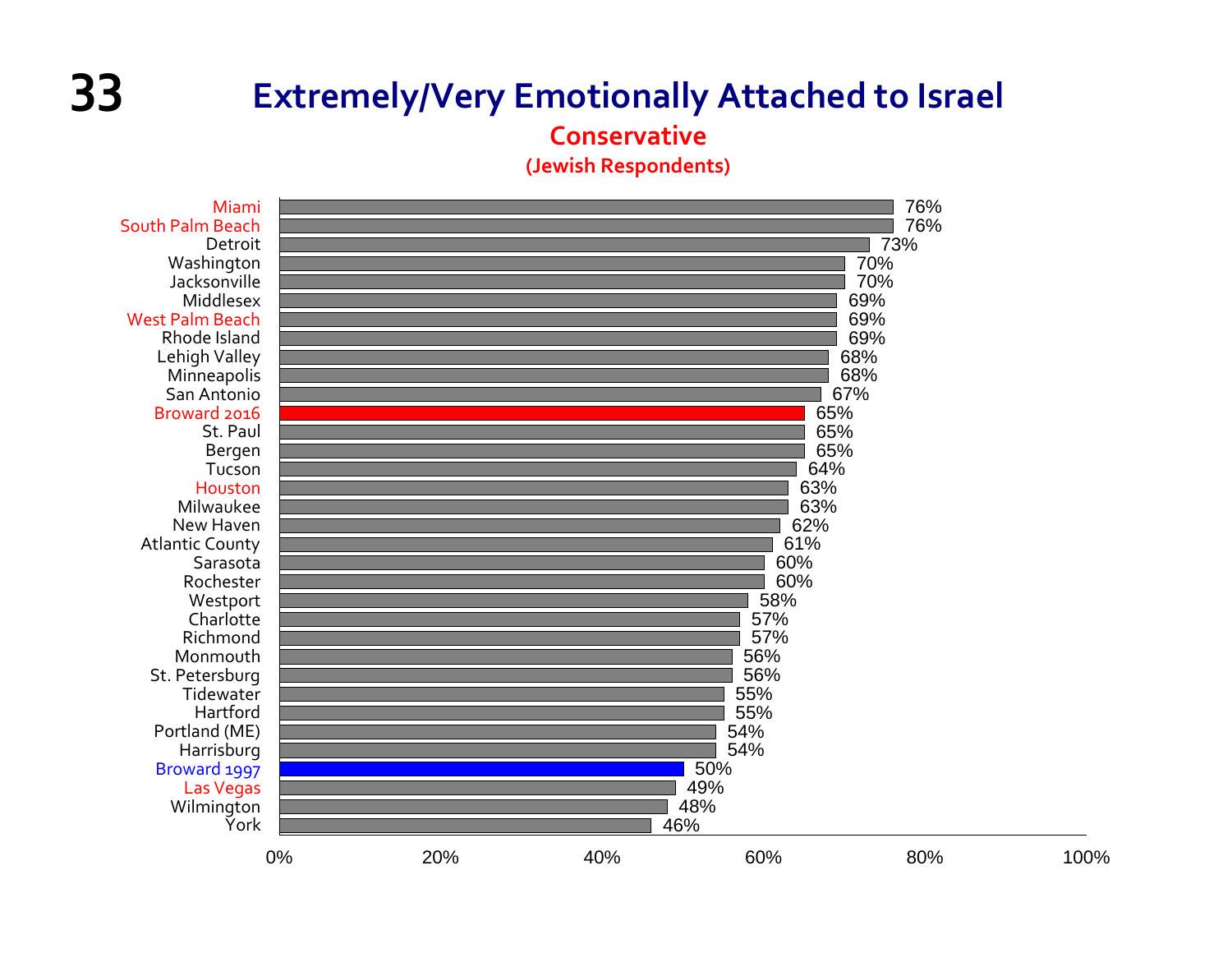#### **Reform**

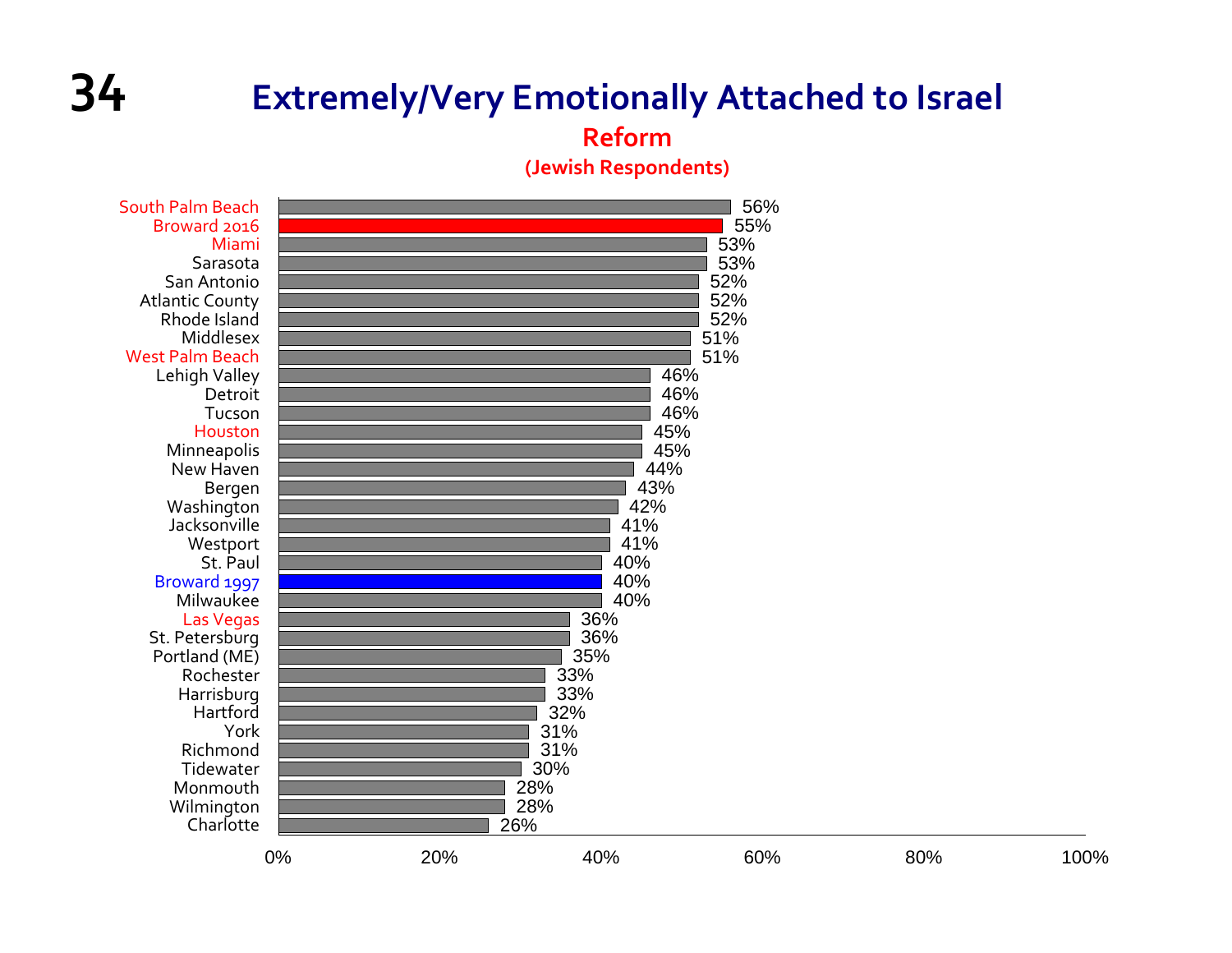#### **Just Jewish**

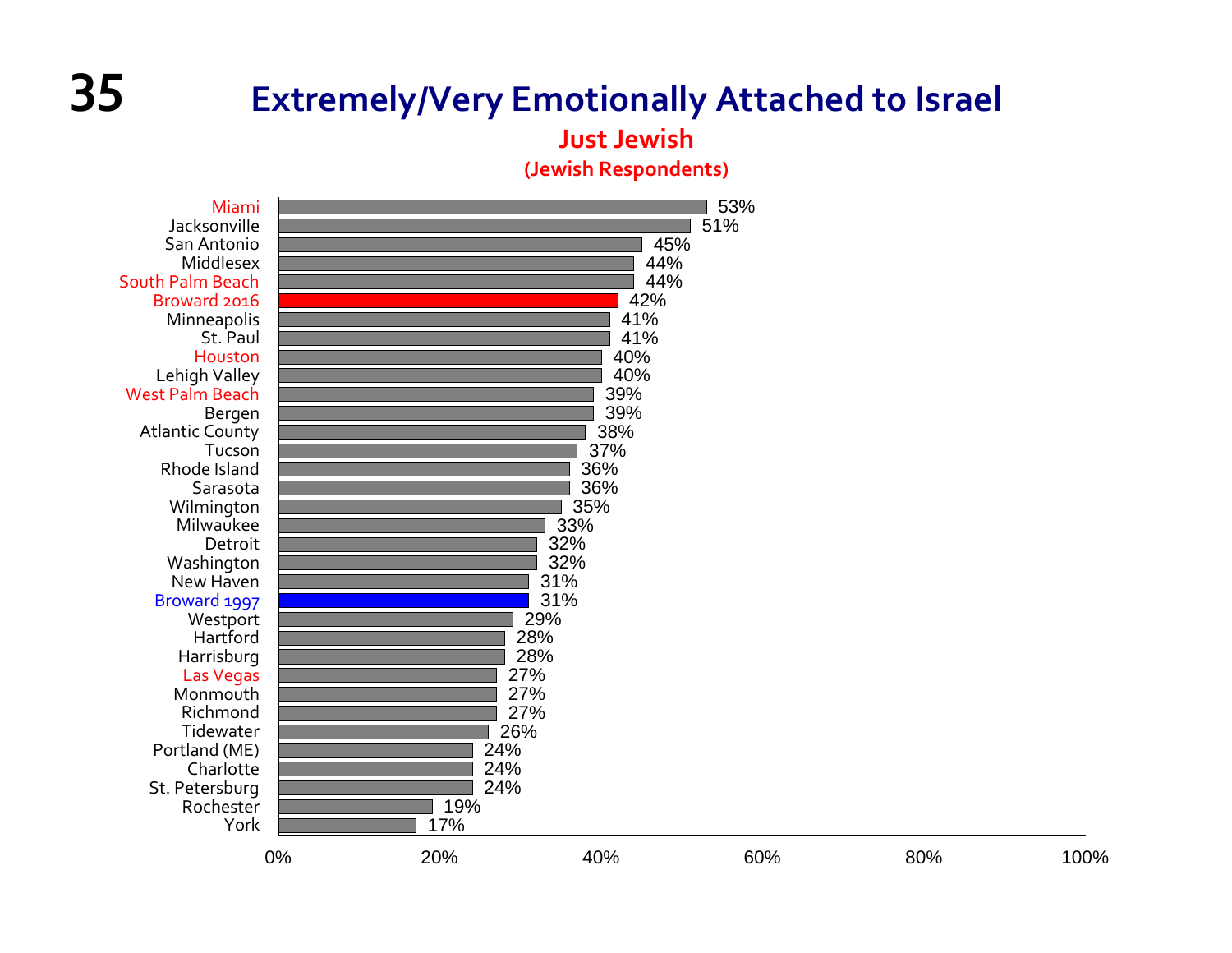### **36 Emotional Attachment to Israel by Type of Marriage**

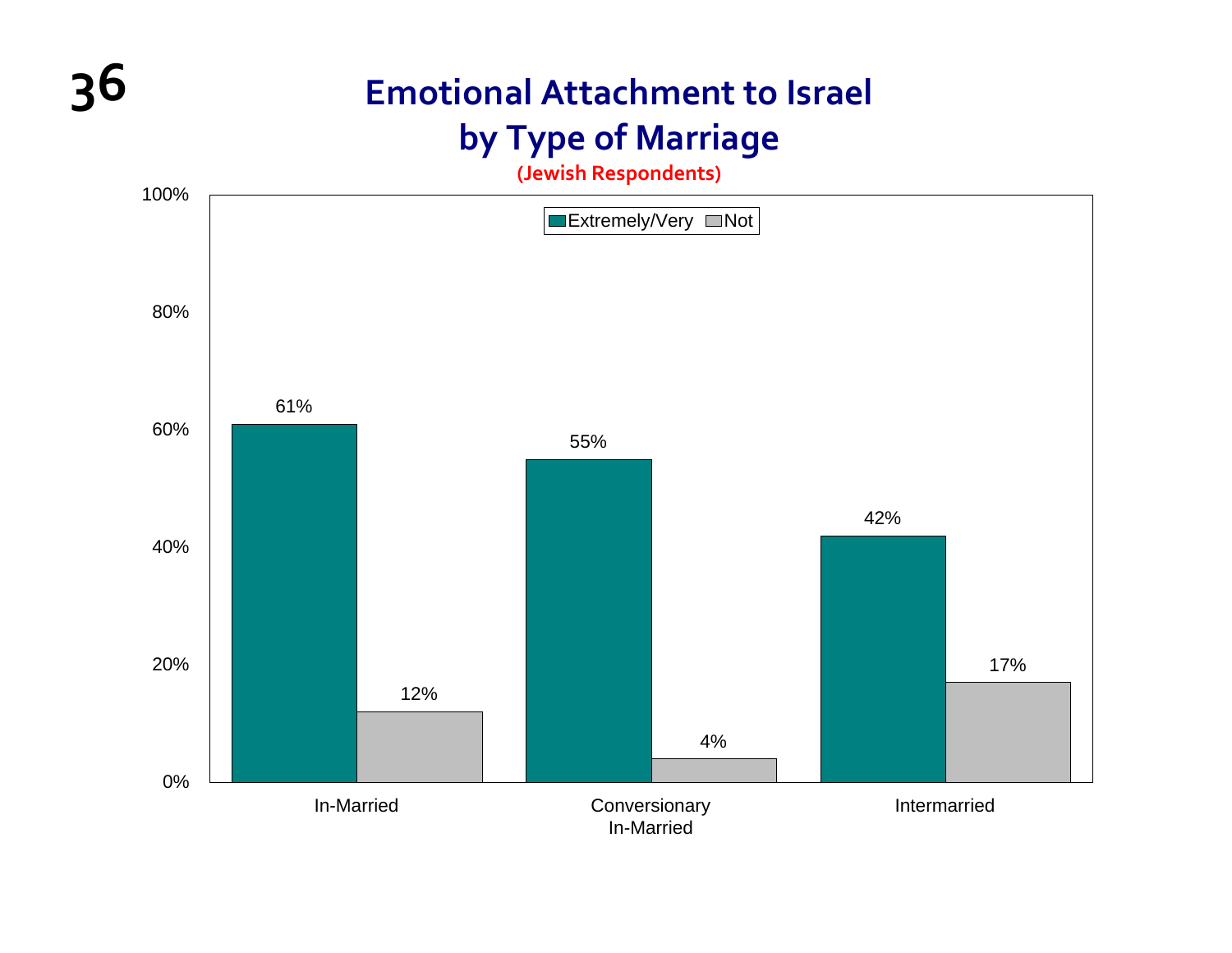#### **37 Extremely/Very Emotionally Attached to Israel**

**In‐married**

**(Jewish Respondents)**

71%68% 67% 67% 66% 66% 65% 64% 64% 64% 64% 62% 61% 61% 61% 61% 59% 57% 56% 55%53% 52% 52% 52% 51% 51% 51% 51% 50% 48% 47% 45% 45% 45% 43%MiamiDetroitJacksonvilleRhode IslandSouth Palm Beach Minneapolis Bergen MiddlesexLehigh Valley San Antonio St. Paul West Palm Beach Broward 2016 HoustonWashington **Harrisburg** New Haven SarasotaAtlantic County TucsonMilwaukee San Francisco **Tidewater** RochesterHartford**Westport Charlotte** RichmondBroward 1997 St. Petersburg YorkPortland (ME) MonmouthWilmington Las Vegas 0% 20% 40% 60% 80% 100%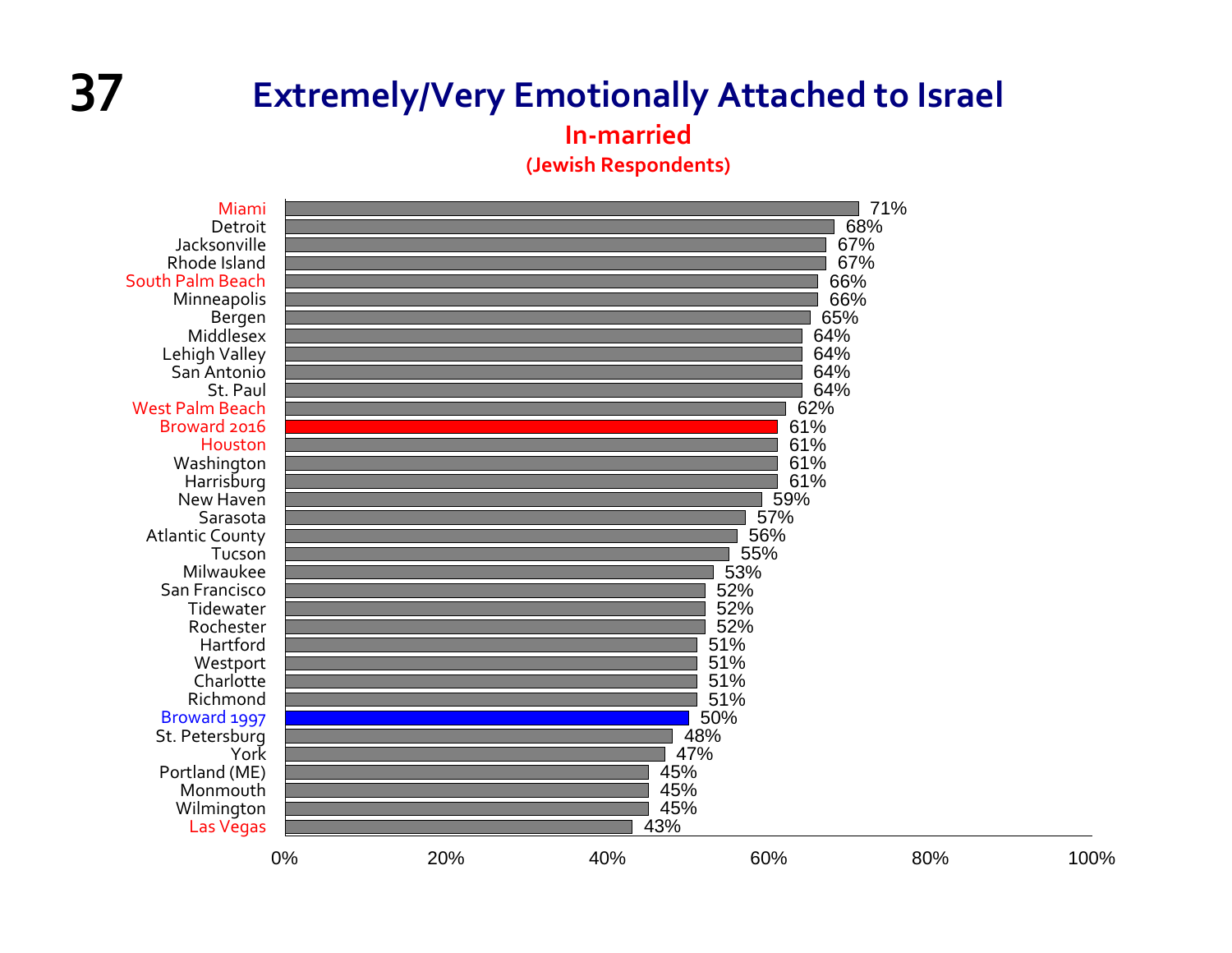# **38 Extremely/Very Emotionally Attached to Israel**

#### **Conversionary**

**(Jewish Respondents)**

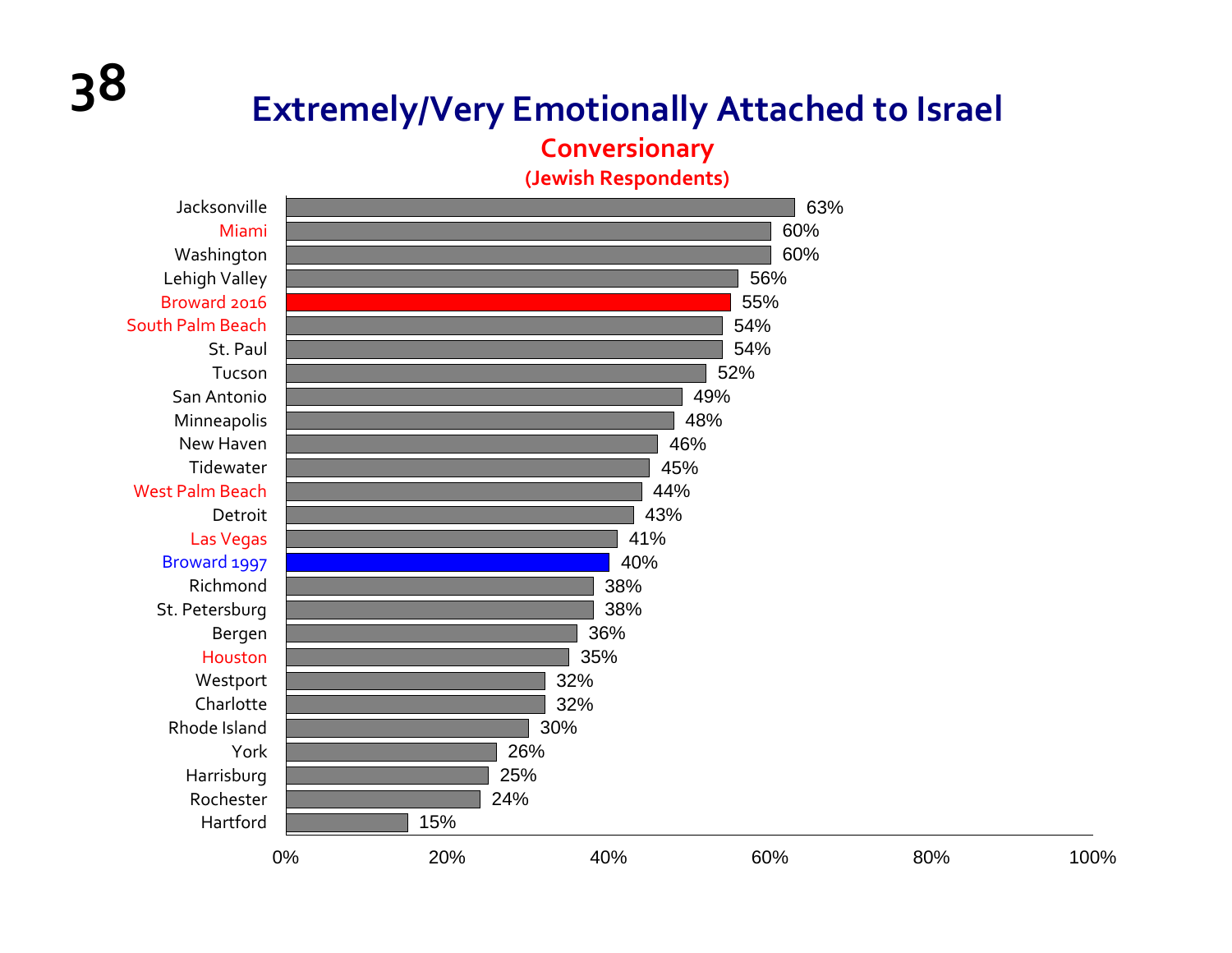# **<sup>39</sup> Extremely/Very Emotionally Attached to Israel**

#### **Intermarried**

**(Jewish Respondents)**

San AntonioHoustonMiami JacksonvilleBroward 2016 South Palm Beach Rhode IslandTucson Middlesex Atlantic County San Francisco Las Vegas Lehigh Valley **Minneapolis Westport** New Haven West Palm BeachSarasotaBroward 1997 Milwaukee Washington St. Paul Wilmington Portland (ME) **Richmond** Bergen **Detroit Tidewater Charlotte Harrisburg Monmouth**  St. Petersburg **Hartford** YorkRochester

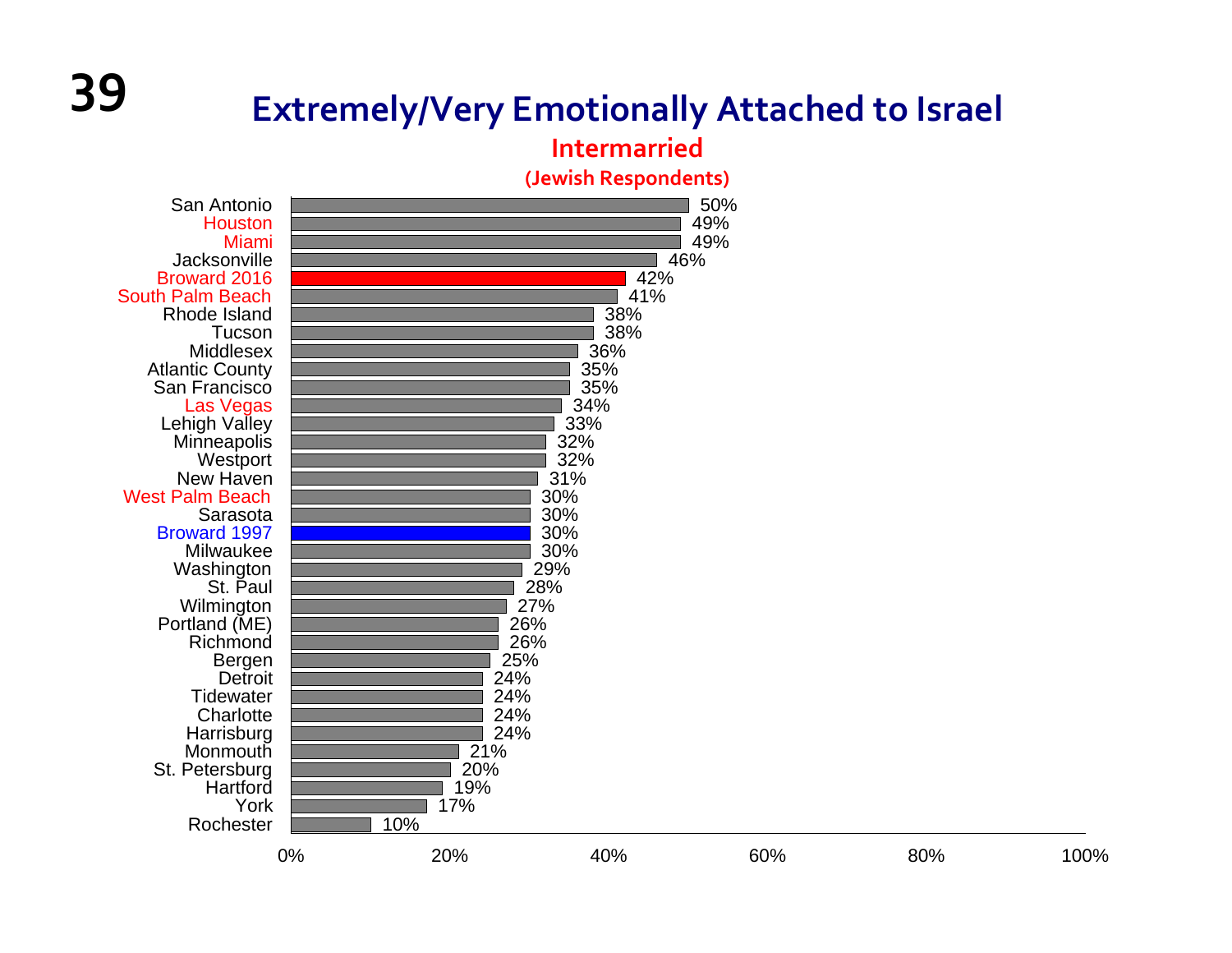#### **40 Extremely/Very Attached to Israel**

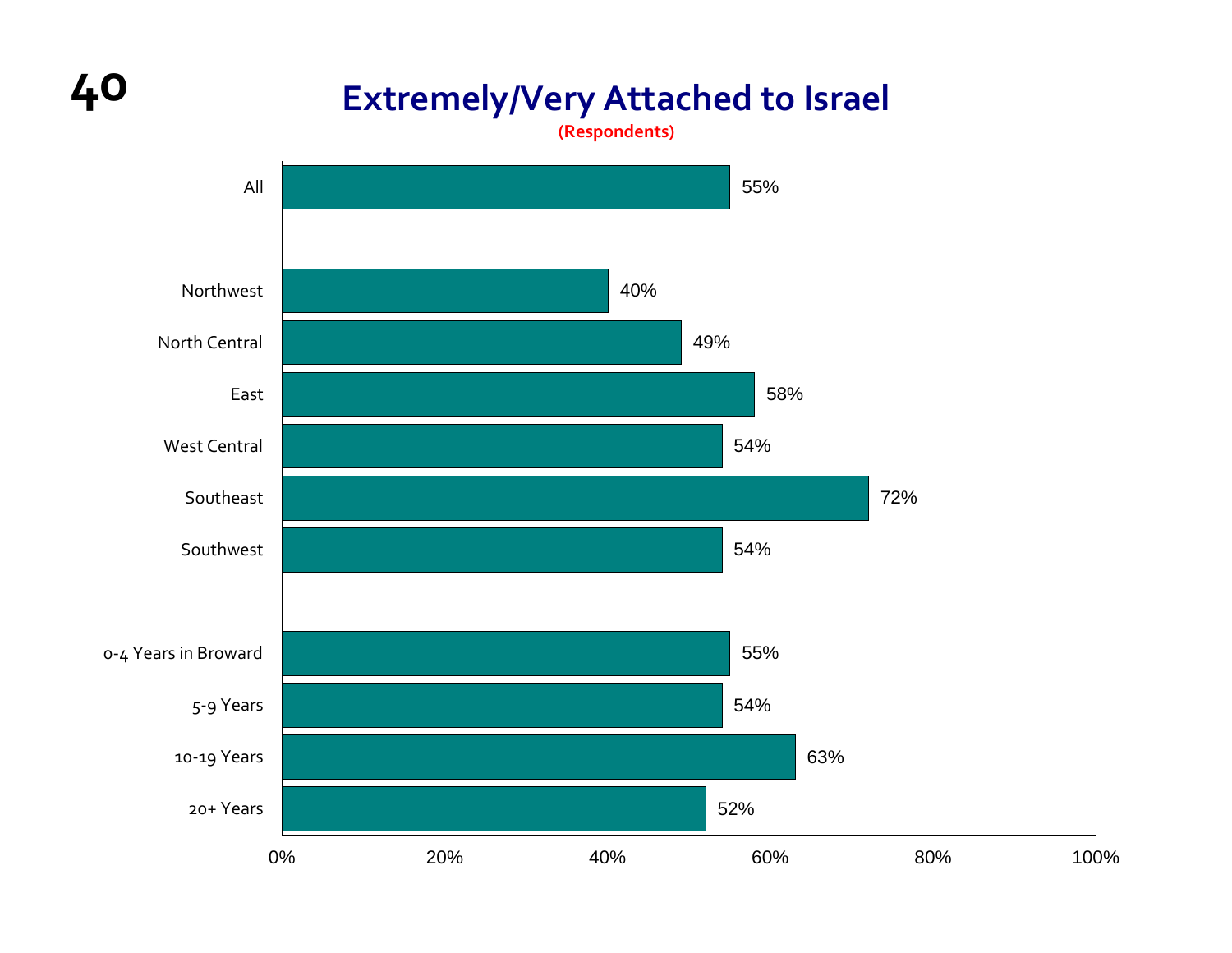## **41**

#### **Extremely/Very Attached to Israel**

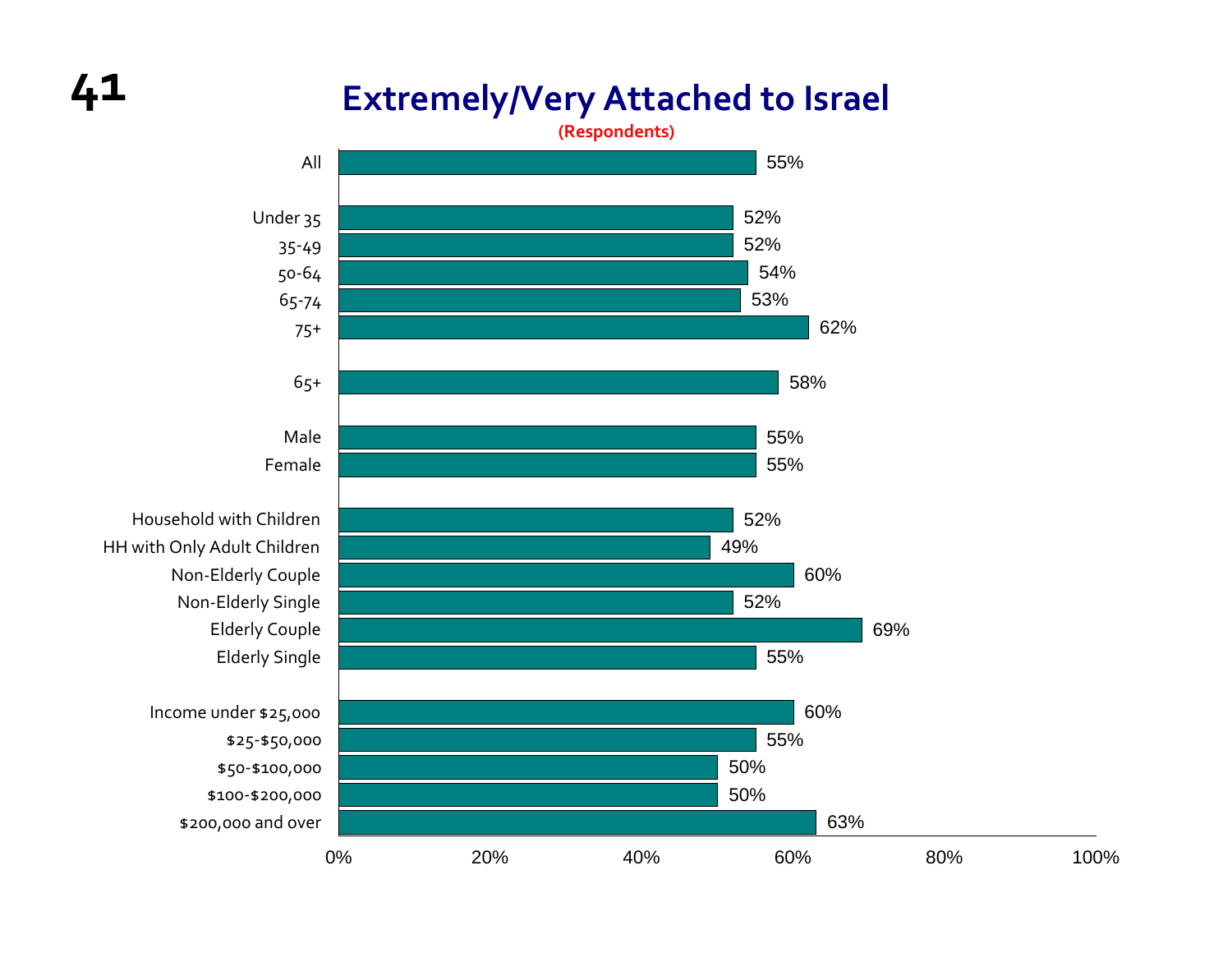#### **Extremely/Very Attached to Israel**

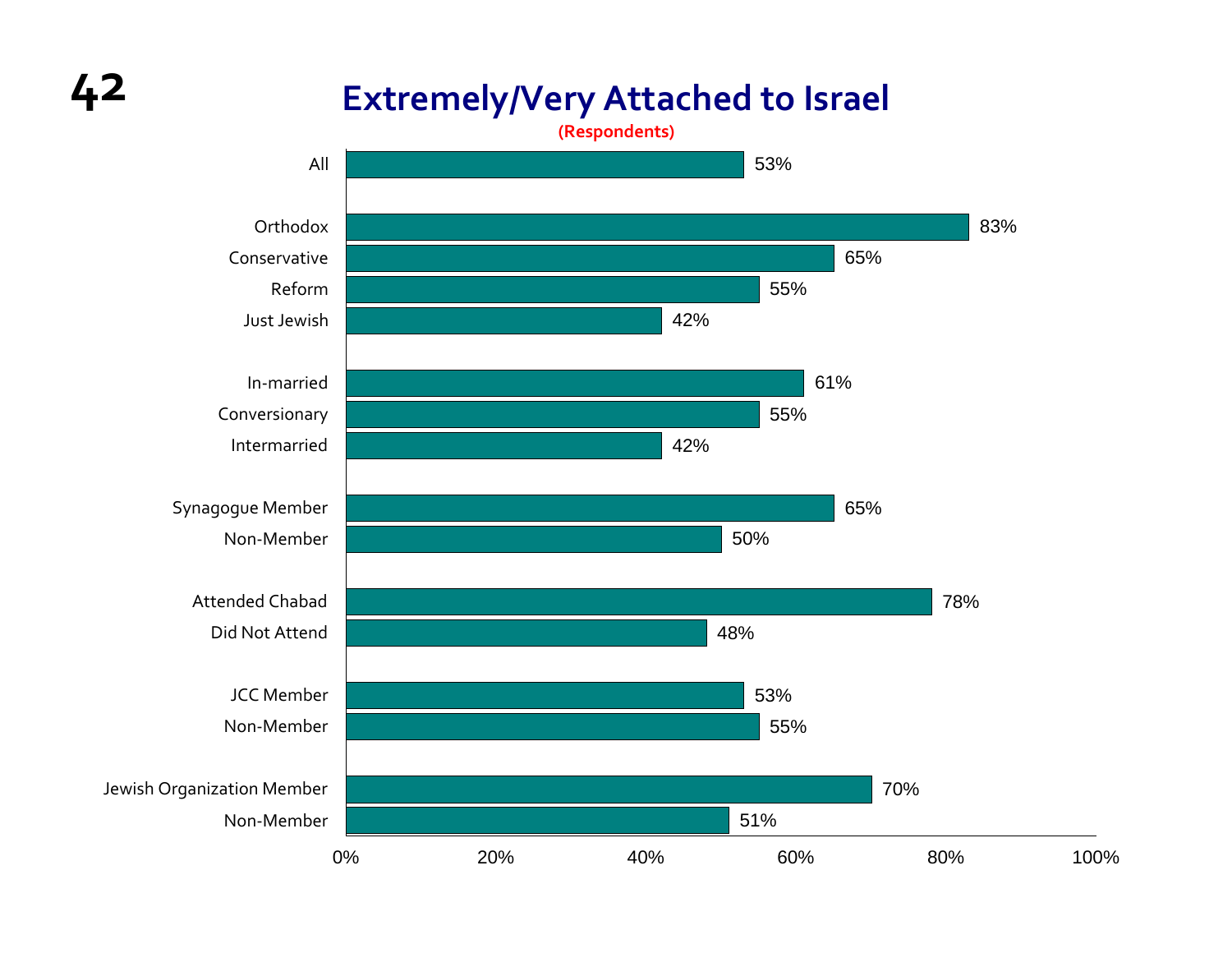#### **Extremely/Very Attached to Israel**

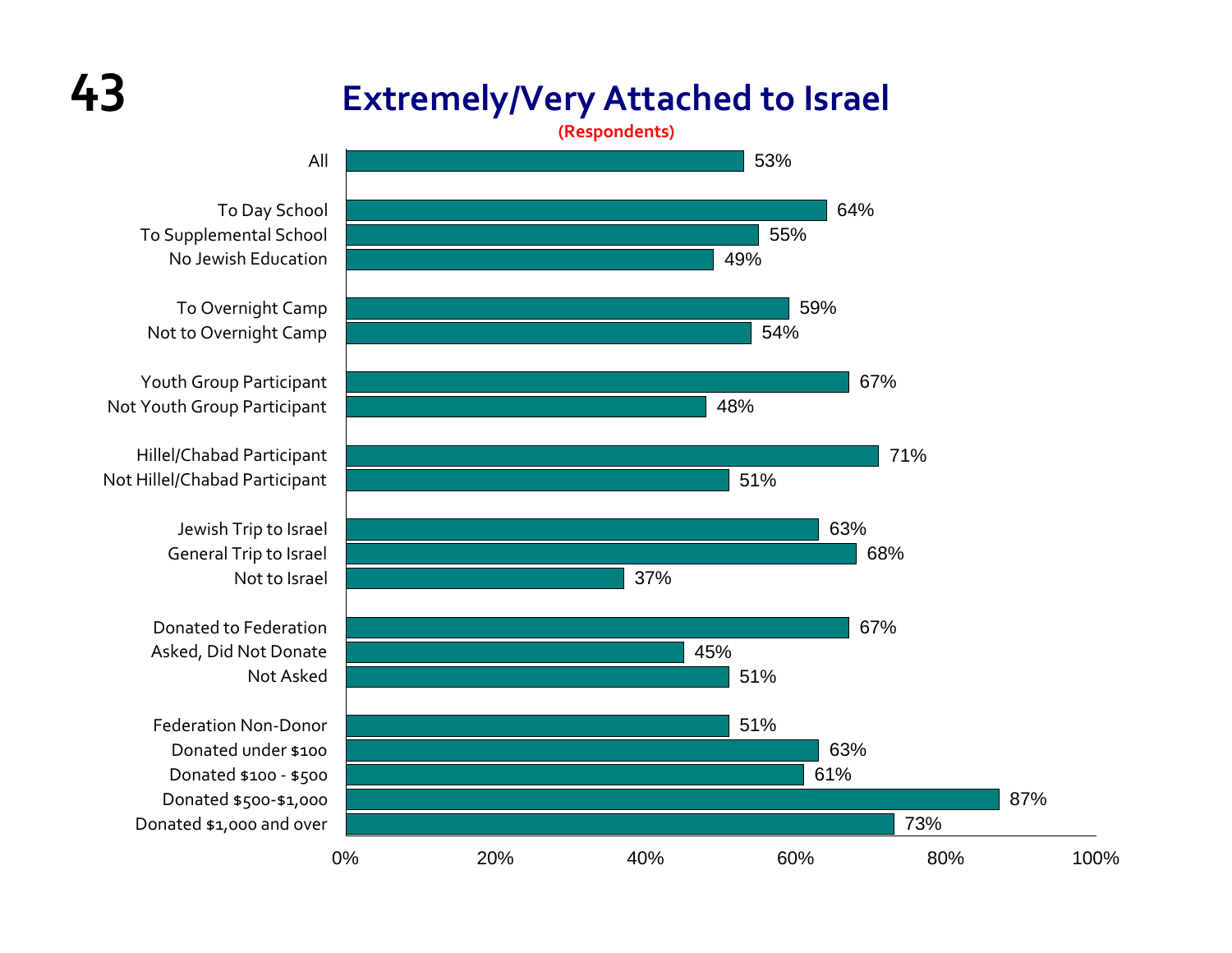

## **Anti‐Semitism**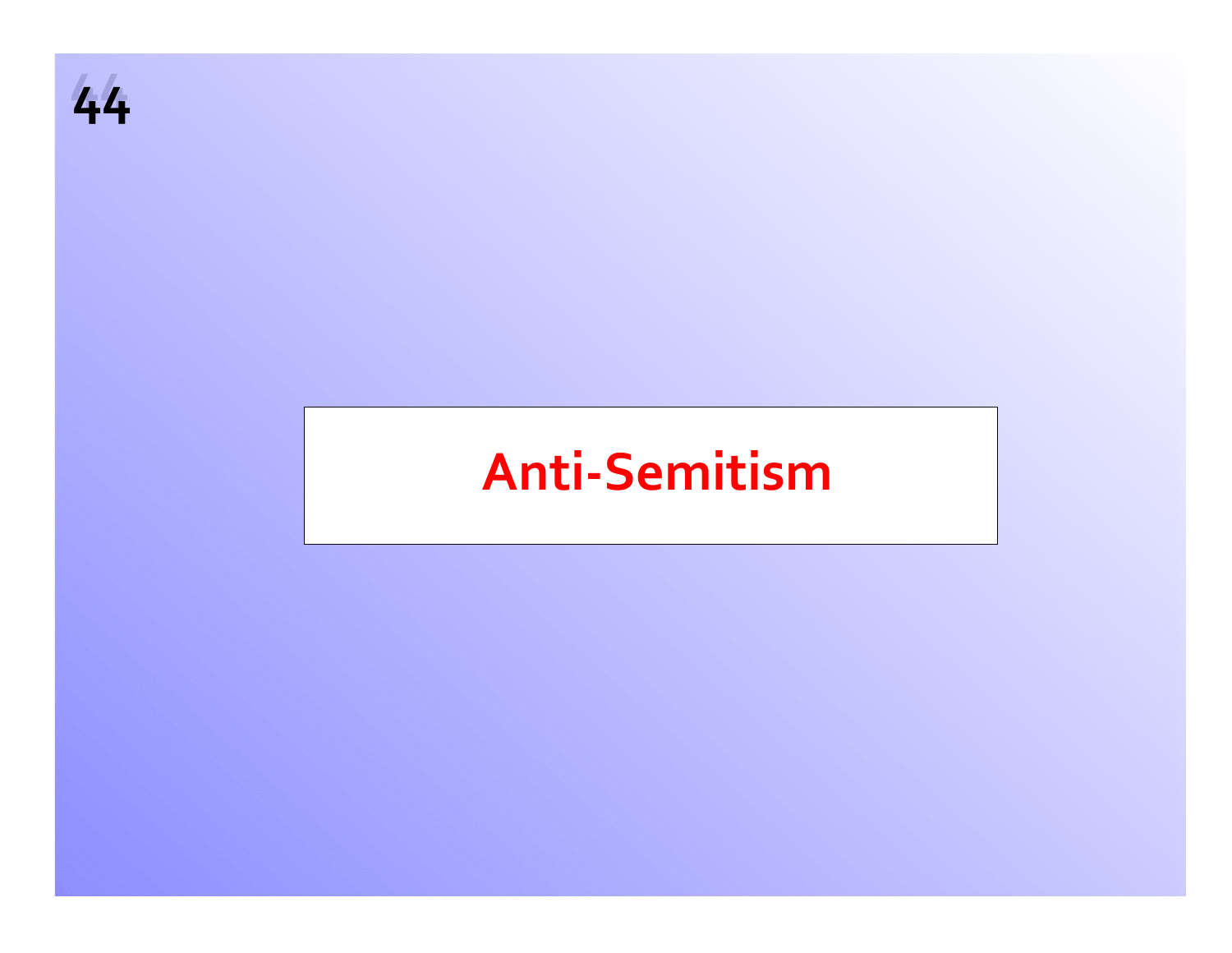## **Personally Experienced Anti ‐Semitism in Local Community in the Past Year**

**(Jewish Respondents)**

| Orlando<br>Denver<br>York<br>Milwaukee<br>Richmond<br>Charlotte<br>St. Petersburg<br>Jacksonville<br>Harrisburg<br>San Diego<br>Rochester<br>Las Vegas<br>St. Paul<br>Tucson<br><b>Tidewater</b><br>Rhode Island<br><b>Lehigh Valley</b><br>Portland (ME)<br><b>Minneapolis</b><br><b>Houston</b><br><b>Detroit</b><br>New Haven<br>San Antonio<br>Hartford<br>Westport<br>Monmouth<br><b>Broward 2016</b><br><b>Miami</b><br>Washington<br>Bergen<br><b>Atlantic County</b><br>Sarasota<br><b>Broward 1997</b><br><b>West Palm Beach</b><br><b>Middlesex</b><br>South Palm Beach | 24%<br>24%<br>24%<br>23%<br>22%<br>22%<br>21%<br>21%<br>19%<br>19%<br>18%<br>18%<br>18%<br>18%<br>17%<br>16%<br>16%<br>16%<br>15%<br>15%<br>14%<br>14%<br>13%<br>13%<br>13%<br>12%<br>12%<br>12%<br>12%<br>11%<br>11%<br>11%<br>9%<br>8%<br>7% | 31% |
|-----------------------------------------------------------------------------------------------------------------------------------------------------------------------------------------------------------------------------------------------------------------------------------------------------------------------------------------------------------------------------------------------------------------------------------------------------------------------------------------------------------------------------------------------------------------------------------|------------------------------------------------------------------------------------------------------------------------------------------------------------------------------------------------------------------------------------------------|-----|
|-----------------------------------------------------------------------------------------------------------------------------------------------------------------------------------------------------------------------------------------------------------------------------------------------------------------------------------------------------------------------------------------------------------------------------------------------------------------------------------------------------------------------------------------------------------------------------------|------------------------------------------------------------------------------------------------------------------------------------------------------------------------------------------------------------------------------------------------|-----|

**45**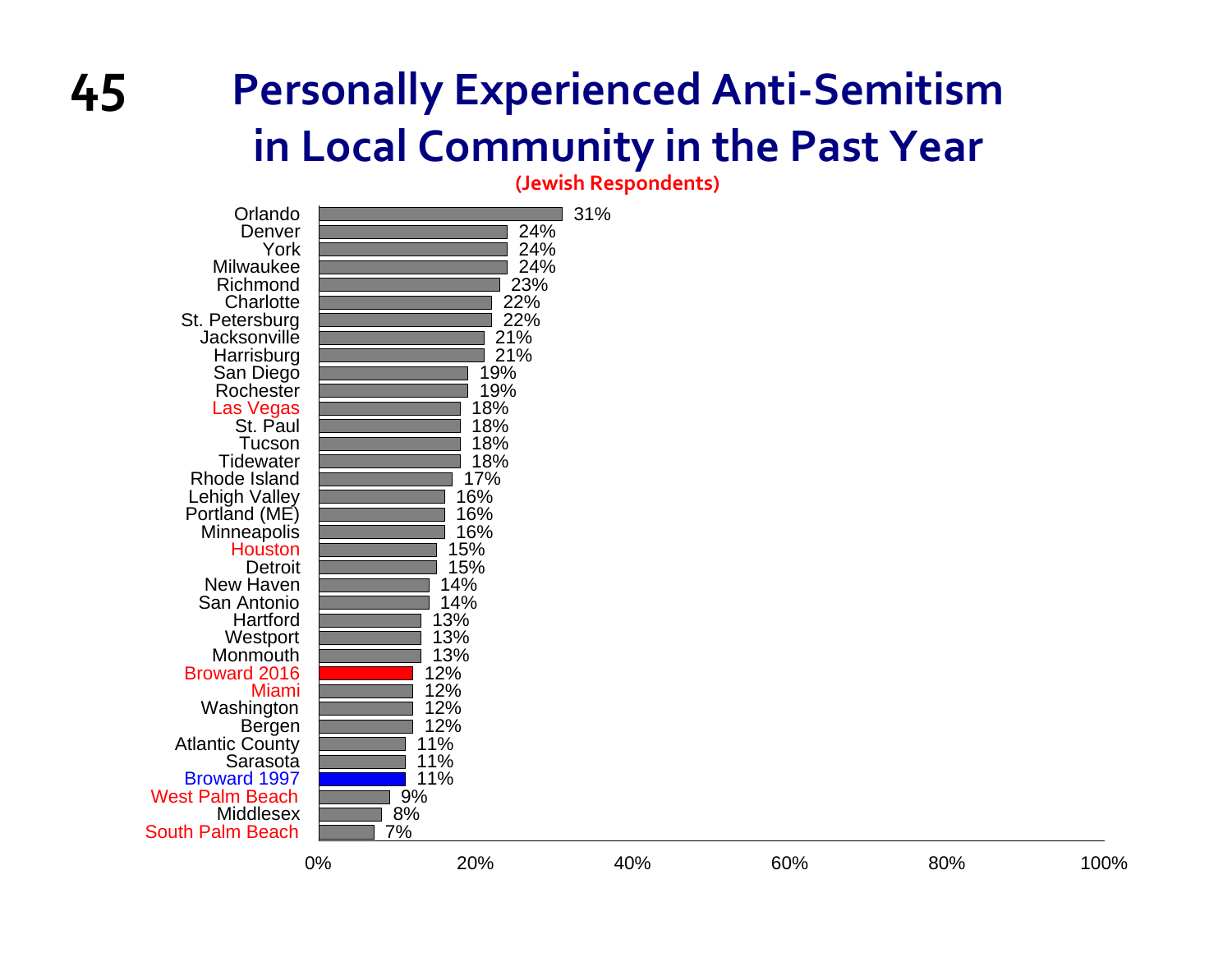## **Personally Experienced Anti‐Semitism in Broward in the Past Year**

**46**

**(Jewish Respondents)**

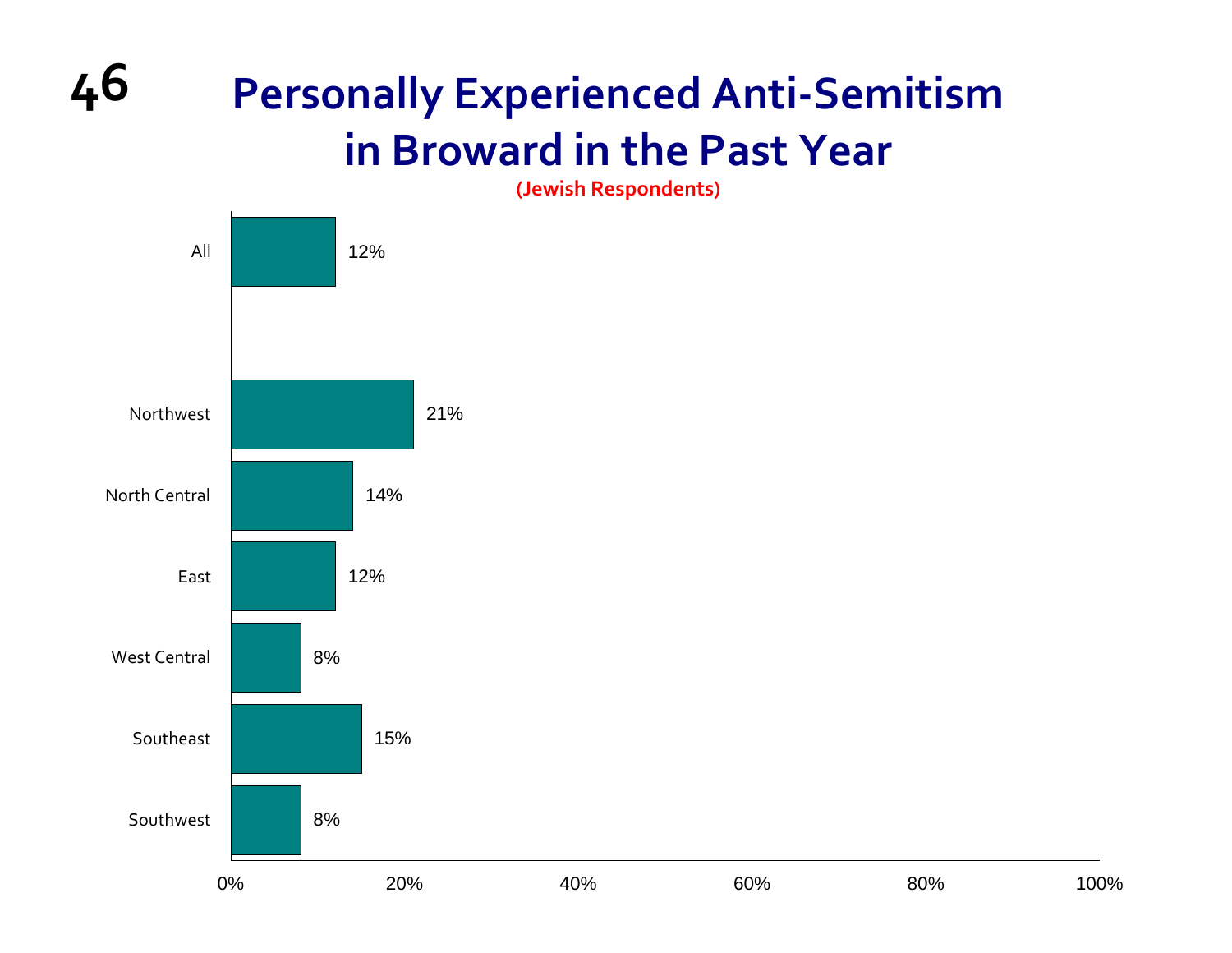#### **Personally Experienced Anti‐Semitism in Broward in the Past Year**



**47**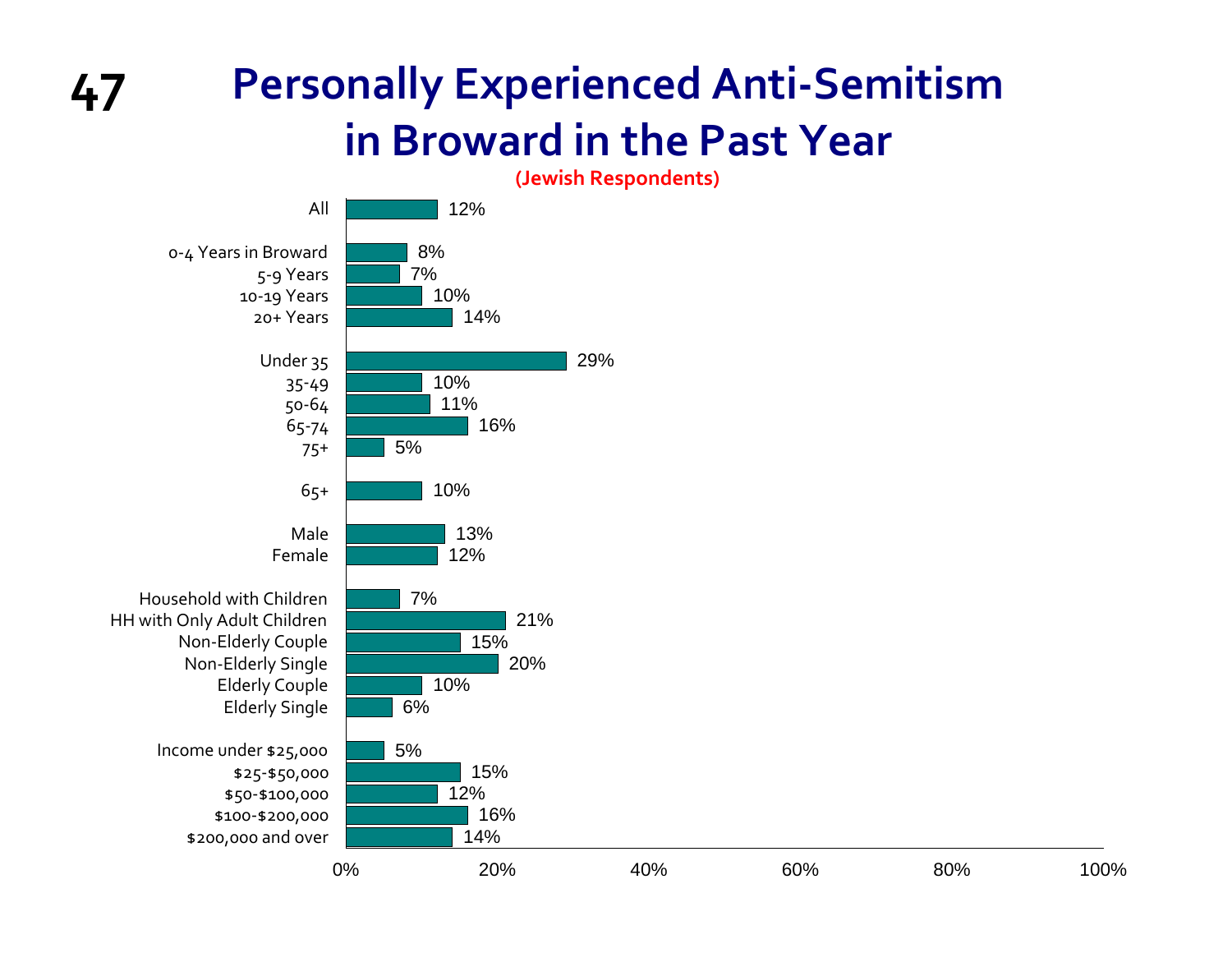## **Personally Experienced Anti‐Semitism in Broward in the Past Year**

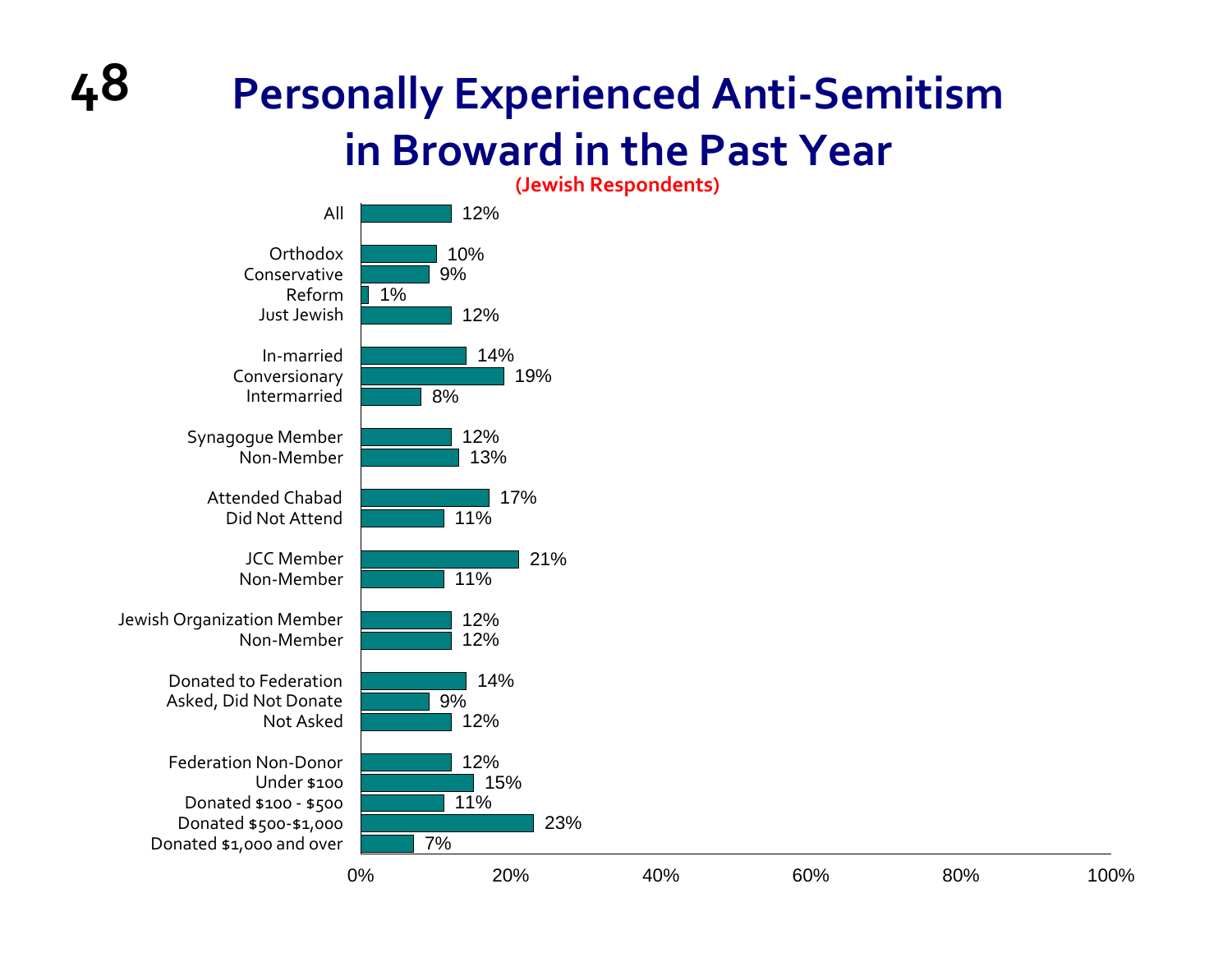#### **49 Households in Which <sup>a</sup> Jewish Child Age 6‐<sup>17</sup> Experienced Anti‐Semitism in the Local Community in the Past Year**

**(Households with Jewish Children Age 6‐17)**

| Sarasota<br>Houston<br><b>West Palm Beach</b><br>Tidewater<br>Las Vegas<br>Jacksonville<br>Harrisburg<br>Lehigh Valley<br>Detroit<br>Minneapolis<br>Rhode Island<br>Charlotte<br>New Haven<br>Milwaukee<br>Rochester<br><b>Broward 1997</b><br><b>Atlantic County</b><br>Broward 2016<br>Middlesex<br>Portland (ME)<br>Hartford<br>Westport<br>Bergen<br>St. Paul<br>Monmouth<br>South Palm Beach<br>Tucson<br>Washington | 13%<br>13%<br>13%<br>13%<br>12%<br>11%<br>10%<br>10%<br>9%<br>9%<br>8% | 23%<br>20%<br>20%<br>19%<br>18%<br>18%<br>18%<br>18%<br>18%<br>17%<br>17%<br>16%<br>16%<br>15% |     |     |      |
|---------------------------------------------------------------------------------------------------------------------------------------------------------------------------------------------------------------------------------------------------------------------------------------------------------------------------------------------------------------------------------------------------------------------------|------------------------------------------------------------------------|------------------------------------------------------------------------------------------------|-----|-----|------|
| Miami                                                                                                                                                                                                                                                                                                                                                                                                                     | 6%<br>$0\%$                                                            | 20%<br>40%                                                                                     | 60% | 80% | 100% |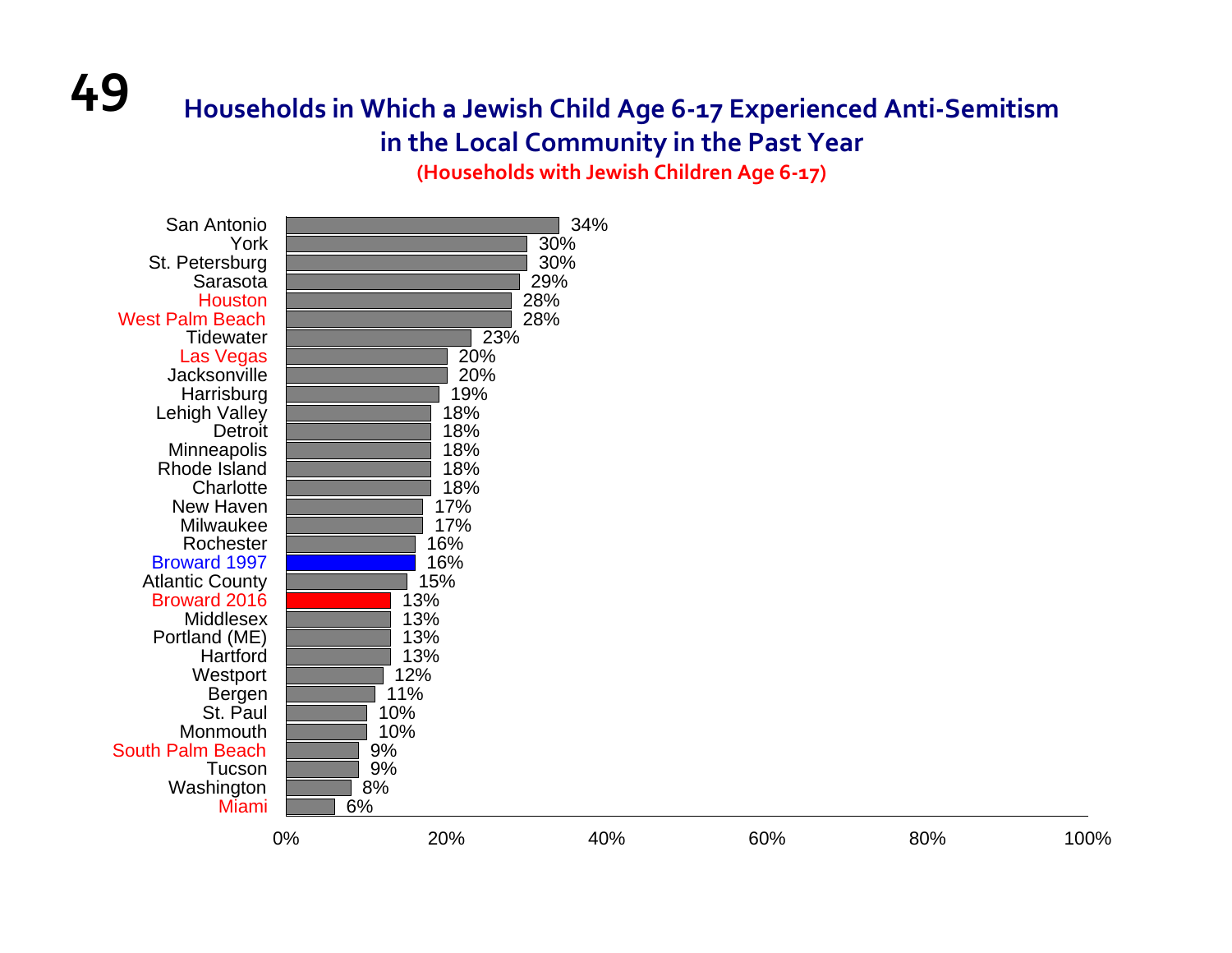#### **<sup>50</sup> Perception of Anti‐Semitism in Broward (Respondents)**

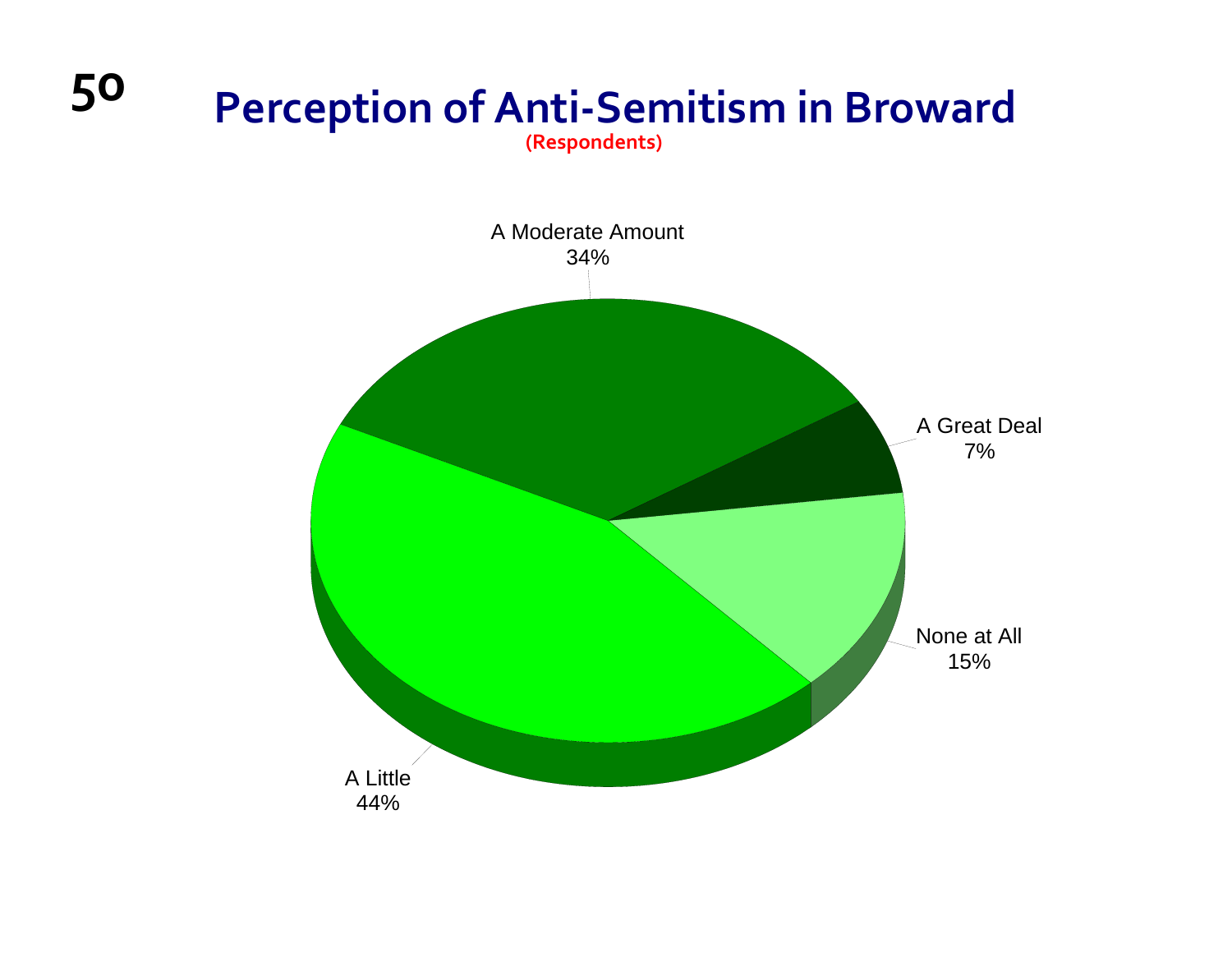# **51 Perception of Anti‐Semitism in Broward**

**Age 65 and Over (Respondents)**

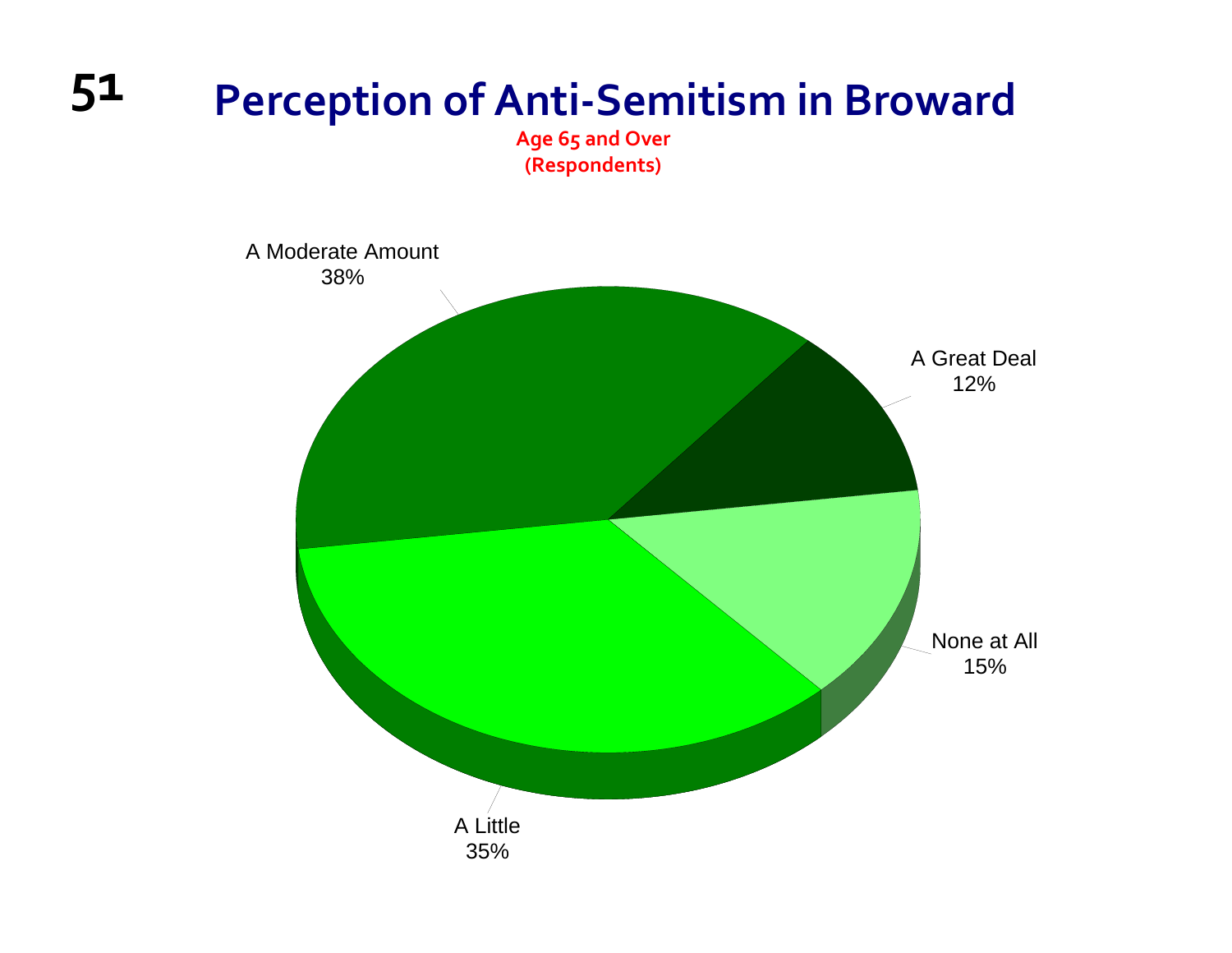## **52 Perceive <sup>a</sup> Great Deal/Moderate Amount of Anti‐Semitism in Local Community**

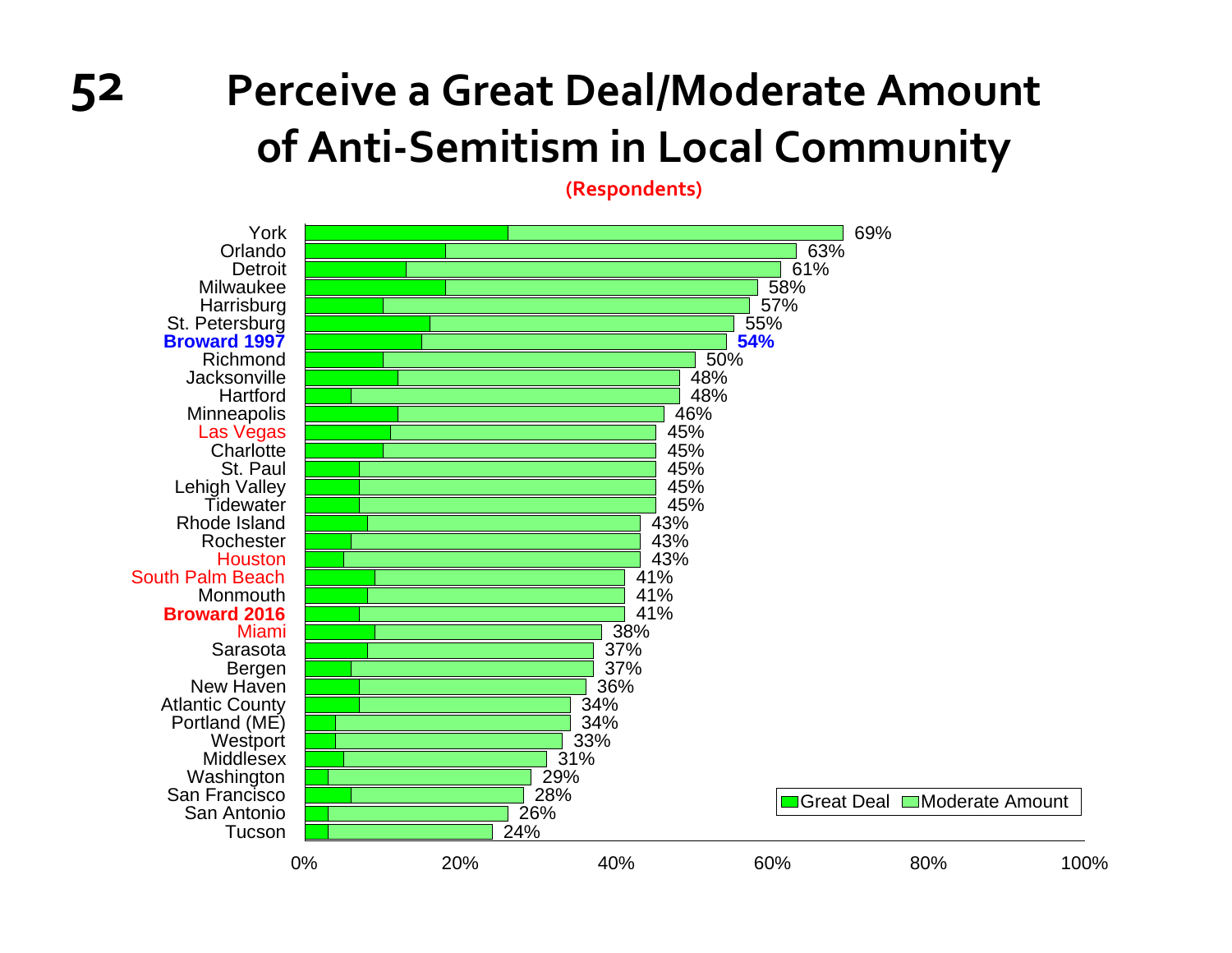## **53 Perceive <sup>a</sup> Great Deal of Anti‐Semitism in Local Community**

| York<br>Milwaukee<br>Orlando<br>St. Petersburg<br>Broward 1997<br>Detroit<br>Minneapolis<br>Jacksonville<br>Las Vegas<br>Charlotte<br>Harrisburg<br>Richmond<br>Miami<br>South Palm Beach<br>Rhode Island<br>Sarasota<br>Essex-Morris<br>Monmouth<br>Broward 2016<br>New Haven<br>Lehigh Valley<br><b>Atlantic County</b><br>St. Paul<br>Tidewater<br>San Francisco<br>Bergen<br>Hartford<br>Rochester<br>Houston<br>Middlesex<br>Portland (ME)<br>San Antonio<br>Westport<br>Washington | 18%<br>18%<br>16%<br>15%<br>13%<br>12%<br>12%<br>11%<br>10%<br>10%<br>10%<br>9%<br>9%<br>8%<br>8%<br>8%<br>8%<br>7%<br>7%<br>7%<br>7%<br>7%<br>7%<br>6%<br>6%<br>6%<br>6%<br>5%<br>5%<br>4%<br>4%<br>4%<br>3% |     |     |     |      |
|------------------------------------------------------------------------------------------------------------------------------------------------------------------------------------------------------------------------------------------------------------------------------------------------------------------------------------------------------------------------------------------------------------------------------------------------------------------------------------------|---------------------------------------------------------------------------------------------------------------------------------------------------------------------------------------------------------------|-----|-----|-----|------|
| Tucson                                                                                                                                                                                                                                                                                                                                                                                                                                                                                   | 3%<br>0%<br>20%                                                                                                                                                                                               | 40% | 60% | 80% | 100% |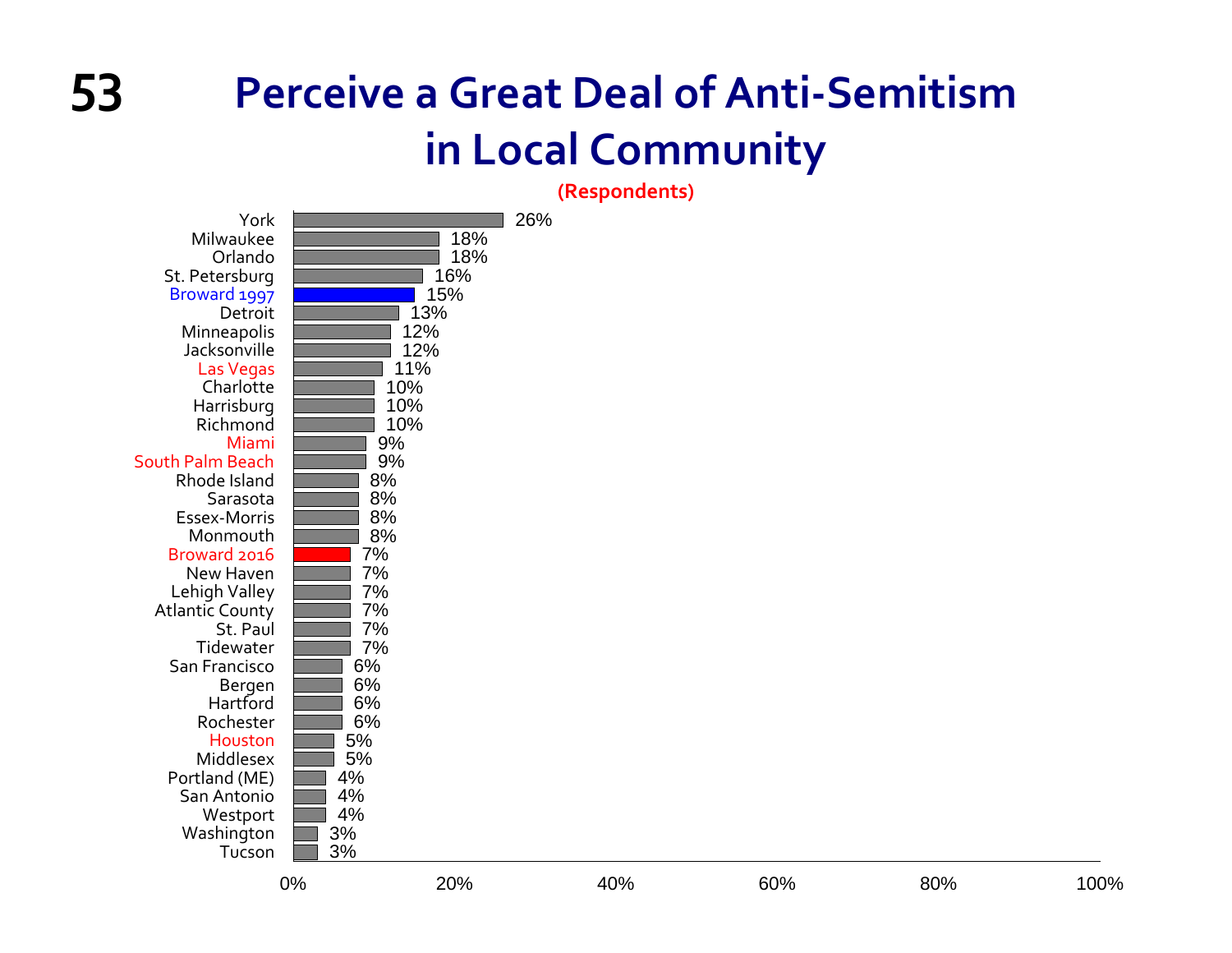## **54 Perceive No Anti‐Semitism at All in Local Community**

| South Palm Beach       | 26% |
|------------------------|-----|
| <b>Atlantic County</b> | 23% |
| Middlesex              | 21% |
| Sarasota               | 21% |
| Miami                  | 20% |
| New Haven              | 16% |
| San Antonio            | 16% |
| Tucson                 | 16% |
| Broward 2016           | 15% |
| Bergen                 | 15% |
| St. Petersburg         | 15% |
| Broward 1997           | 14% |
| Las Vegas              | 13% |
| Monmouth               | 13% |
| Washington             | 12% |
| Charlotte              | 12% |
| Westport               | 11% |
| Lehigh Valley          | 10% |
| Portland (ME)          | 10% |
| Tidewater              | 10% |
| Jacksonville           | 9%  |
| Orlando                | 8%  |
| San Francisco          | 7%  |
| Hartford               | 7%  |
| Rochester              | 7%  |
| Richmond               | 7%  |
| St. Paul               | 6%  |
| Rhode Island           | 6%  |
| York                   | 6%  |
| Harrisburg             | 6%  |
| Detroit                | 5%  |
| Minneapolis            | 5%  |
| Milwaukee              | 5%  |
|                        |     |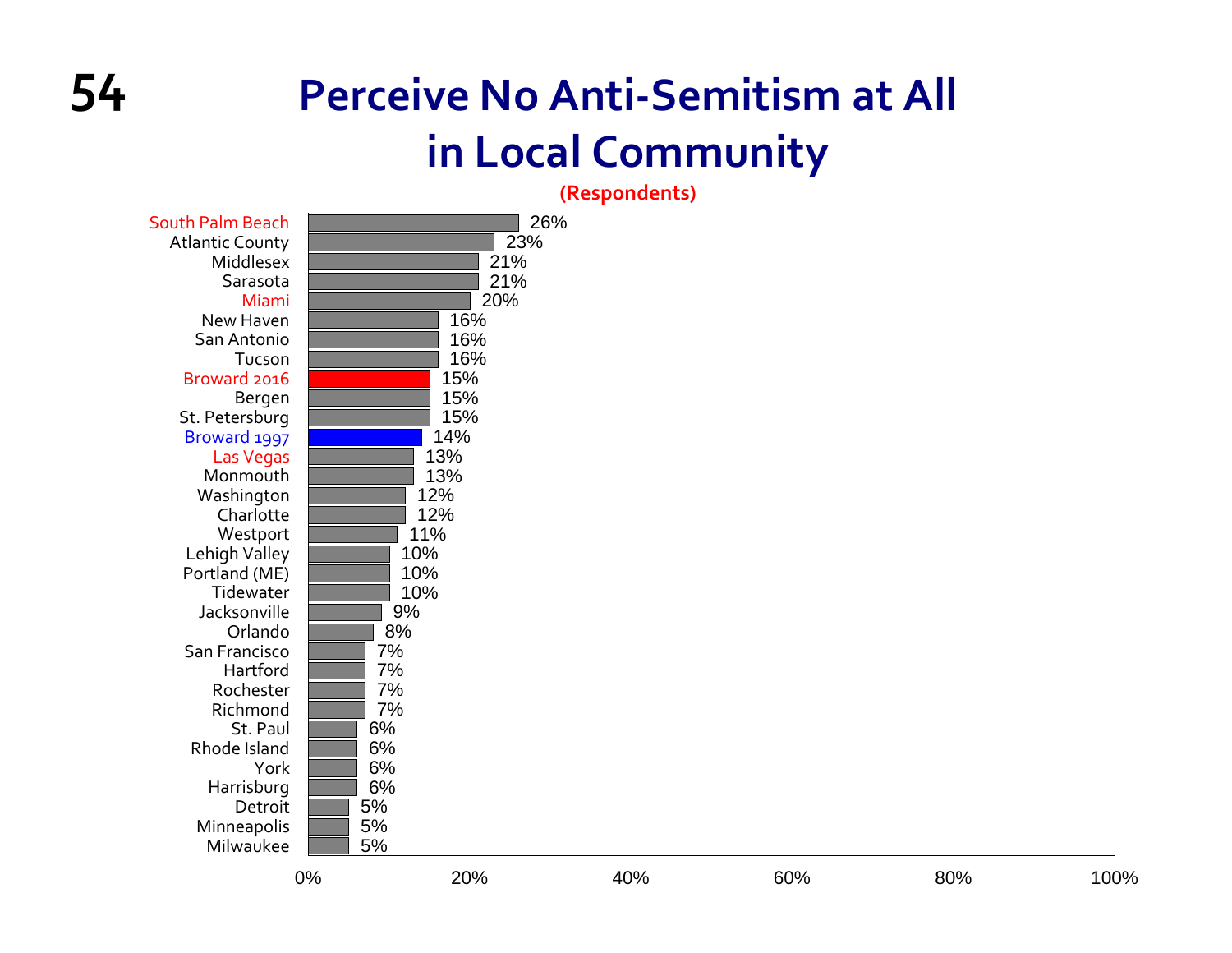#### **55 Perceive <sup>a</sup> Great Deal/Moderate Amount of Anti‐Semitism in Broward**

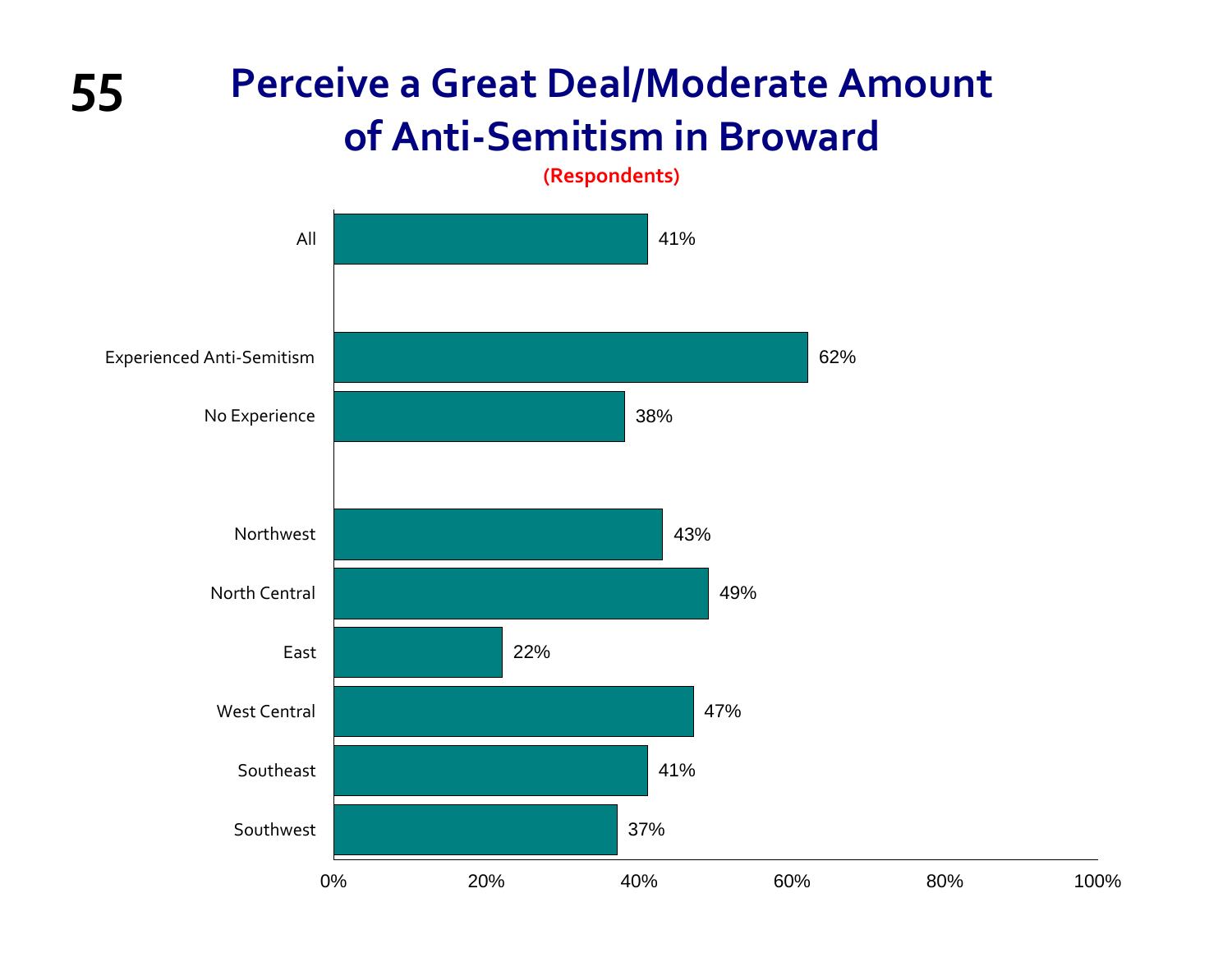#### **Perceive a Great Deal/Moderate Amount of Anti‐Semitism in Broward**

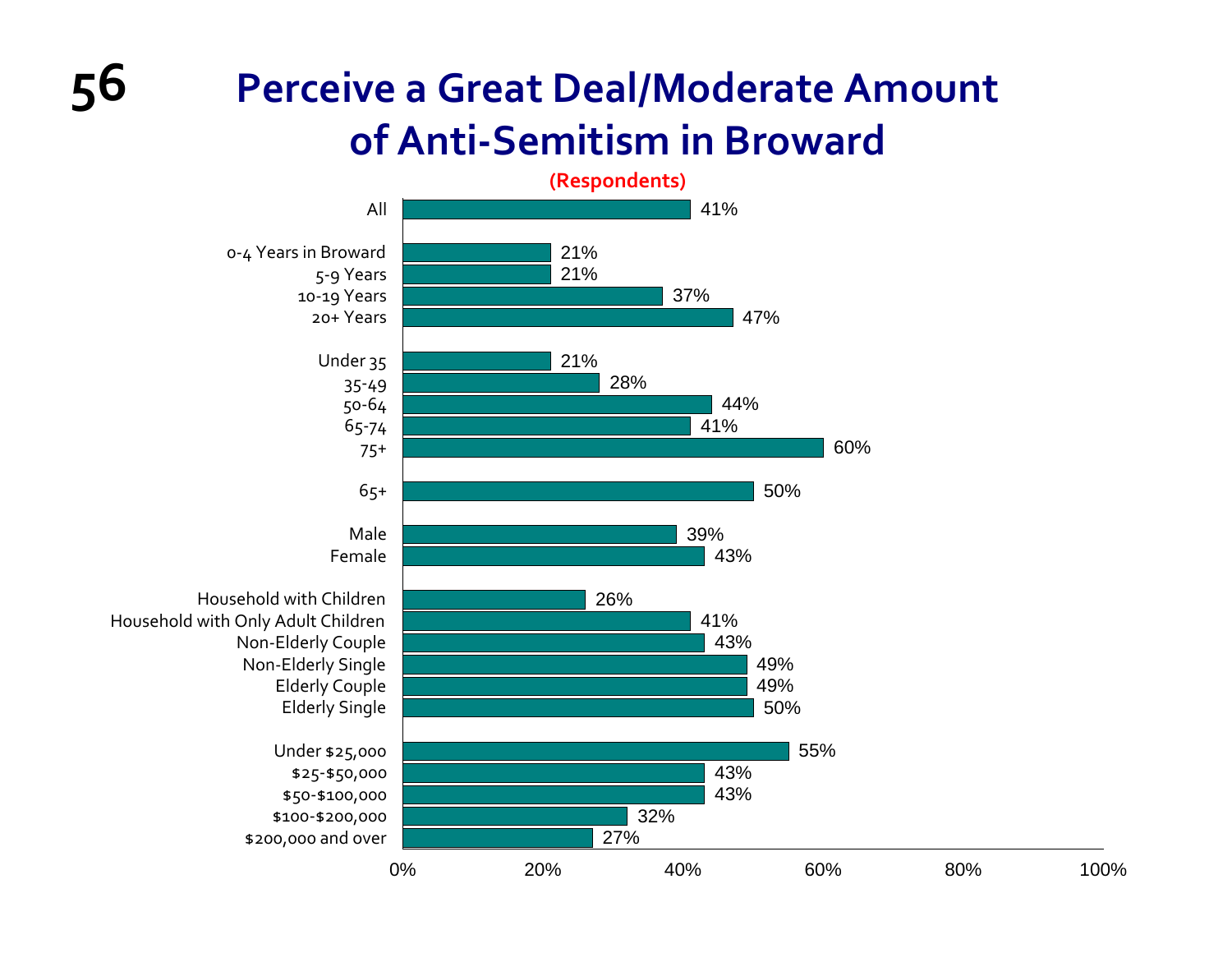#### **Perceive a Great Deal/Moderate Amount of Anti‐Semitism in Broward**

**(Respondents)**

41%41%42%44%38%44%30%30%43%40%35%43% 39%41%46%40%43%40%40%40%54%35%39%27%All **Orthodox** ConservativeReformJust JewishIn‐marriedConversionary IntermarriedSynagogue Member Non‐MemberAttended Chabad Did Not Attend JCC Member Non‐MemberJewish Organization Member Non‐MemberDonated to Federation Asked, Did Not Donate Not AskedFederation Non‐Donor Under \$100Donated \$100 ‐ \$500 Donated \$500‐\$1,000 Donated \$1,000 and over

0% 20% 40% 60% 80% 100%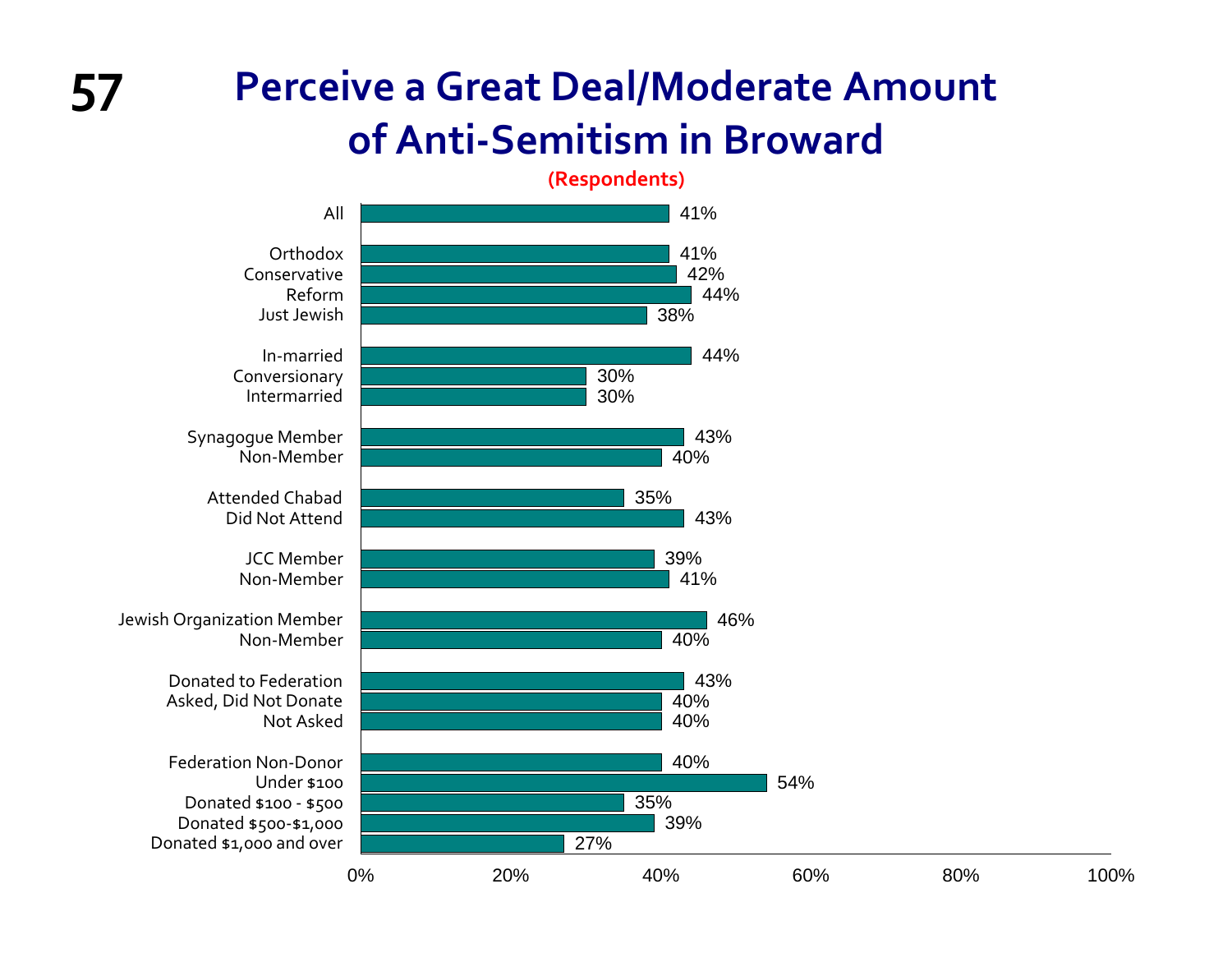#### **58 Personally Experienced Anti‐Semitism in Broward in the Past Year Compared to Perception of Anti‐Semitism in Miami by Age**

**(Respondents)**

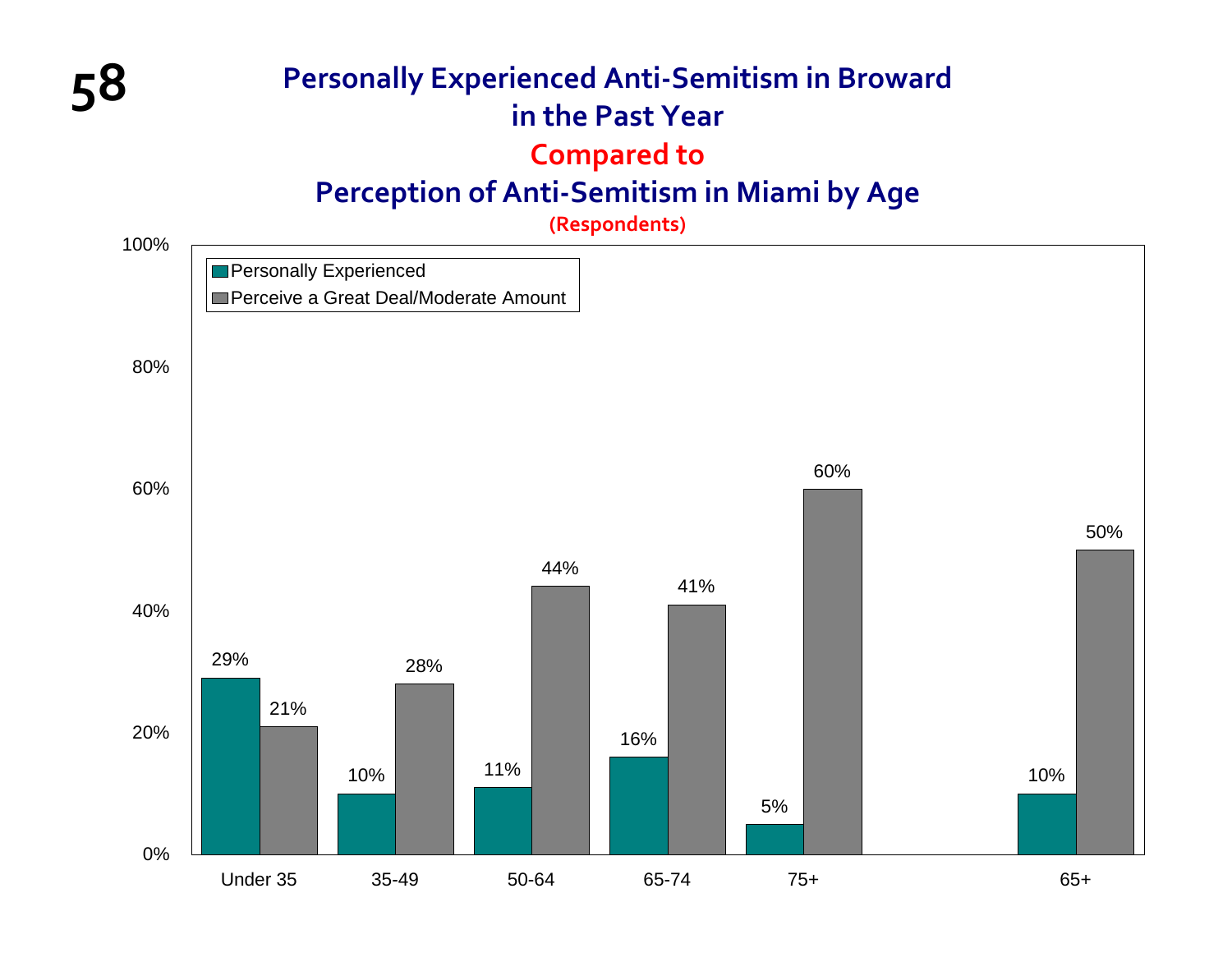## **59 Holocaust Survivors**

**(Jewish Adults)**



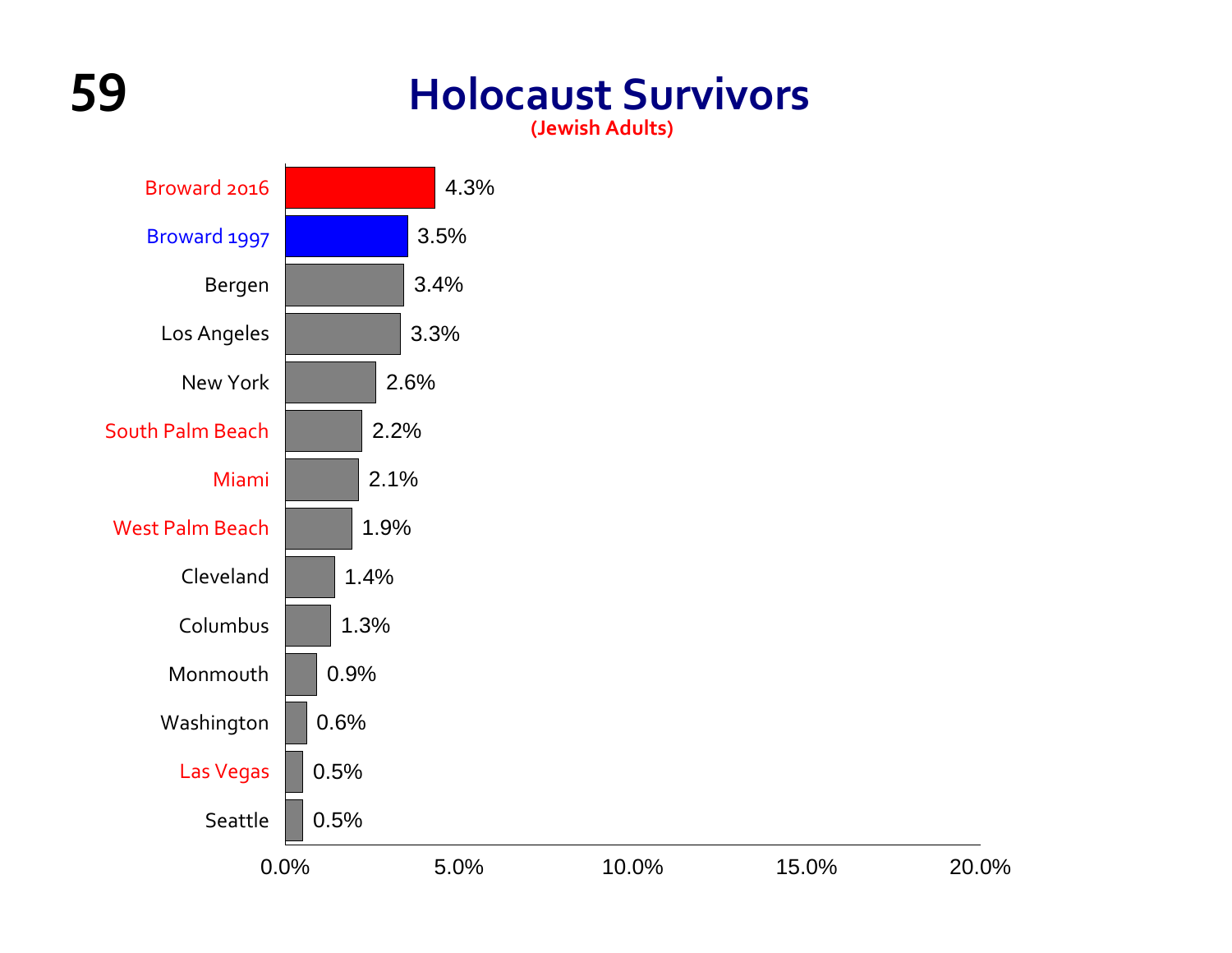## **Number of Holocaust Survivors**

**(Jewish Adults)**

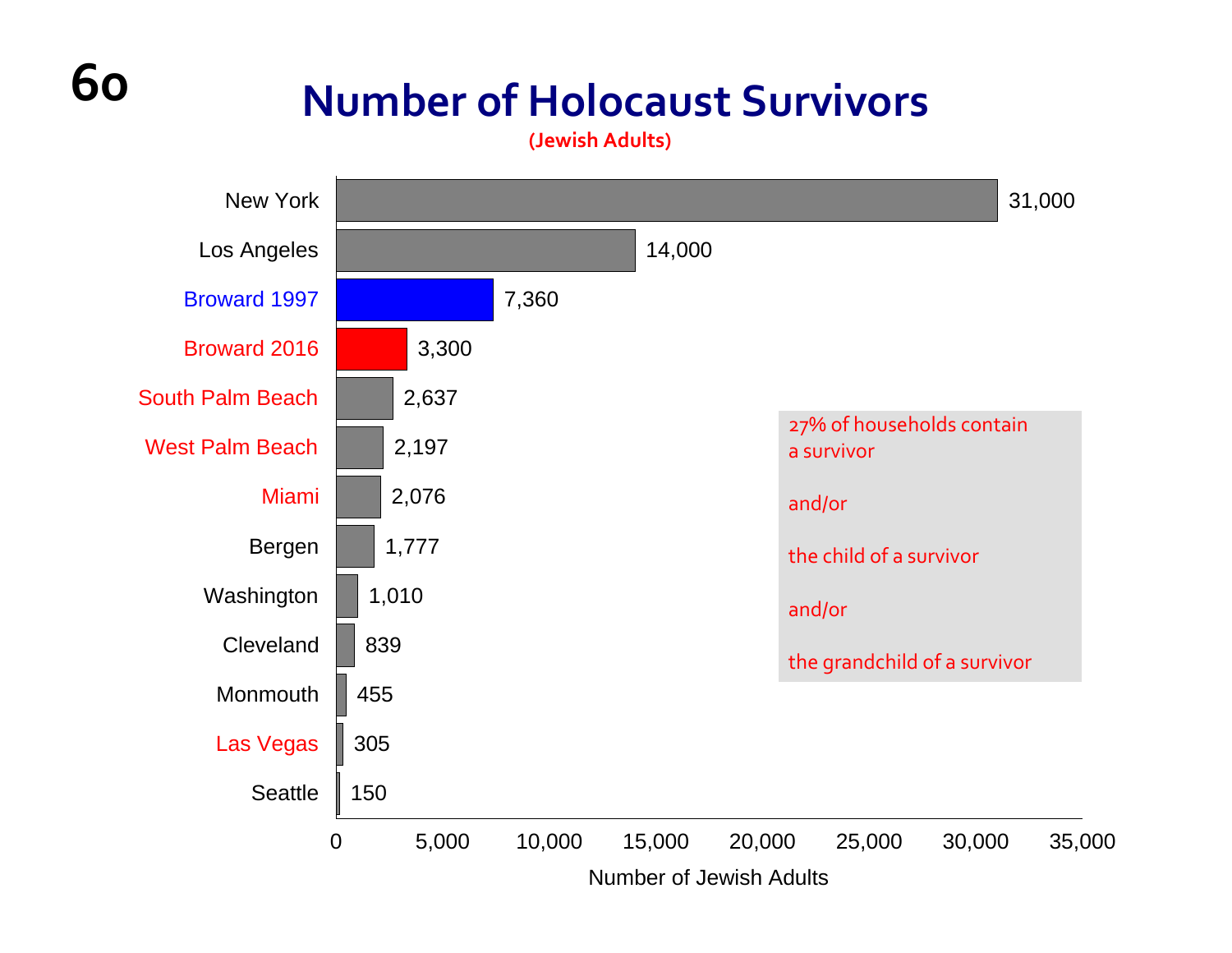## **61**

## **Children of Survivors**

**(Jewish Adults)**

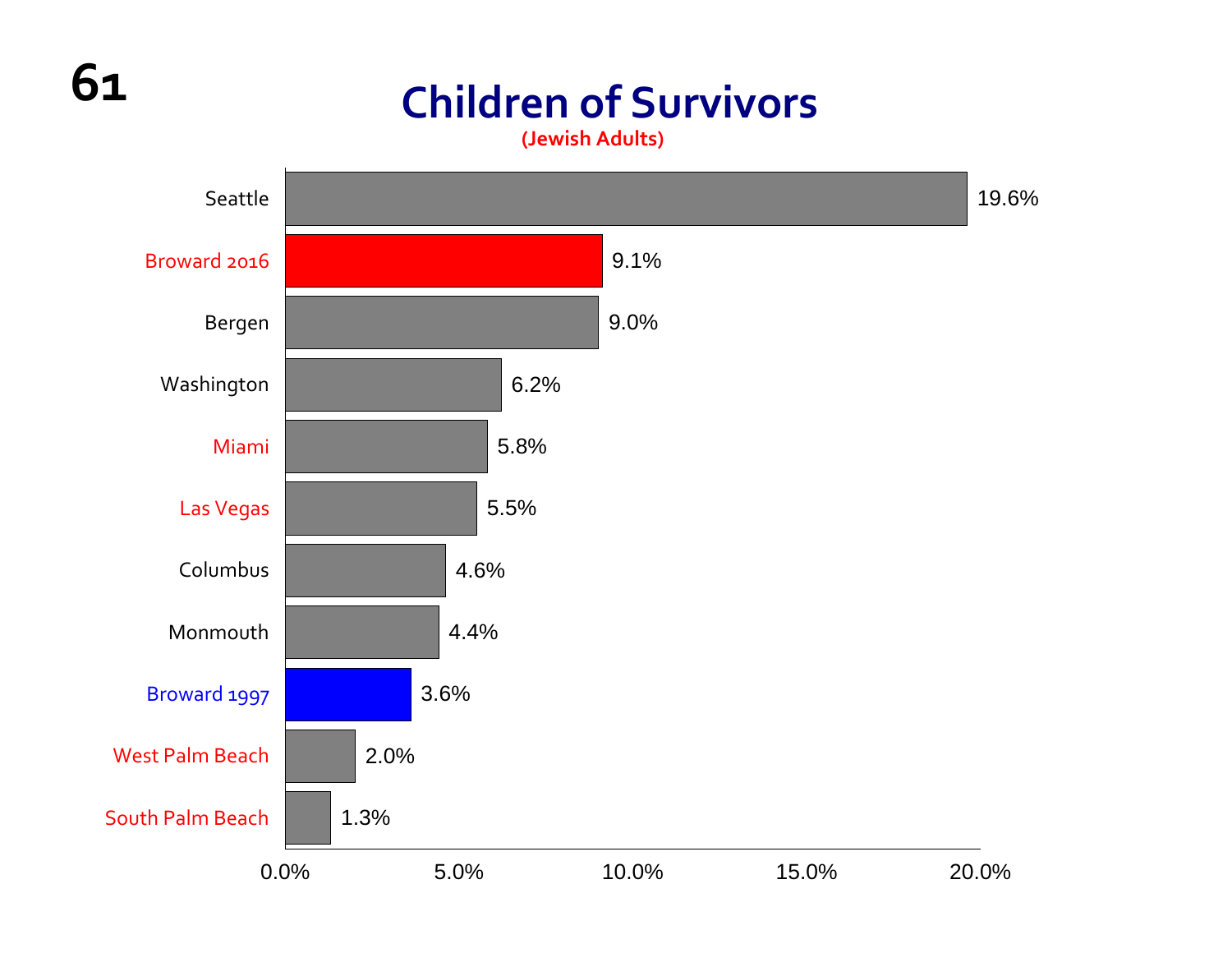#### **62Number of Children of Holocaust Survivors**

**(Jewish Adults)**

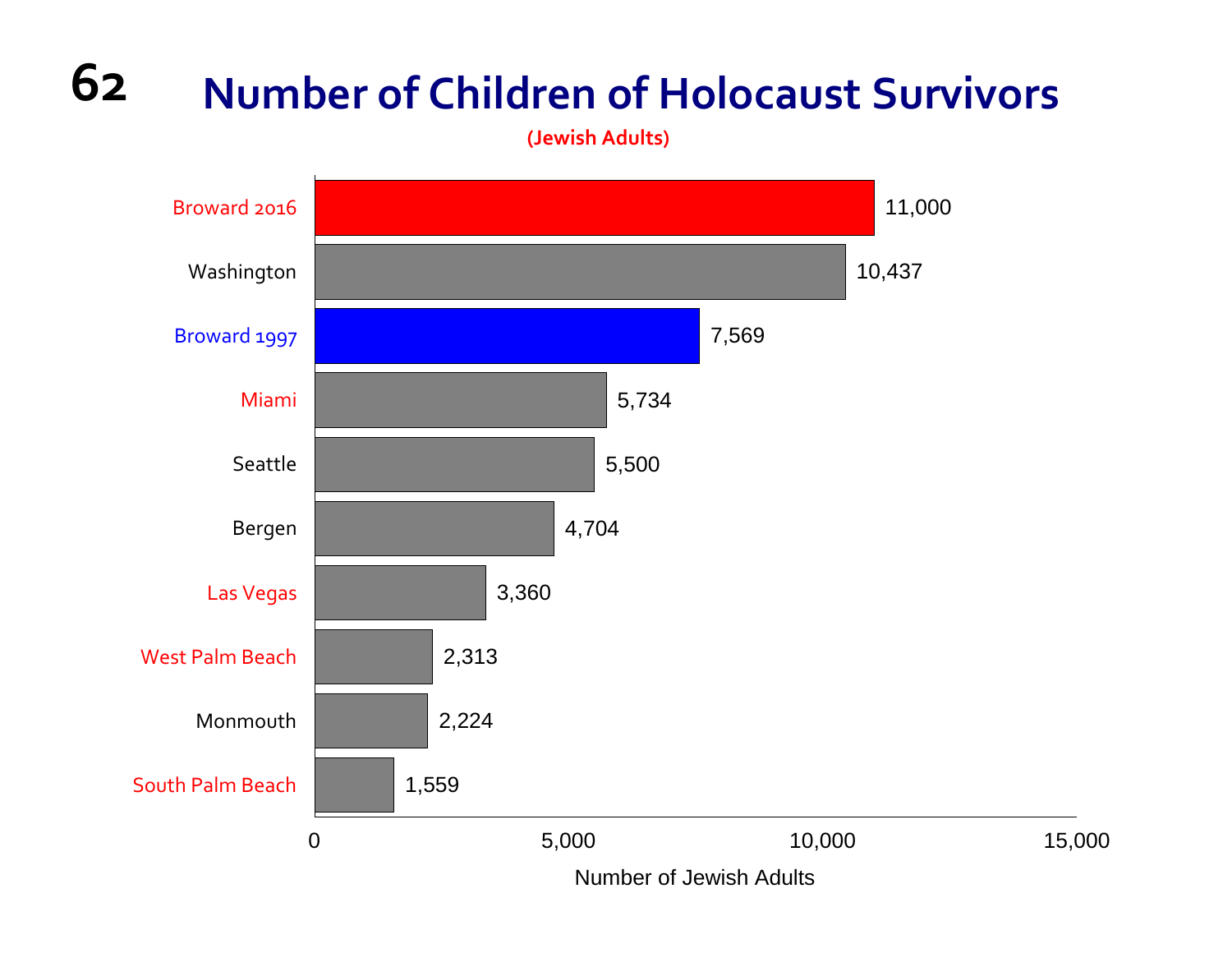

## **63 Households with <sup>a</sup> Holocaust Survivor or Child of <sup>a</sup> Survivor**

**(Jewish Households)**

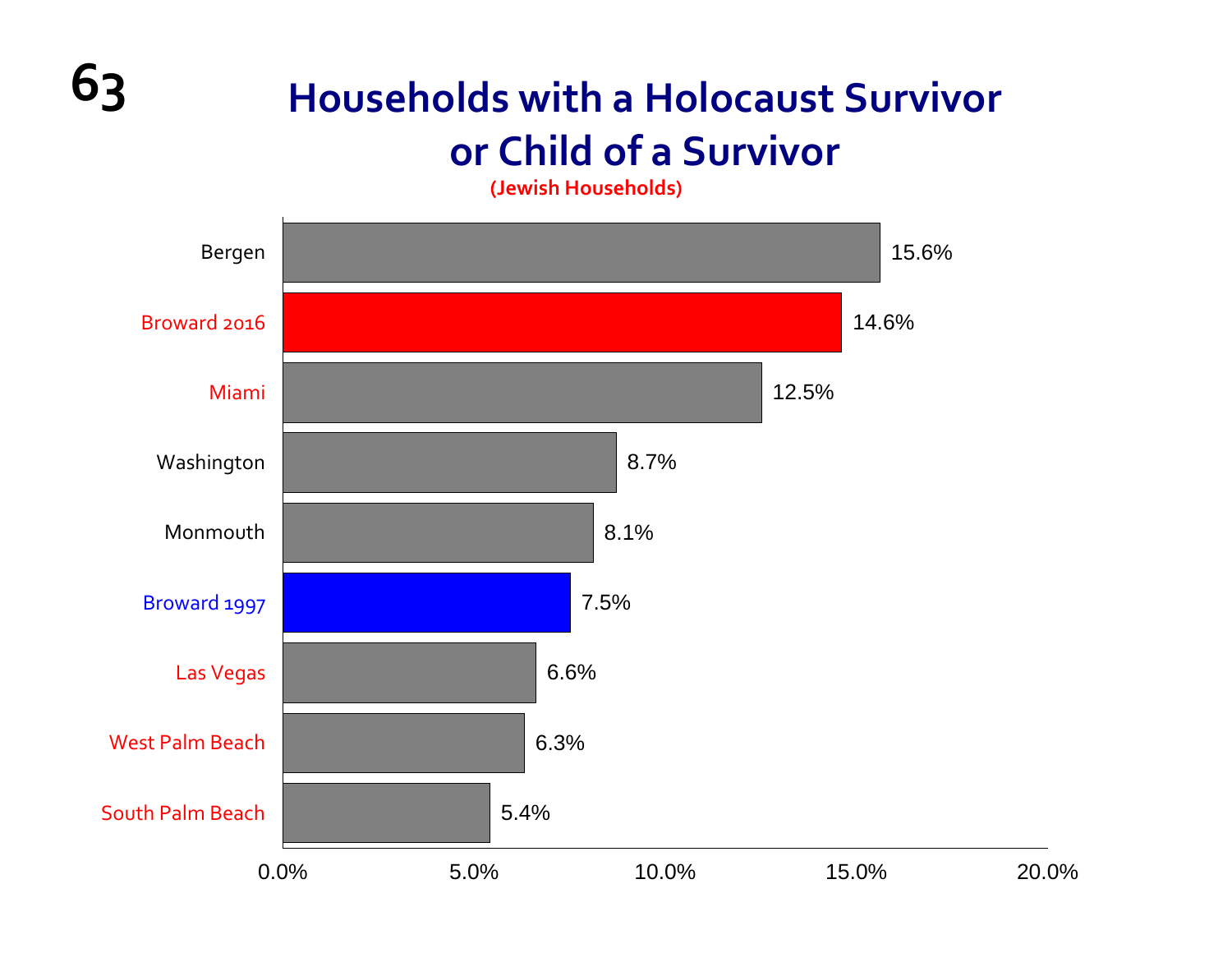

# **The Media**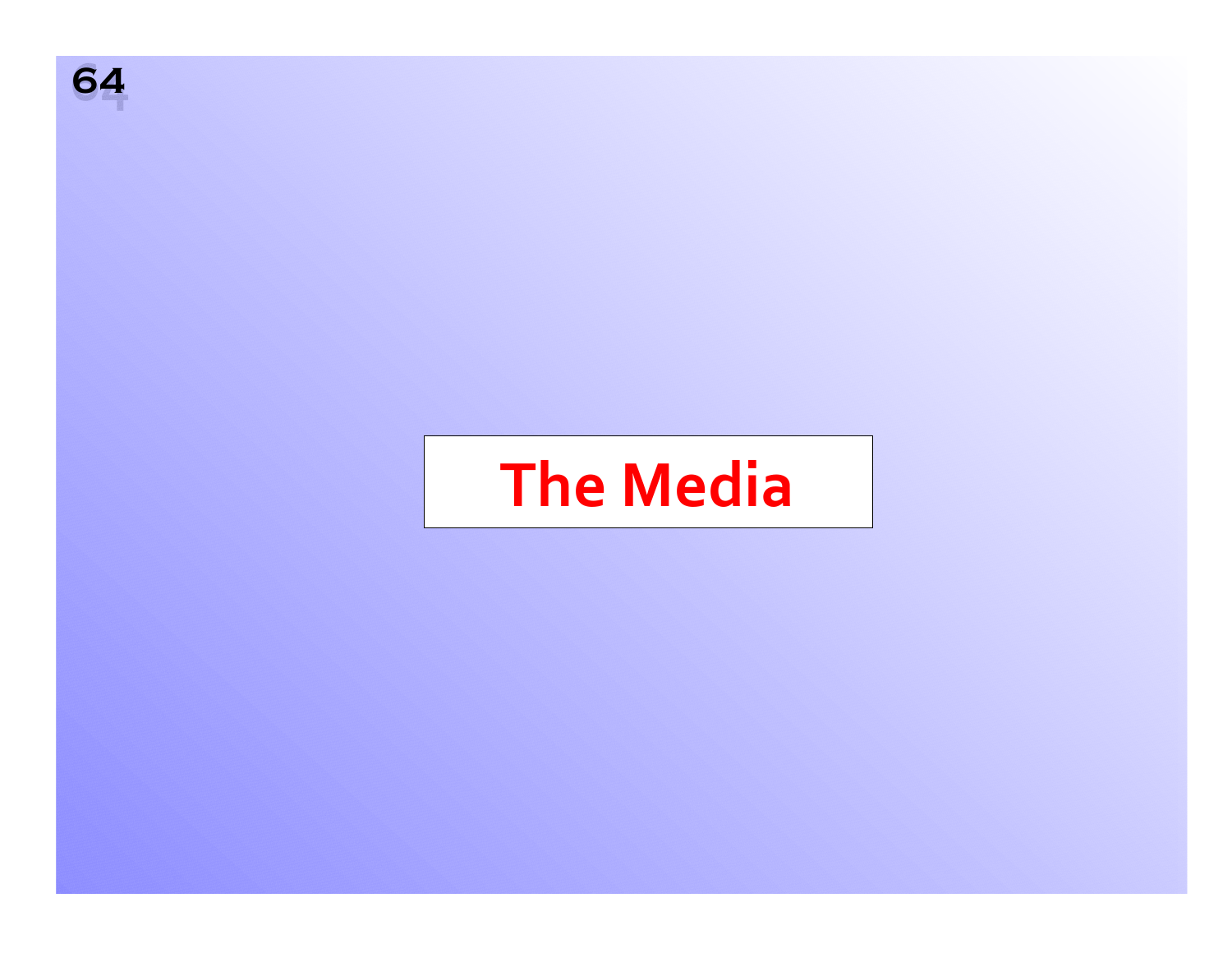**(Respondents)**

*Sun Sentinel* **provided as an example**

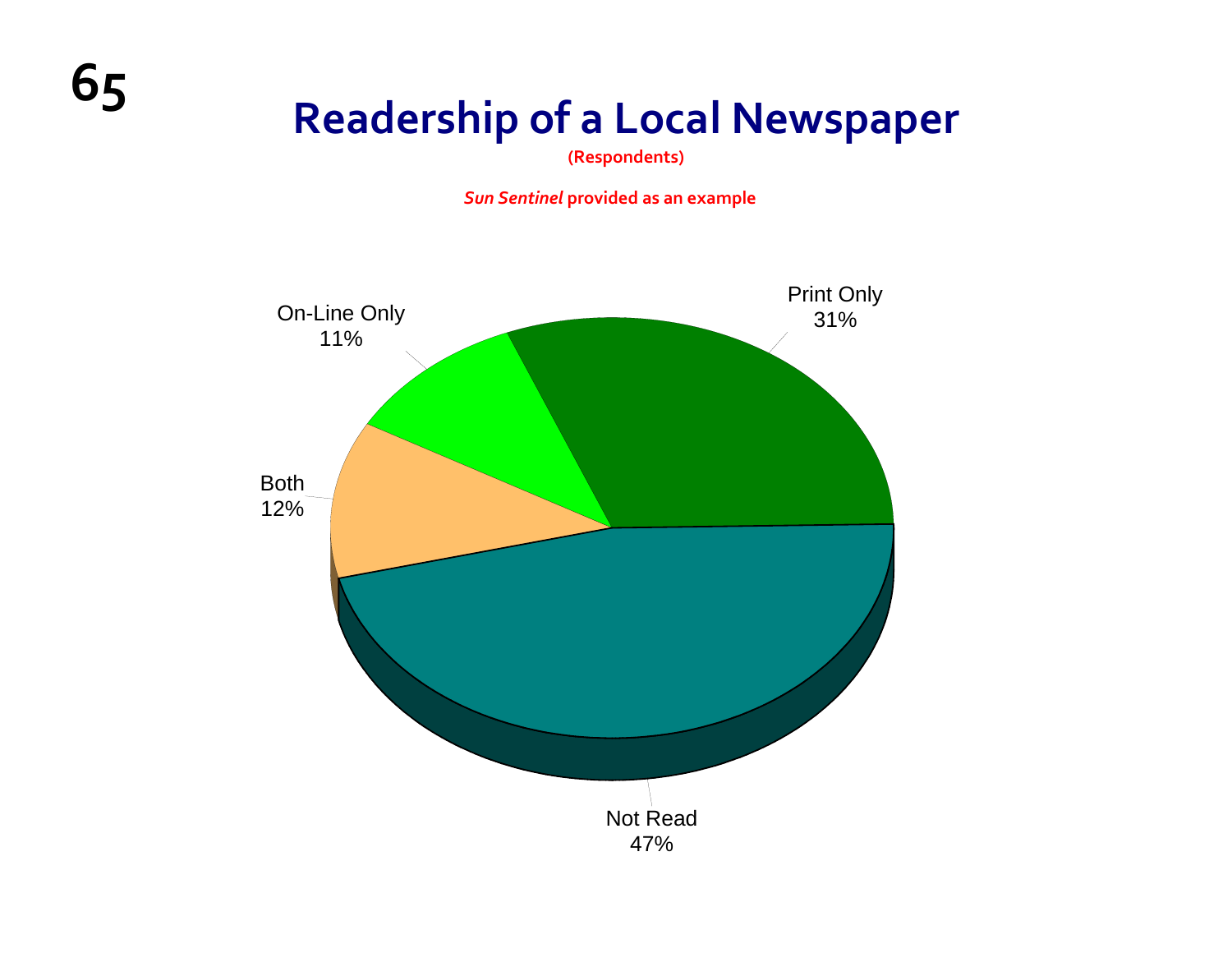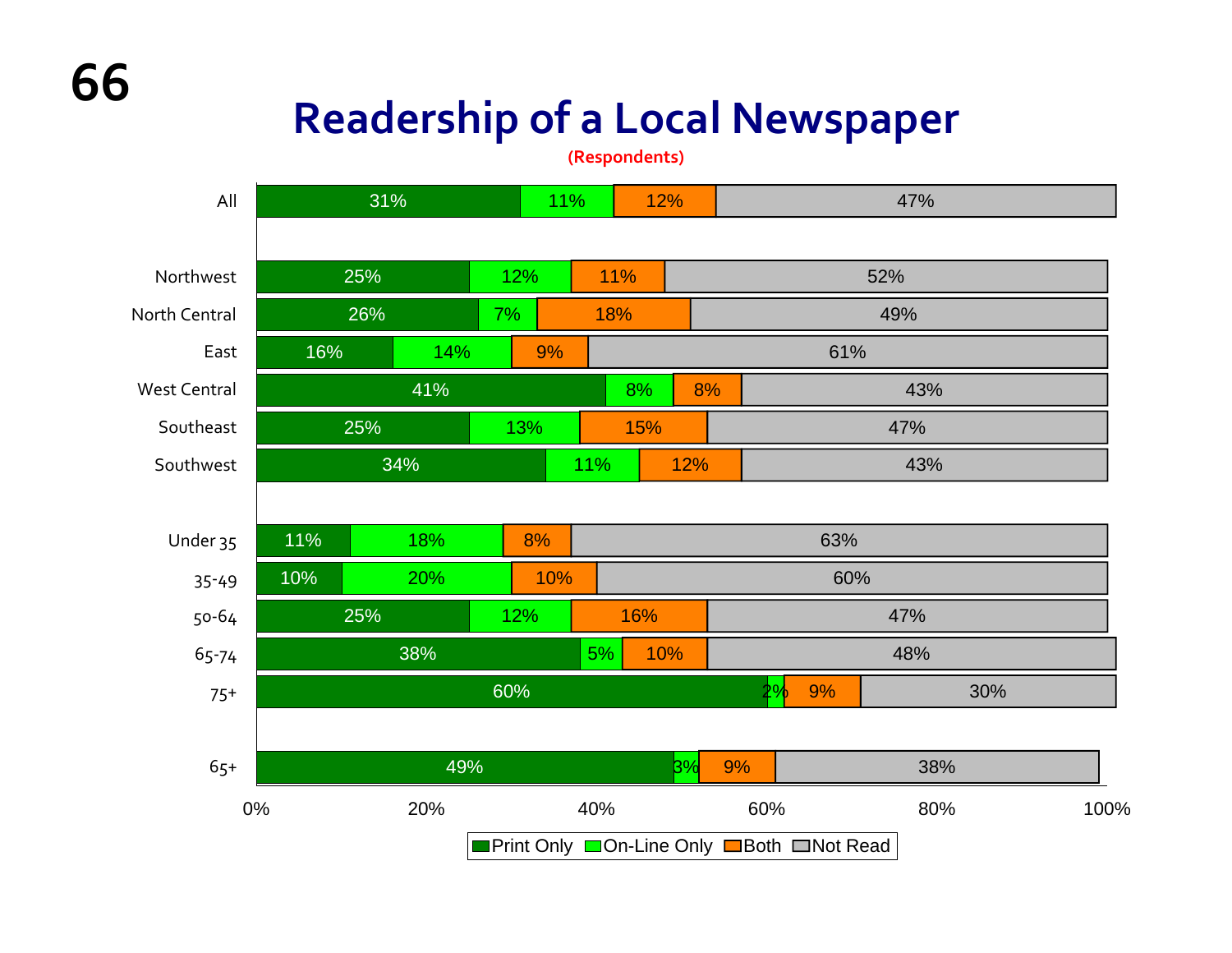| All                             | 31% |     | 11%<br>12% |            |           | 47% |                                                  |                     |      |  |  |
|---------------------------------|-----|-----|------------|------------|-----------|-----|--------------------------------------------------|---------------------|------|--|--|
|                                 |     |     |            |            |           |     |                                                  |                     |      |  |  |
| Male                            | 28% |     | 11%<br>15% |            |           | 46% |                                                  |                     |      |  |  |
| Female                          | 33% |     |            | 10%        |           | 9%  |                                                  | 48%                 |      |  |  |
|                                 |     |     |            |            |           |     |                                                  |                     |      |  |  |
| <b>Household with Children</b>  | 12% | 13% |            | 16%        |           |     |                                                  | 59%                 |      |  |  |
| <b>HH w/Only Adult Children</b> |     | 35% |            |            | 14%<br>6% |     |                                                  | 45%                 |      |  |  |
| Non-Elderly Couple              | 11% | 20% |            | 21%        |           |     |                                                  | 48%                 |      |  |  |
| Non-Elderly Single              | 18% |     | 14%        | 12%        |           |     |                                                  | 55%                 |      |  |  |
| <b>Elderly Couple</b>           |     |     |            | 61%        |           |     |                                                  | 1 <mark>% 8%</mark> | 29%  |  |  |
| <b>Elderly Single</b>           | 41% |     |            | 6%<br>7%   |           |     | 46%                                              |                     |      |  |  |
|                                 |     |     |            |            |           |     |                                                  |                     |      |  |  |
| Income under \$25,000           | 39% |     |            | 15%        |           |     | 46%                                              |                     |      |  |  |
| \$25-\$50,000                   |     | 32% |            | 5%<br>8%   |           |     | 55%                                              |                     |      |  |  |
| \$50-\$100,000                  |     | 30% |            | 11%        |           | 9%  |                                                  | 51%                 |      |  |  |
| \$100-\$200,000                 | 23% |     |            | 17%<br>18% |           |     | 42%                                              |                     |      |  |  |
| \$200,000 and over              |     | 28% |            | 24%        |           |     | 12%                                              | 37%                 |      |  |  |
|                                 |     |     |            |            |           |     |                                                  |                     |      |  |  |
| Orthodox                        |     | 30% |            | 18%<br>6%  |           |     | 46%                                              |                     |      |  |  |
| Conservative                    |     | 30% |            | 12%<br>9%  |           |     | 50%                                              |                     |      |  |  |
| Reform                          |     | 34% |            | 10%<br>10% |           |     | 47%                                              |                     |      |  |  |
| Just Jewish                     | 30% |     |            | 13%<br>12% |           |     | 46%                                              |                     |      |  |  |
| 0%                              |     | 20% |            | 40%        |           | 60% | 80%                                              |                     | 100% |  |  |
|                                 |     |     |            |            |           |     | <b>■Print Only ■On-Line Only ■Both ■Not Read</b> |                     |      |  |  |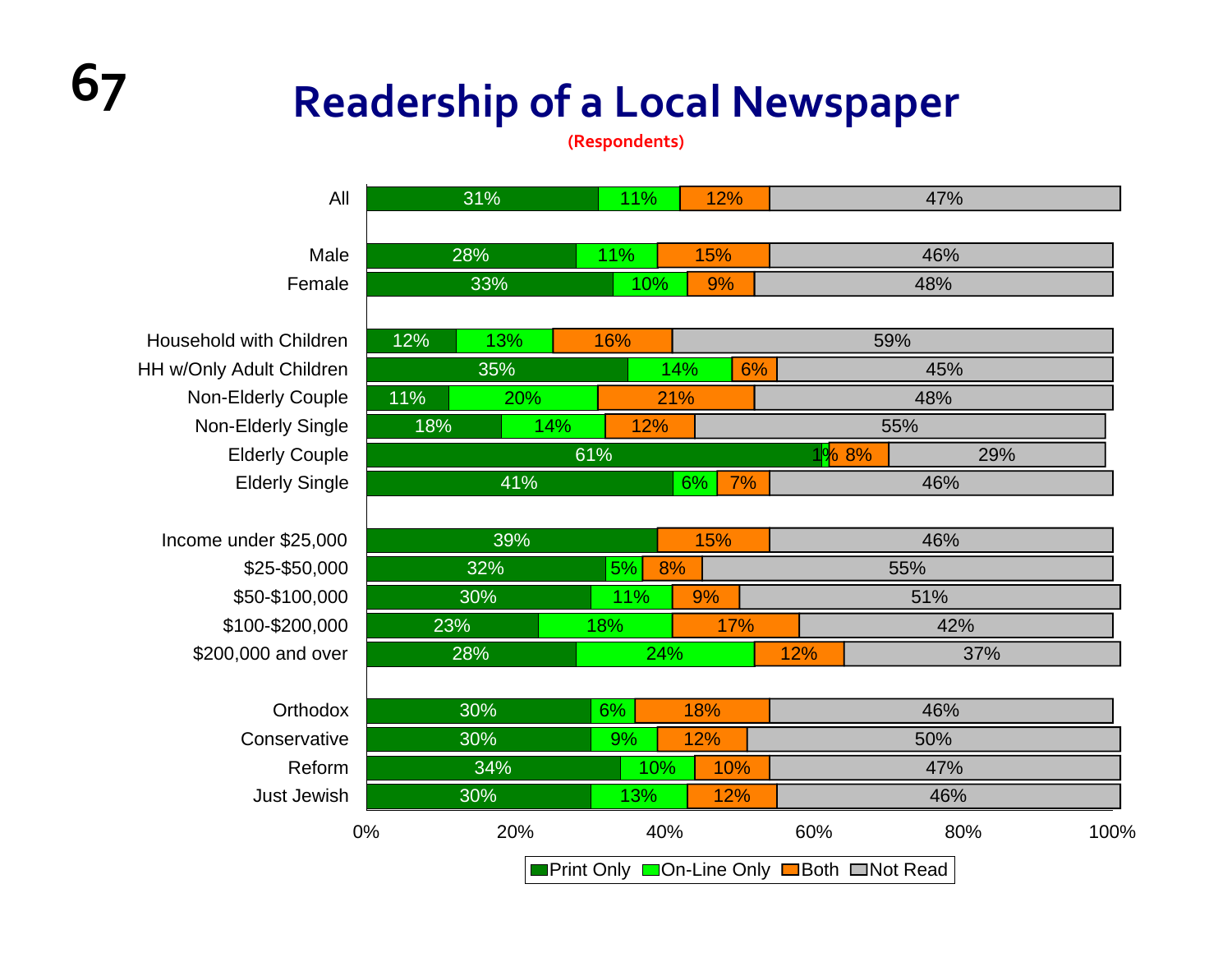| All                         | 31% |     | 11% | 12% |                                                   | 47% |     |      |
|-----------------------------|-----|-----|-----|-----|---------------------------------------------------|-----|-----|------|
| In-married                  | 36% |     | 11% |     | 15%                                               |     | 39% |      |
| Conversionary               | 23% | 16% |     | 13% |                                                   | 49% |     |      |
| Intermarried                | 23% | 13% | 13% |     |                                                   | 52% |     |      |
| Synagogue Member            | 31% |     | 12% | 16% |                                                   |     | 41% |      |
| Non-Member                  | 31% | 10% |     | 9%  |                                                   | 50% |     |      |
| <b>JCC Member</b>           | 34% |     | 11% | 15% |                                                   |     | 40% |      |
| Non-Member                  | 31% | 10% |     | 11% |                                                   | 48% |     |      |
| Jewish Organization Member  | 43% |     |     | 10% | 13%                                               |     | 35% |      |
| Non-Member                  | 28% | 11% | 11% |     |                                                   | 50% |     |      |
| Donated to Federation       | 43% |     |     | 14% | 15%                                               |     | 28% |      |
| Asked, Did Not Donate       | 35% |     | 10% | 17% |                                                   |     | 38% |      |
| Not Asked                   | 26% | 10% | 10% |     |                                                   | 55% |     |      |
| <b>Federation Non-Donor</b> | 27% | 10% | 10% |     |                                                   | 53% |     |      |
| Donated under \$100         | 51% |     |     |     | 14%                                               | 12% | 22% |      |
| Donated \$100 - \$500       | 39% |     | 11% |     | 18%                                               |     | 32% |      |
| Donated \$500-\$1,000       | 35% |     | 17% |     | 16%                                               |     | 32% |      |
| Donated \$1,000 and over    | 32% |     | 13% |     | 19%                                               |     | 36% |      |
| 0%                          | 20% |     | 40% |     | 60%                                               |     | 80% | 100% |
|                             |     |     |     |     | <b>Print Only Don-Line Only Debara Donal Read</b> |     |     |      |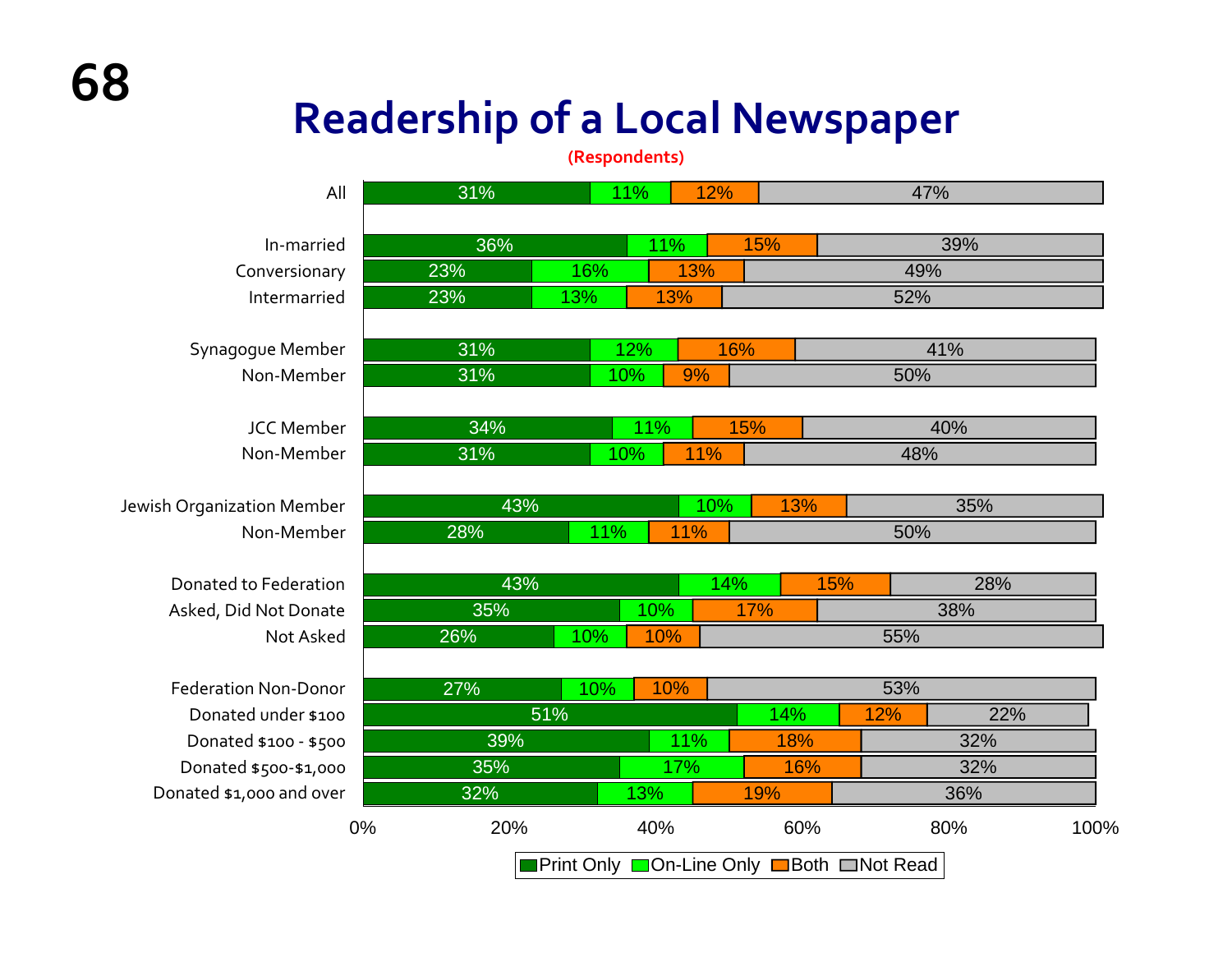#### **69 Visited the Local Jewish Federation Website in the Past Year**

18%15%13%13% 13%13%12%11%9%9%8%8%5%4%3%1%BrowardMiamiLehigh Valley Portland (ME) San AntonioSt. Paul **Detroit Minneapolis** Las Vegas **Tucson** New Haven**Middlesex** MiamiWest Palm BeachSouth Palm BeachAtlantic County

(Jewish Respondents)

0% 20% 40% 60% 80% 100%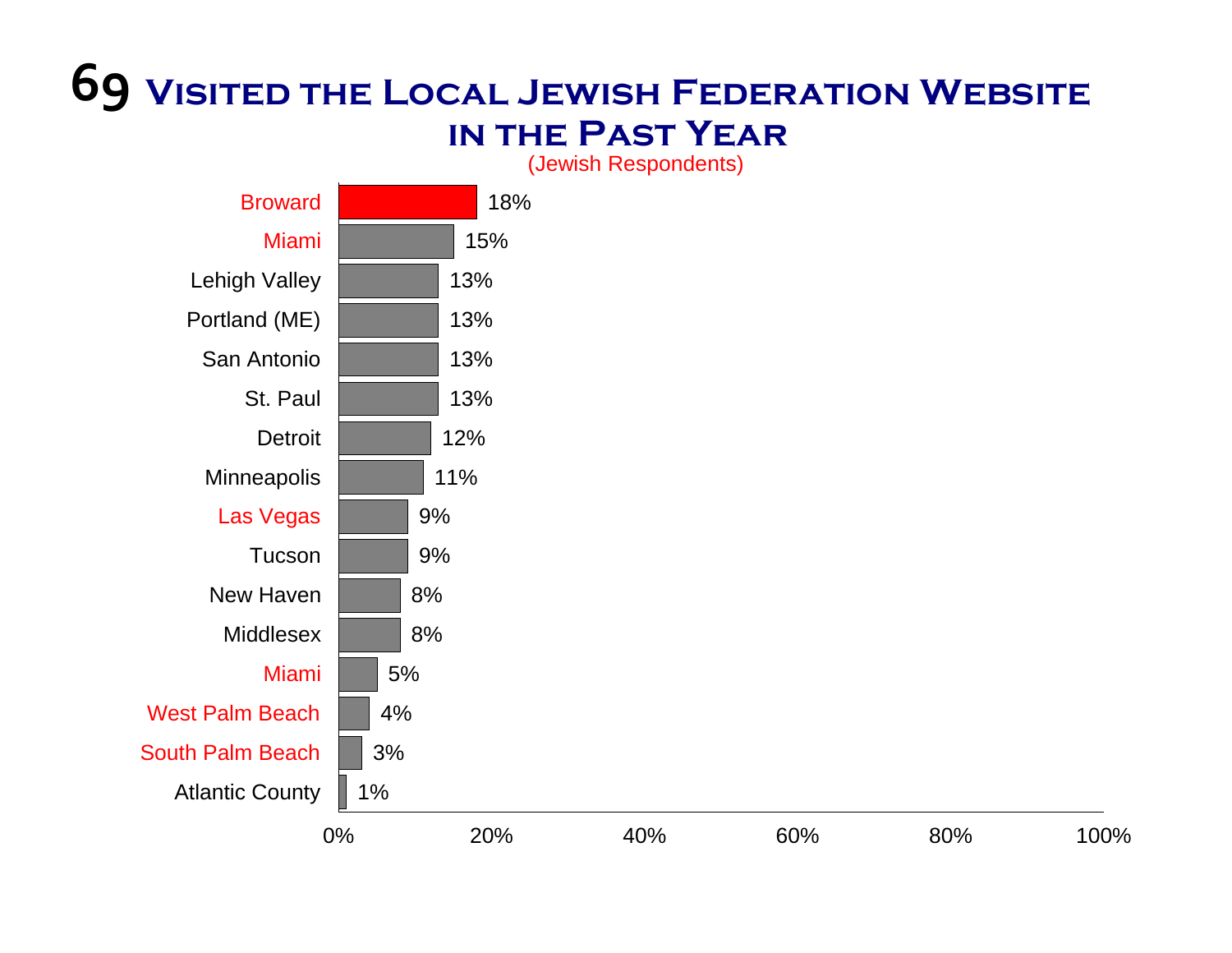#### **Visited the Jewish Federation Website in the Past Year**



Household with Only Adult Children Non-Elderly Couple Non-Elderly Single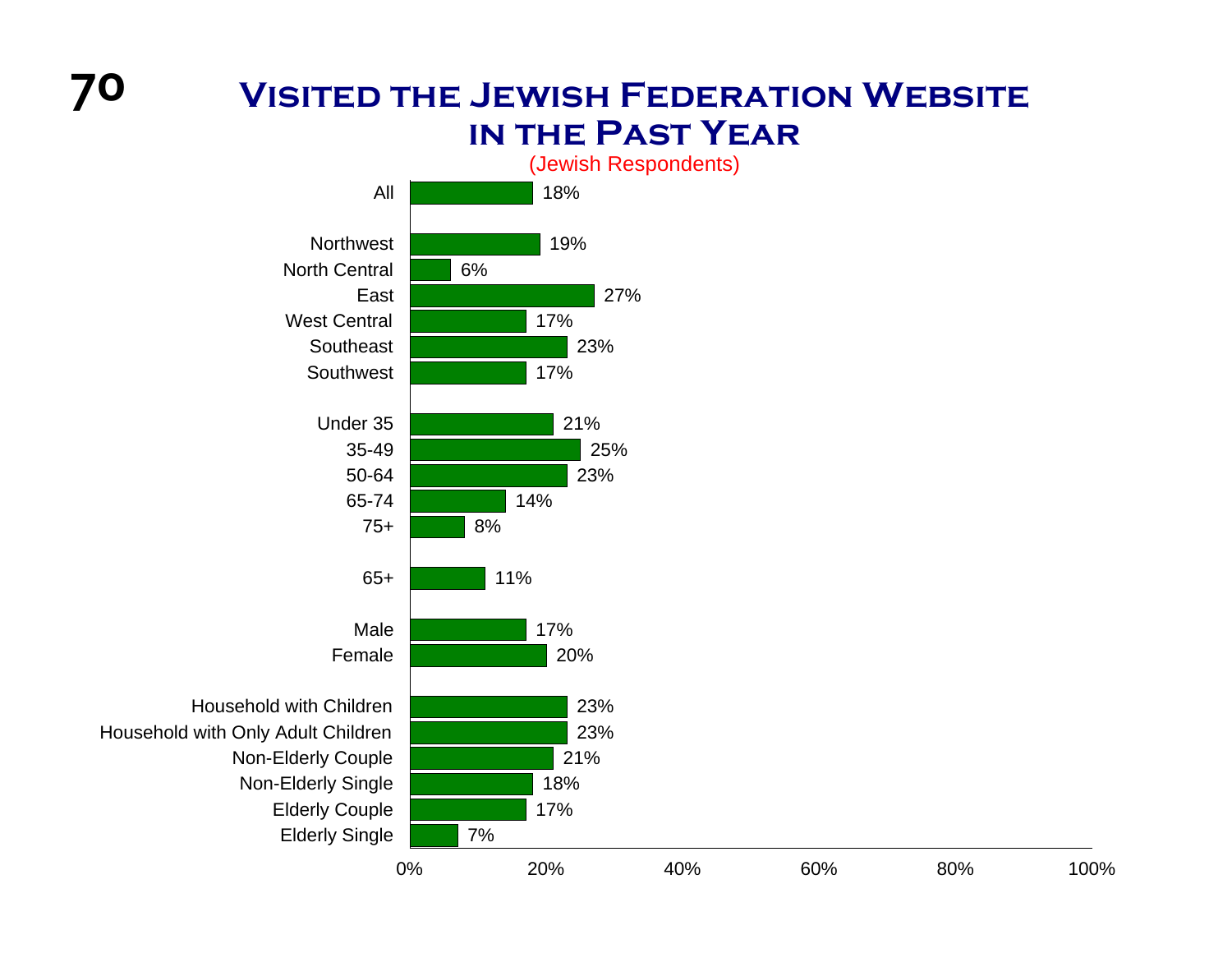#### **Visited the Jewish Federation Website in the Past Year**



**71**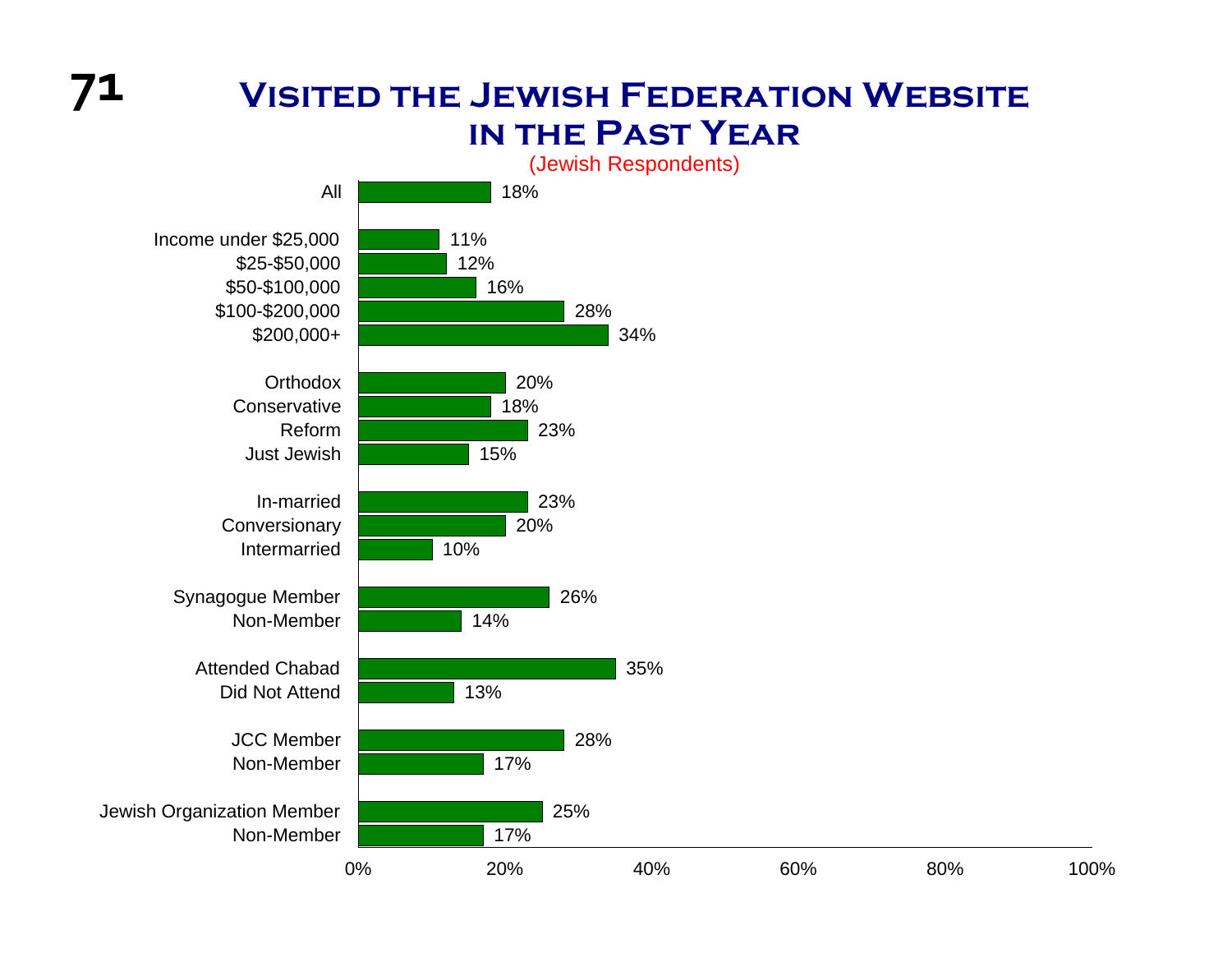**72**

#### **Visited the Jewish Federation Website in the Past Year**

(Jewish Respondents)

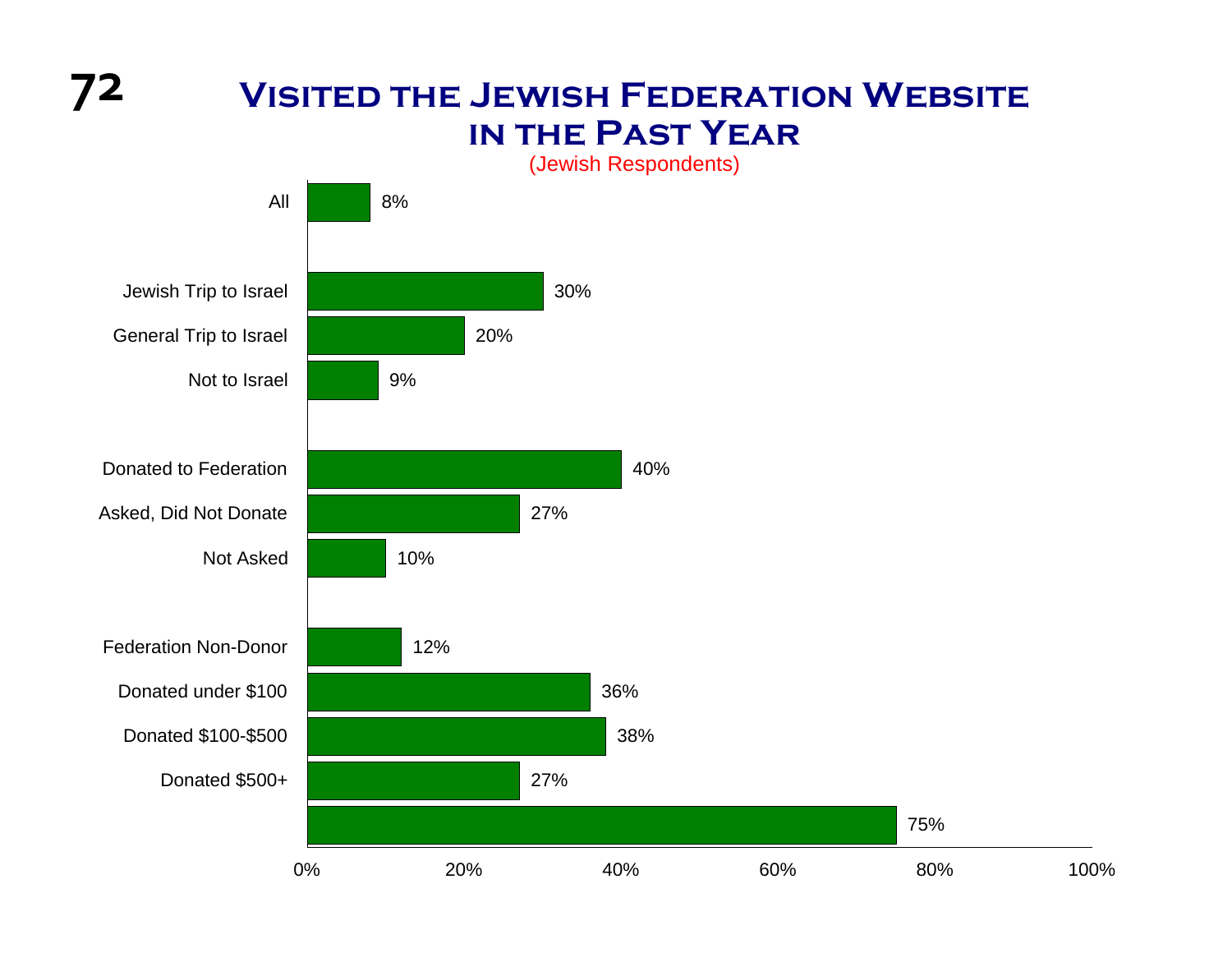## **Use of Social Media**

**(Jewish Respondents)**



**73**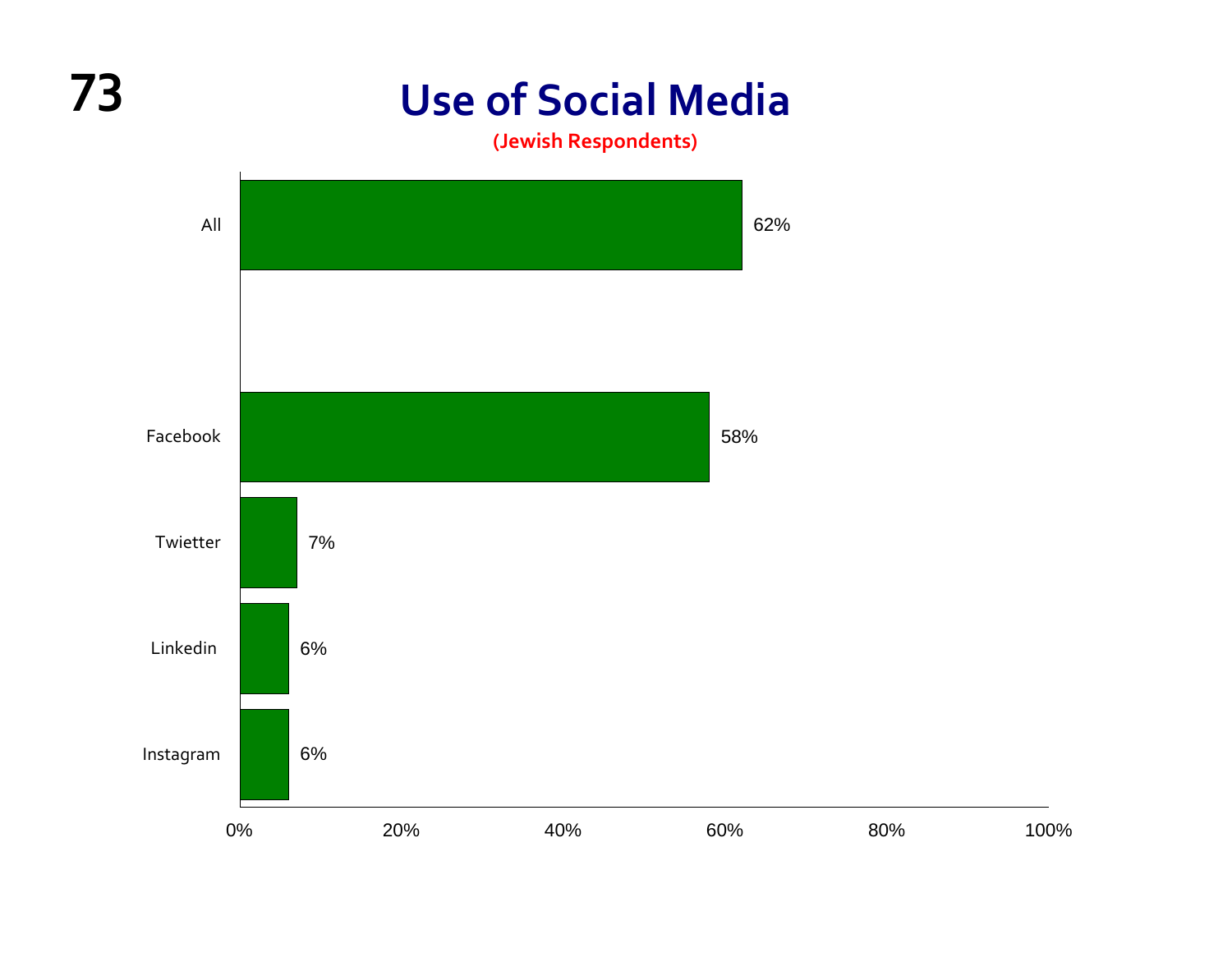## **Use of Facebook**

**(Jewish Respondents)**